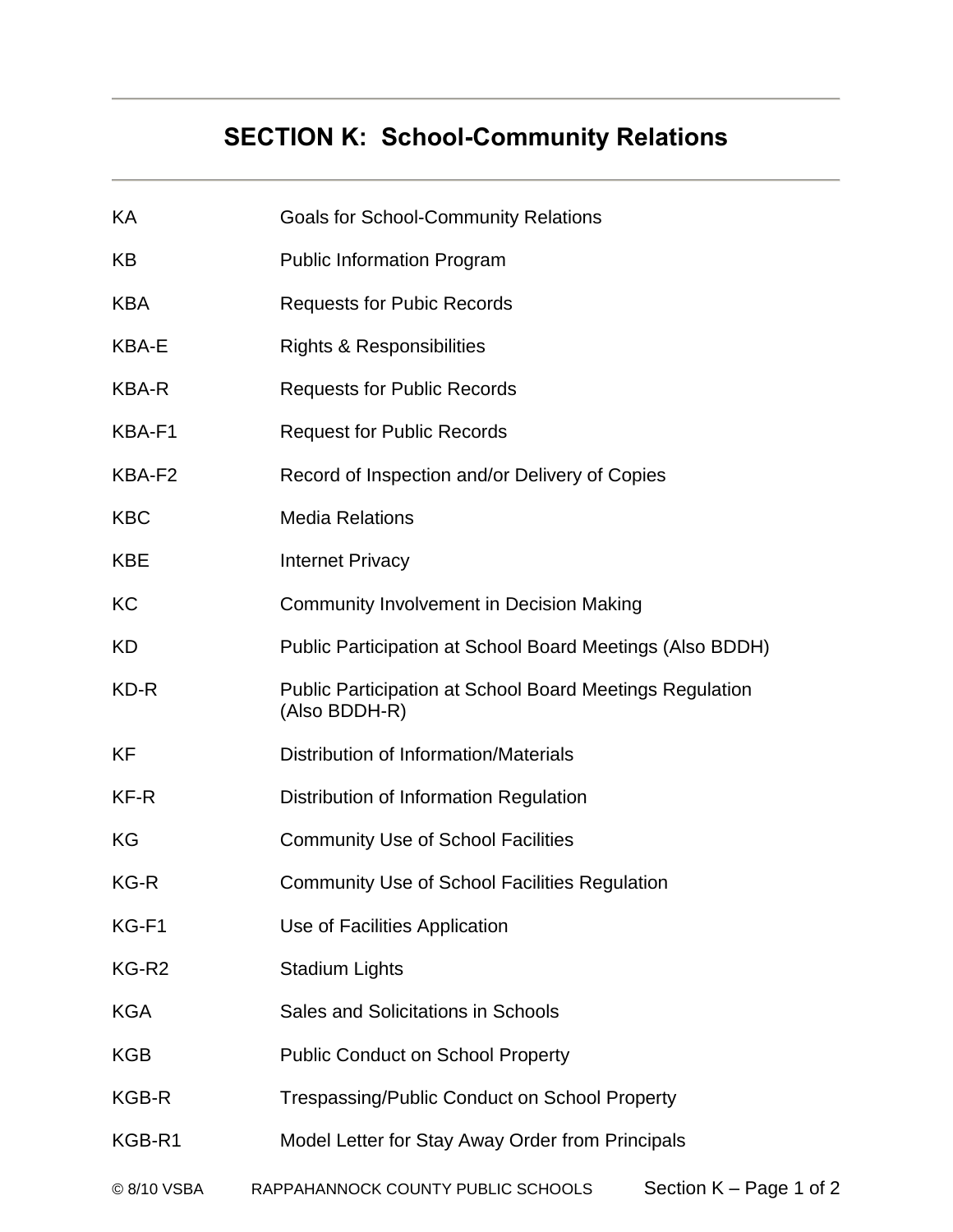# **SECTION K: School-Community Relations**

| <b>KGC</b>        | Tobacco Products and Nicotine Vapor Products (Also GBEC/JFCH)           |  |  |  |
|-------------------|-------------------------------------------------------------------------|--|--|--|
| KGC-R             | <b>Tobacco Products and Nicotine Vapor Products Regulation</b>          |  |  |  |
| ΚH                | <b>Public Gifts to the Schools</b>                                      |  |  |  |
| KH-R              | Public Gifts to the Schools Regulation                                  |  |  |  |
| KH-F1             | Form to Request Permission to Raise Funds on Behalf of the<br>School(s) |  |  |  |
| KH-F <sub>2</sub> | Form to Make Cash Donations to the School(s)                            |  |  |  |
| KH-F <sub>3</sub> | <b>Gift of Personalty Form</b>                                          |  |  |  |
| KJ                | Advertising in the Schools                                              |  |  |  |
| KK                | <b>School Visitors</b>                                                  |  |  |  |
| <b>KKA</b>        | <b>Service Animals in Public Schools</b>                                |  |  |  |
| KL                | <b>Public Complaints</b>                                                |  |  |  |
| <b>KLB</b>        | <b>Public Complaints About Learning Resources</b>                       |  |  |  |
| KLB-E             | <b>Request for Reconsideration of Learning Resources</b>                |  |  |  |
| <b>KMA</b>        | <b>Relations with Parent Organizations</b>                              |  |  |  |
| KMA-R             | <b>School Related Organizations</b>                                     |  |  |  |
| KN                | Sex Offender Registry Notification                                      |  |  |  |
| <b>KNAJ</b>       | <b>Relations with Law Enforcement Authorities</b>                       |  |  |  |
| <b>KNB</b>        | <b>Reports of Missing Children</b>                                      |  |  |  |
| KP                | <b>Parental Rights and Responsibilities</b>                             |  |  |  |
| KQ                | Commercial, Promotional and Corporate Sponsorships and<br>Partnerships  |  |  |  |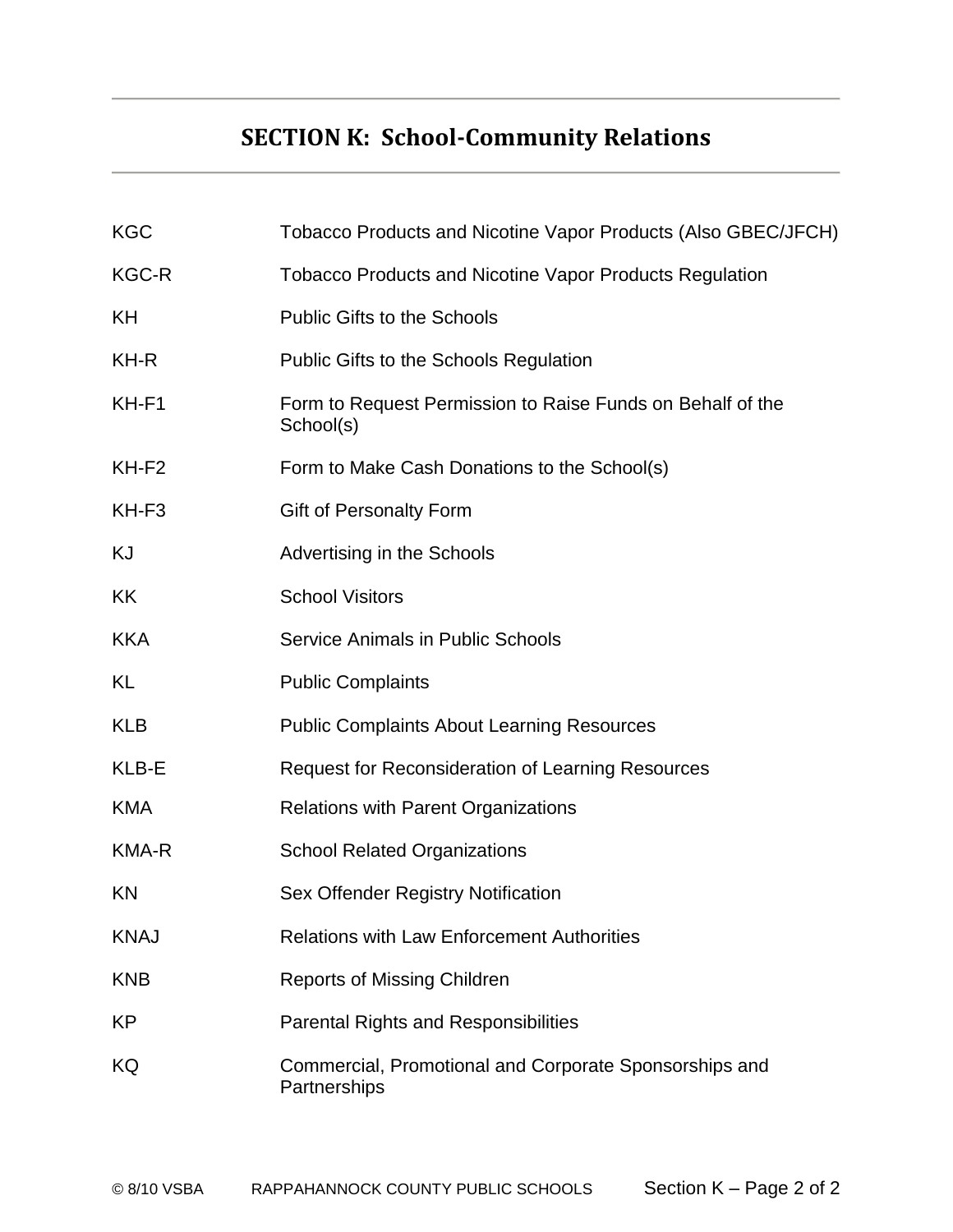# GOALS FOR SCHOOL-COMMUNITY RELATIONS

The School Board recognizes that good school-community relations are essential to securing public input and public support for educational programs. The School Board sets goals and standards for school-community relations and regularly evaluates its relationship with the public. The School Board also regularly evaluates its programs for maintaining open channels of communication and good relations with parents, community organizations, other governmental organizations, non-profit organizations, businesses and industries and the community at large.

Through its school-community relations program, the Board encourages the community to

- 1. take an active interest in the schools and participate in school activities,
- 2. place a high priority on education and make funds available for an educational system that supports learning for all children, and
- 3. establish partnerships with the schools to enhance learning opportunities.

Adopted: August 8, 1995 Reviewed: June 8, 1999 Revised: November 12, 2002, May 13, 2003, November 9, 2004, November 11, 2008 Reviewed: July 21, 2015

\_\_\_\_\_\_\_\_\_\_\_\_\_\_\_\_\_\_\_\_\_\_\_\_\_\_\_\_\_\_\_\_\_\_\_\_\_\_\_\_\_\_\_\_\_\_\_\_\_\_\_\_\_\_\_\_\_\_\_\_\_\_\_\_\_\_\_\_\_\_ \_\_\_\_\_\_\_\_\_\_\_\_\_\_\_\_\_\_\_\_\_\_\_\_\_\_\_\_\_\_\_\_\_\_\_\_\_\_\_\_\_\_\_\_\_\_\_\_\_\_\_\_\_\_\_\_\_\_\_\_\_\_\_\_\_\_\_\_\_\_

Legal Ref.: Code of Virginia, 1950, as amended, §§ 22.1-78, 22.1-253.13:7.C.4.

| Cross Refs: AF |             | Comprehensive Plan                                      |
|----------------|-------------|---------------------------------------------------------|
|                | <b>KBC</b>  | <b>Media Relations</b>                                  |
|                | KB          | <b>Public Information Program</b>                       |
|                | <b>KF</b>   | Distribution of Information/Materials                   |
|                | KG          | <b>Community Use of School Facilities</b>               |
|                | <b>KMA</b>  | <b>Relations with Parent Organizations</b>              |
|                | <b>KNAJ</b> | <b>Relations with Law Enforcement Authorities</b>       |
|                | KQ          | Commercial, Promotional, and Corporate Sponsorships and |
|                |             | Partnerships                                            |
|                | <b>IGBC</b> | <b>Parental Involvement</b>                             |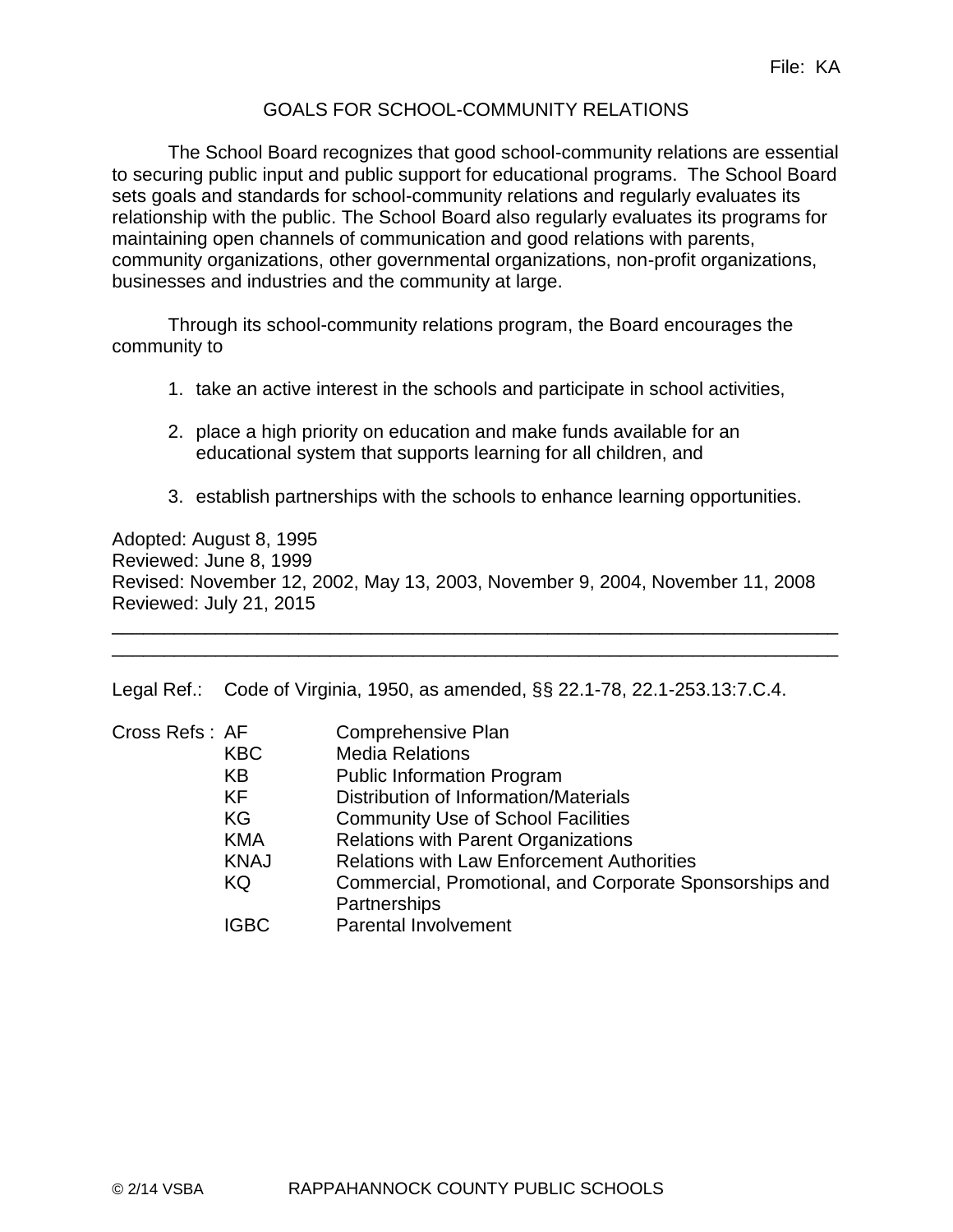#### File: KB

# PUBLIC INFORMATION PROGRAM

The Rappahannock County School Board recognizes the importance of providing information regarding the school division to the community. The Board will utilize all appropriate means and media in order to

- explain the programs, achievements, and needs of the school division;
- keep students, parents/guardians, and staff members fully informed about Board policies and procedures as well as their own rights and responsibilities;
- communicate factual information regarding the school division: and
- involve students, parents/guardians, and the community in discussions regarding education programs, student activities, and Board policy.

\_\_\_\_\_\_\_\_\_\_\_\_\_\_\_\_\_\_\_\_\_\_\_\_\_\_\_\_\_\_\_\_\_\_\_\_\_\_\_\_\_\_\_\_\_\_\_\_\_\_\_\_\_\_\_\_\_\_\_\_\_\_\_\_\_\_\_\_\_\_ \_\_\_\_\_\_\_\_\_\_\_\_\_\_\_\_\_\_\_\_\_\_\_\_\_\_\_\_\_\_\_\_\_\_\_\_\_\_\_\_\_\_\_\_\_\_\_\_\_\_\_\_\_\_\_\_\_\_\_\_\_\_\_\_\_\_\_\_\_\_

Adopted: August 8, 1995 Reviewed: June 8, 1999 Revised: June 11, 2002 Reviewed: August 27, 2009, July 21, 2015 Revised: June 11, 2019

Legal Ref.: Code of Virginia, 1950, as amended, §§ 22.1-78.

| Cross Refs.: KA |      | <b>Goals for School Community Relations</b> |
|-----------------|------|---------------------------------------------|
|                 | KBA  | <b>Requests for Public Records</b>          |
|                 | KBC. | <b>Media Relations</b>                      |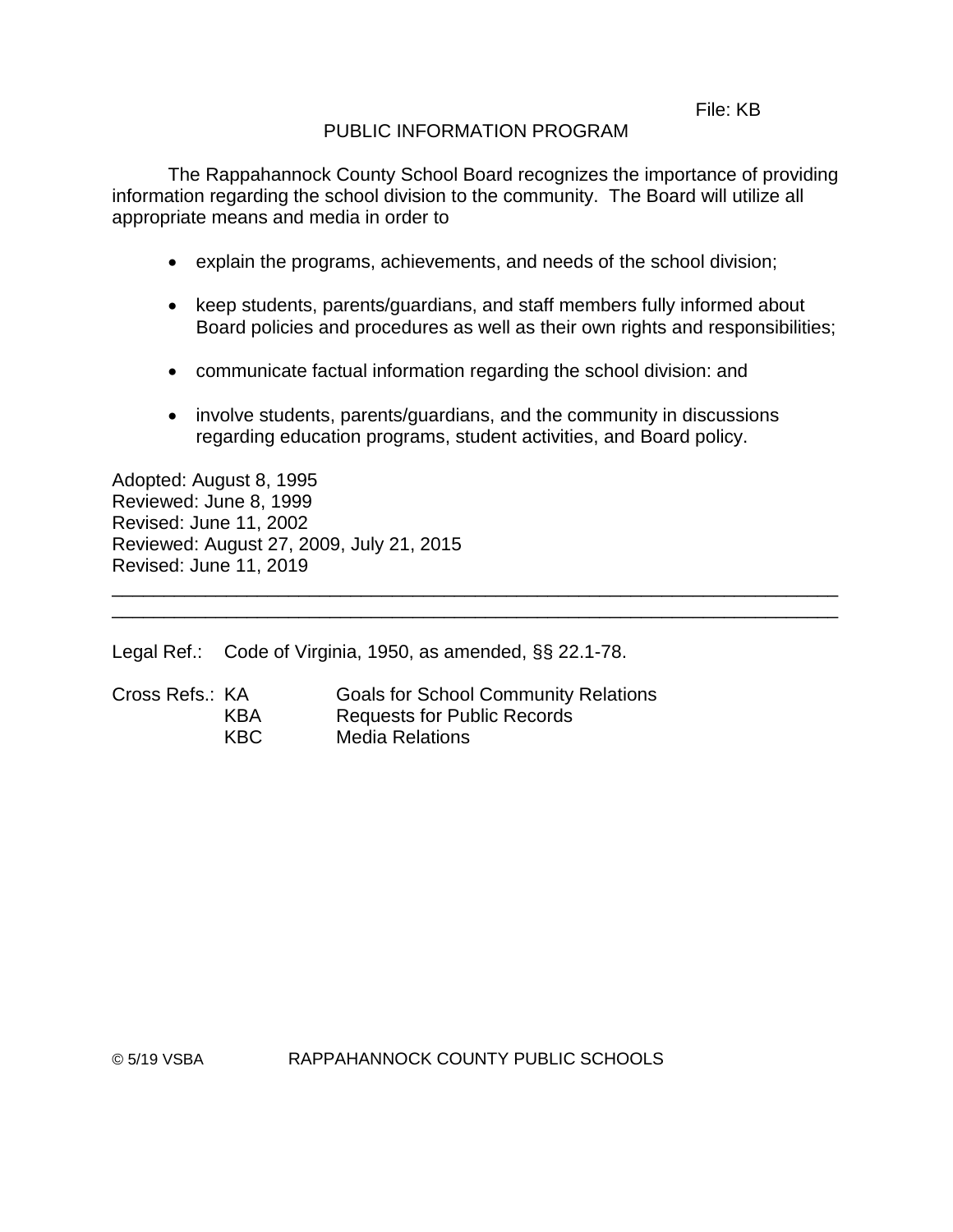#### REQUESTS FOR PUBLIC RECORDS

Rappahannock County School Board complies with the Virginia Freedom of Information Act (FOIA). Except as otherwise specifically provided by law, all public records are open to citizens of the Commonwealth, representatives of newspapers and magazines with circulation in the Commonwealth and representatives of radio and television stations broadcasting in or into the Commonwealth during the regular office hours of the custodian of such records. All requests for information are processed in accordance with KBA-R Requests for Public Records.

Officers, employees, and members of the School Board who fail to provide public records as required by FOIA because they altered or destroyed the requested records with the intent to avoid the provisions of FOIA are subject to penalties in their individual capacity of up to \$100 per record altered or destroyed.

The name(s) and contact information for the person(s) Rappahannock County School Board has designated as its Freedom of Information Act (FOIA) Officer(s) is listed in regulation KBA-R Requests for Public Records and posted at the school board office and on the division's website. The FOIA Officer(s) serve(s) as a point of contact for members of the public in requesting public records and coordinate(s) the school board's compliance with FOIA. The FOIA officer(s) receive(s) training at least once during each consecutive period of two calendar years beginning on the date on which the FOIA Officer last completed a training session by the school board's legal counsel or the Virginia Freedom of Information Advisory Council.

Adopted: April 13, 1999 Revised: June 11, 2002 Reviewed: August 27, 2009; July 21, 2015 Revised: October 11, 2016; October 10, 2017; March 12, 2019; June 11, 2019; August 11, 2020

\_\_\_\_\_\_\_\_\_\_\_\_\_\_\_\_\_\_\_\_\_\_\_\_\_\_\_\_\_\_\_\_\_\_\_\_\_\_\_\_\_\_\_\_\_\_\_\_\_\_\_\_\_\_\_\_\_\_\_\_\_\_\_\_\_\_\_\_\_\_ \_\_\_\_\_\_\_\_\_\_\_\_\_\_\_\_\_\_\_\_\_\_\_\_\_\_\_\_\_\_\_\_\_\_\_\_\_\_\_\_\_\_\_\_\_\_\_\_\_\_\_\_\_\_\_\_\_\_\_\_\_\_\_\_\_\_\_\_\_\_

Legal Ref.: Code of Virginia, 1950, as amended, §§ 2.2-3704, 2.2-3704.2, 2.2-3714.

Cross Ref.: KBA-R Requests for Public Records

© 5/20 VSBA RAPPAHANNOCK COUNTY PUBLIC SCHOOLS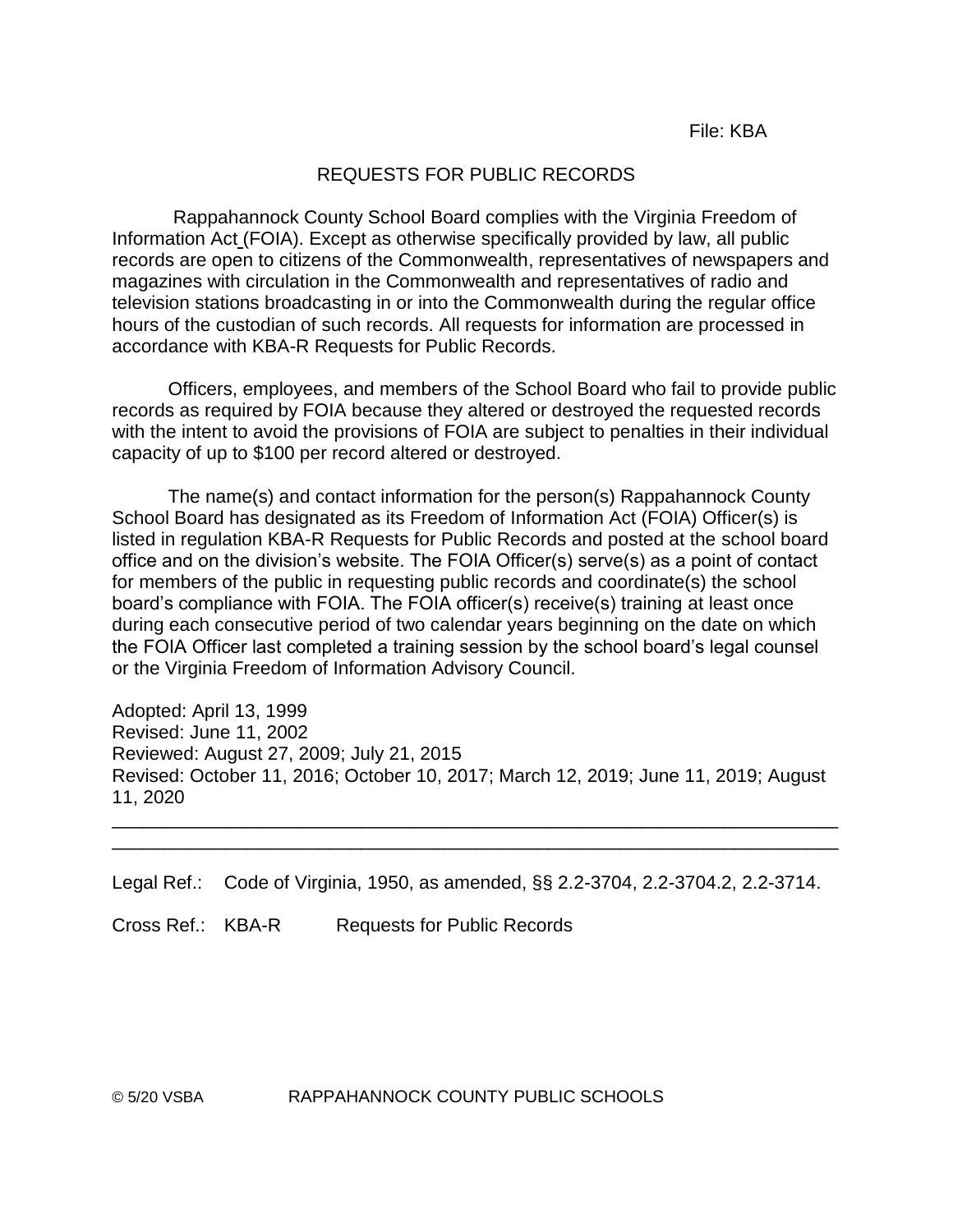# **Rights & Responsibilities**

The Rights of Requestors and the Responsibilities of Rappahannock County Public Schools under the Virginia Freedom of Information Act

The Virginia Freedom of Information Act (FOIA), located at § 2.2-3700 et seq. of the Code of Virginia, guarantees citizens of the Commonwealth and representatives of the media access to public records held by public bodies, public officials and public employees.

A public record is any writing or recording – regardless of whether it is a paper record, an electronic file, an audio or video recording or record in any other format – that is prepared or owned by, or in the possession of a public body or its officers, employees or agents in the transaction of public business. All public records are presumed to be open to the public and may only be withheld if a specific statutory exemption applies.

The policy of FOIA is to promote an increased awareness by all persons of governmental activities. In furthering this policy, FOIA requires that the law be interpreted liberally, in favor of access, and that any exemption allowing public records to be withheld must be interpreted narrowly.

# **FOIA Rights**

- A citizen of the Commonwealth has the right to request to inspect or receive copies of public records, or both.
- A citizen of the Commonwealth has the right to request that any charges for the requested records be estimated in advance.
- If a citizen of the Commonwealth believes that their FOIA rights have been violated, the citizen may file a petition in district or circuit court to compel compliance with FOIA. Alternatively, they may contact the FOIA Council for a nonbinding advisory opinion.

# **Making a Request for Records from Rappahannock County Public Schools**

- A citizen of the Commonwealth may request records by U.S. Mail, fax, e-mail, in person or over the phone. FOIA does not require that a request be in writing, nor that it specifically state that records are being requested under FOIA.
- As a practical matter, it may be helpful to both the requestor and the person receiving the request to put the request in writing. This creates a record of the request. It also gives us a clear statement of what records are requested, so that there is no misunderstanding over a verbal request. However, we cannot refuse to respond to a FOIA request if it is not put in writing.
- A request must identify the records sought with "reasonable specificity." This is a common-sense standard. It does not refer to or limit the volume or number of records requested; instead, it requires the requestor to be specific enough so that we can identify and locate the records that are requested.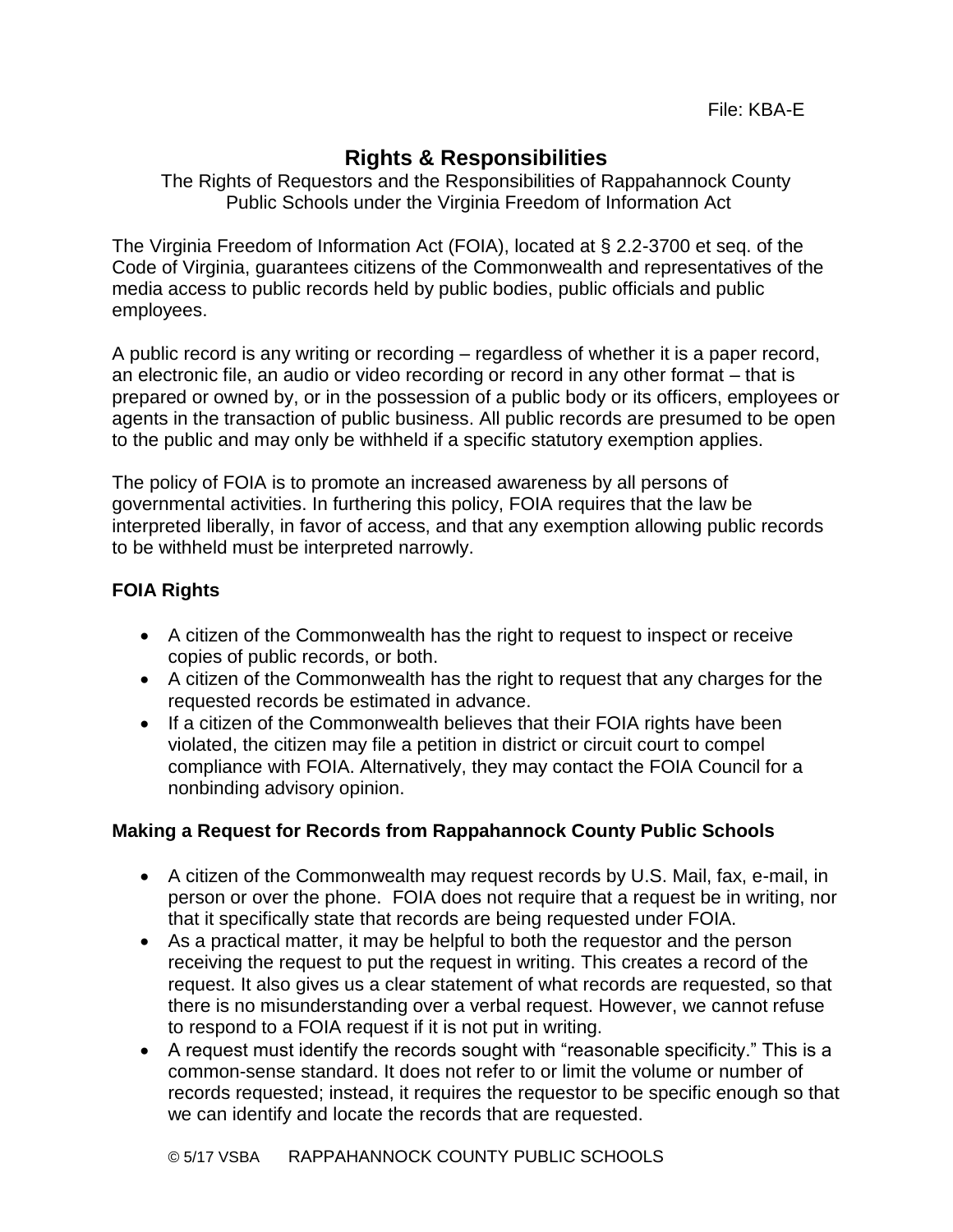- A request must ask for existing records or documents. FOIA creates a right to inspect or copy records; it does not apply to general questions about the work of Rappahannock County Public Schools, nor does it require Rappahannock County Public Schools to create a record that does not exist.
- A requestor may choose to receive electronic records in any format used by Rappahannock County Public Schools in the regular course of business. For example, if requested records are maintained in an Excel file, the requestor you may elect to receive those records electronically, via e-mail or on a computer disk or to receive a printed copy of those records.
- If we have questions about a request, please cooperate with staff's efforts to clarify the type of records sought, or to attempt to reach a reasonable agreement about a response to a large request. Making a FOIA request is not an adversarial process, but we may need to discuss a request to ensure that we understand what records are being sought.

**To request records from Rappahannock County Public Schools, direct your request to Rappahannock County Public Schools' designated Freedom of Information Act Officer (FOIA Officer) who is responsible for serving as a point of contact for members of the public who wish to request public records. The Rappahannock County Public Schools FOIA Officer is:**

**Robin Bolt, Director of Administrative Services and Amy Rogers, School Board Clerk, can be reached at 540-227-0023.**

**In addition, the FOIA Advisory Council is available to answer questions about FOIA. The Council may be contacted by e-mail at [foiacouncil@dls.virginia.gov](mailto:foiacouncil@dls.virginia.gov) or by phone at (804) 225-3056 or 1-866-448-4100.**

# **Rappahannock County Public Schools' Responsibilities in Responding to Your Request**

Rappahannock County Public Schools must respond to a request within five working days of receiving it. "Day One" is considered the day after the request is received. The 5-day period does not include weekends or holidays.

The reason behind a request for public records from Rappahannock County Public Schools is irrelevant and a requestor does not have to state why they want the records before we respond to the request. FOIA does, however, allow Rappahannock County Public Schools to require a requestor to provide their name and legal address.

FOIA requires that Rappahannock County Public Schools make one of the following responses to a request within the 5-day time period:

1. We provide the records requested in their entirety.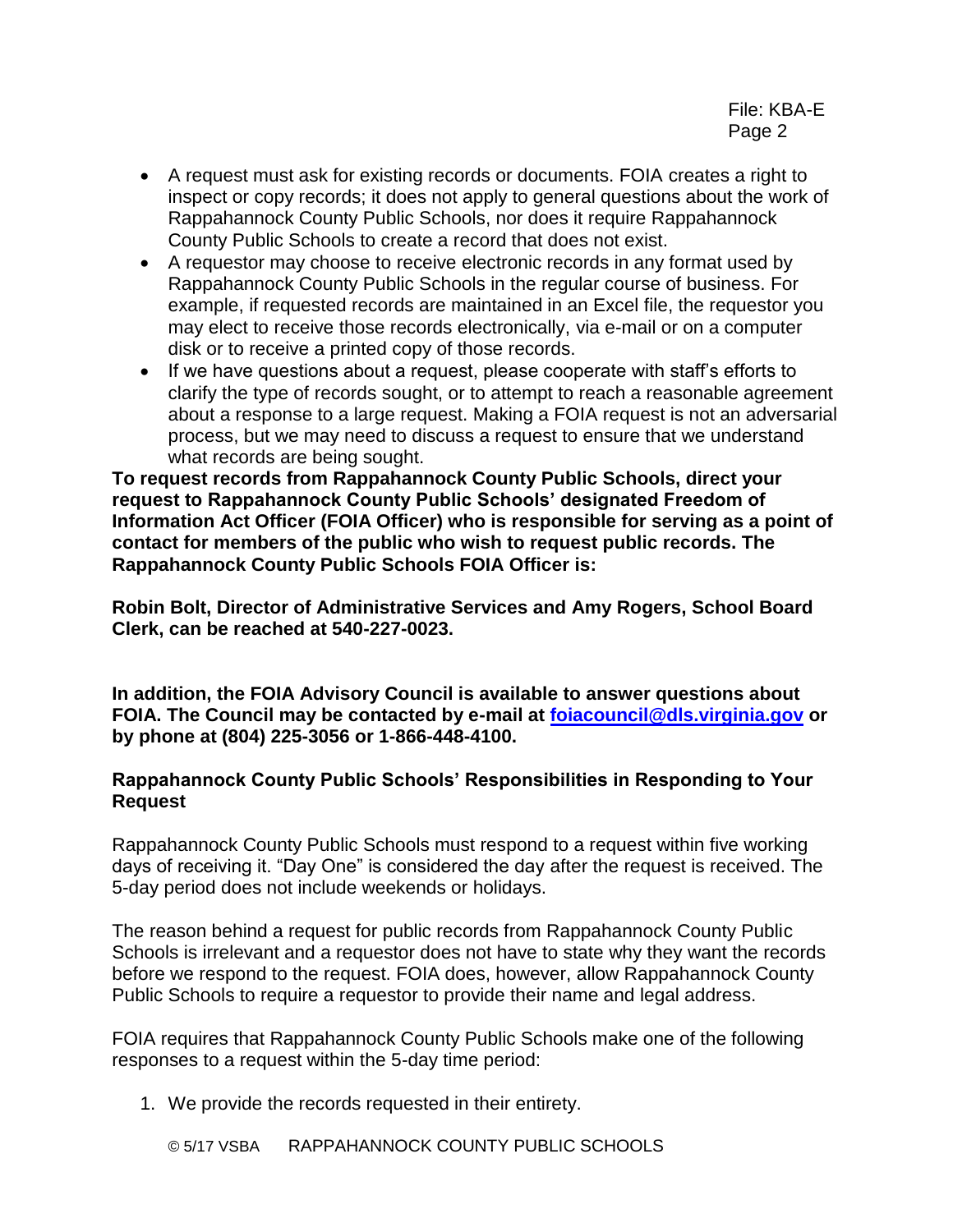- 2. We withhold all of the records requested, because all of the records are subject to a specific statutory exemption or exemptions. If all of the records are being withheld, we must send a response in writing. That writing must identify the volume and subject matter of the records withheld and state the specific section(s) of the Code of Virginia that allows us to withhold the records.
- 3. We provide some of the records requested, but withhold other records. We cannot withhold an entire record if only a portion of it is subject to an exemption. In that instance, we may redact the portion of the record that may be withheld, and must provide the remainder of the record. We must provide the requestor a written response stating the specific section(s) of the Code of Virginia that allows portions of the requested records to be withheld.
- 4. We inform the requestor in writing that the requested records cannot be found or do not exist (we do not have the records requested). However, if we know that another public body has the requested records, we must include contact information for the other public body in our response.
- 5. If it is practically impossible for Rappahannock County Public Schools to respond to the request within the 5-day period, we must state this in writing, explaining the conditions that make the response impossible. This will allow us 7 additional working days to respond to the request, giving us a total of 12 working days to respond to the request.

If a request is made for a very large number of records and we feel that we cannot provide the records within 12 working days without disrupting our other organizational responsibilities, we may petition the court for additional time to respond to the request. However, FOIA requires that we make a reasonable effort to reach an agreement with the requestor concerning the production of the records before we go to court to ask for more time.

# **Costs**

Rappahannock County Public Schools may make reasonable charges not to exceed its actual cost incurred in accessing, duplicating, supplying or searching for the requested records. Rappahannock County Public Schools will not impose any extraneous, intermediary or surplus fees or expenses to recoup the general costs associated with creating or maintaining records or transacting the general business of the schools. Any duplicating fee charged by Rappahannock County Public Schools will not exceed the actual cost of duplication. All charges for the supplying of requested records shall be estimated in advance at the request of the requestor as set forth in subsection Va. Code § 2.2-3704.F.

The requestor may have to pay for the records requested from the Rappahannock County Public Schools. FOIA allows us to charge for the actual costs of responding to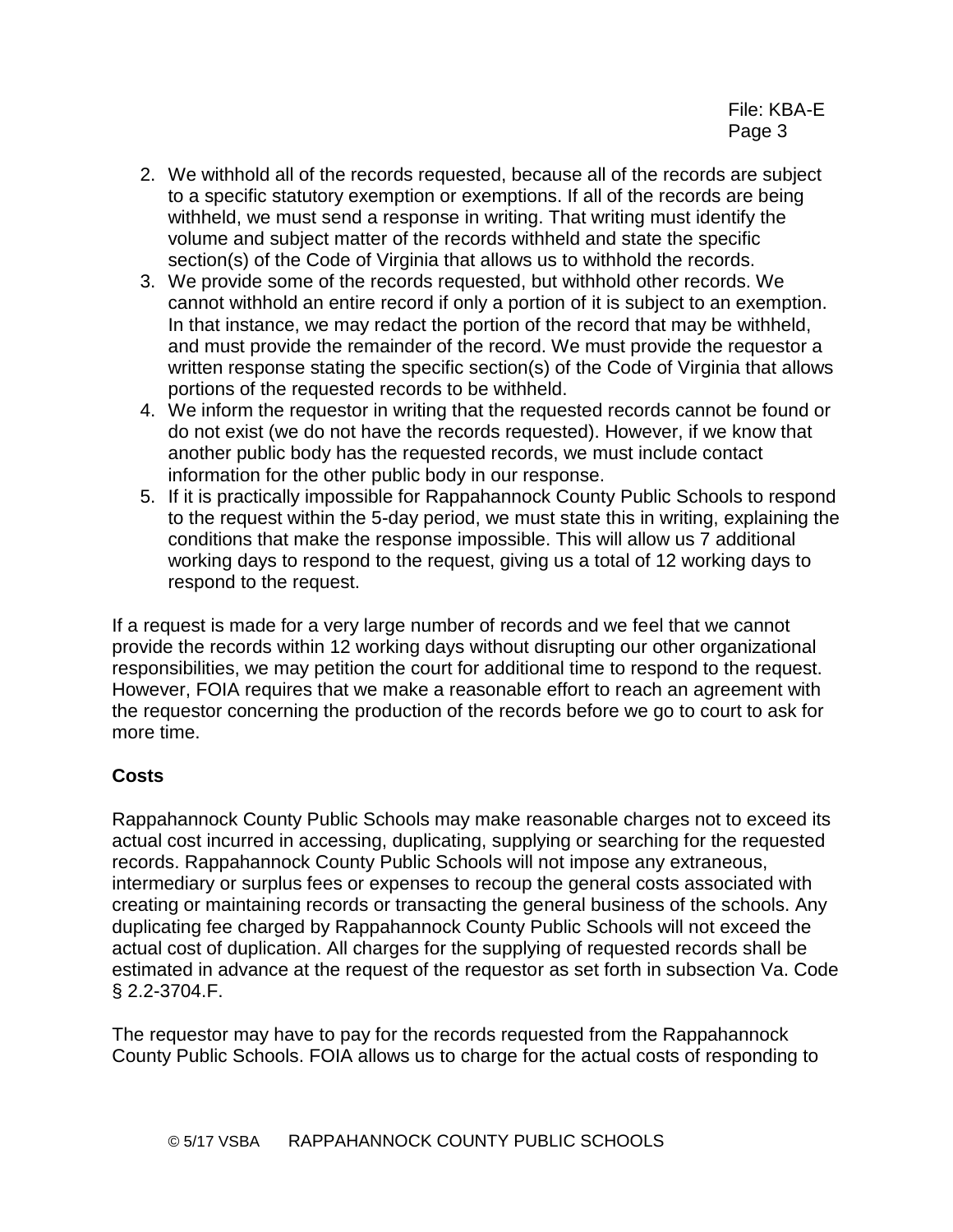FOIA requests. This includes items like staff time spent searching for the requested records, copying costs or any other costs directly related to supplying the requested records. It does not include general overhead costs.

If we estimate that it will cost more than \$200 to respond to a request, we may require the requestor to pay a deposit, not to exceed the amount of the estimate, before proceeding with the request. The five days that we have to respond to the request does not include the time between when we ask for a deposit and when the requestor responds.

A requestor may request that we estimate in advance the charges for supplying the records requested. This will allow the requestor to know about any costs upfront, or give the requestor the opportunity to modify the request in an attempt to lower the estimated costs.

If a requestor owes us money from a previous FOIA request that has remained unpaid for more than 30 days, Rappahannock County Public Schools may require payment of the past-due bill before it will respond to a new FOIA request.

# **Types of Records**

The following is a general description of the types of records held by Rappahannock County Public Schools:

- Personnel records concerning employees and officials of Rappahannock County Public Schools
- Scholastic records
- Business and finance records
- Operational records involving support departments such as Technology, Transportation, Facilities, Food Services, etc.
- Agendas, minutes and other records of the meetings of the School Board and committees appointed by the School Board (which are also available on the Rappahannock County Public Schools website at [www.rappahannockschools.us\)](http://www.rappahannockschools.us/)
- Records of contracts to which Rappahannock County Public Schools is a party

# **Commonly Used Exemptions**

The Code of Virginia allows any public body to withhold certain records from public disclosure. Rappahannock County Public Schools commonly withholds records subject to the following exemptions:

- Personnel records  $(\S$  2.2-3705.1 (1) of the Code of Virginia)
- Records subject to attorney-client privilege (§ 2.2-3705.1 (2)) or attorney work product (§ 2.2-3705.1 (3))
- Vendor proprietary information (§ 2.2-3705.1 (6))
- Records relating to the negotiation and award of a contract, prior to a contract being awarded (§ 2.2-3705.1 (12))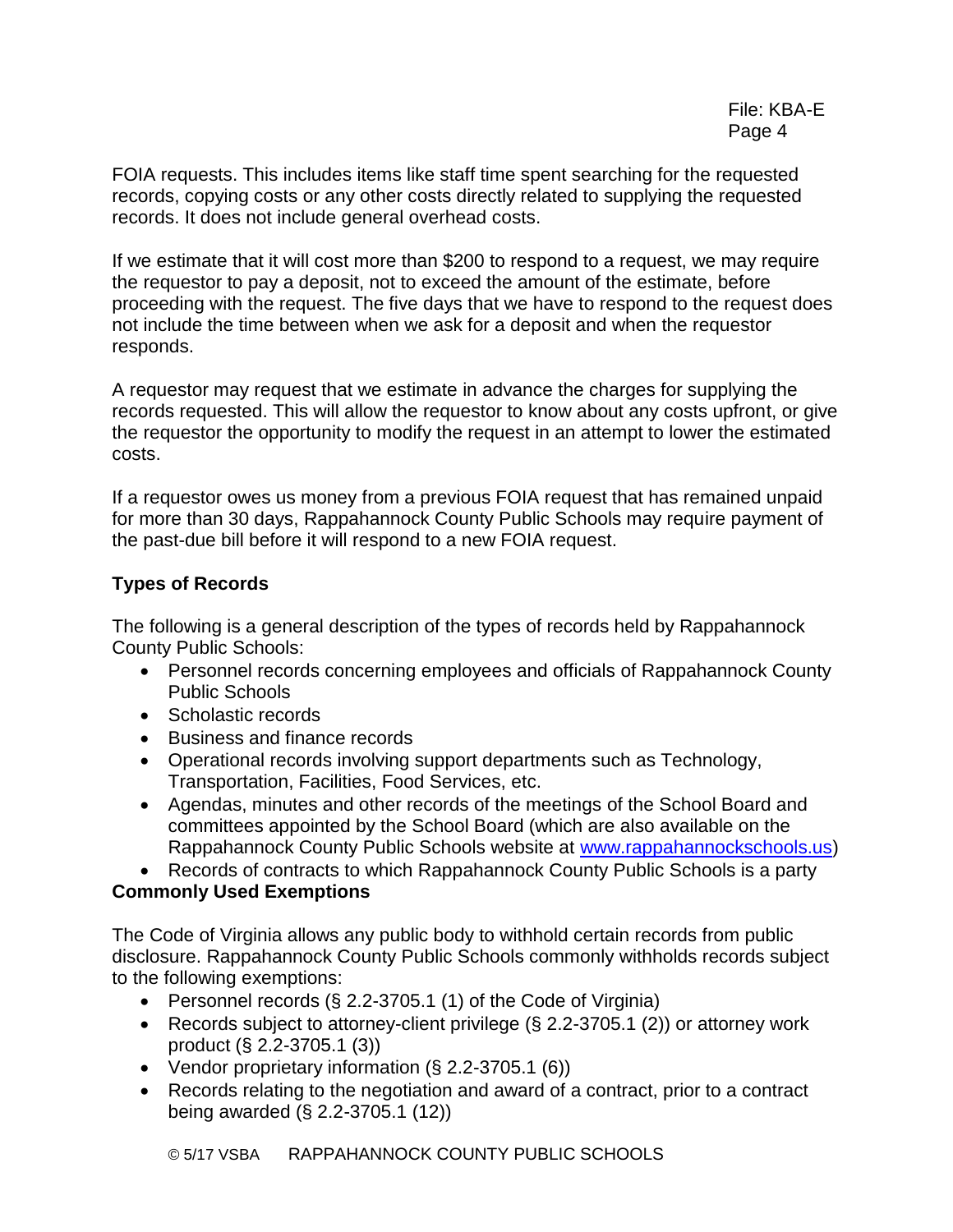- Records related to critical incident response (§ 2.2-3705.2 (14))
- Scholastic records  $(\S$  2.2-3705.4(1) and 20 U.S.C.  $\S$  1232g)

# **Policy Regarding the Use of Exemptions**

The general policy of Rappahannock County Public Schools is to invoke the personnel records exemption in those instances where it applies in order to protect the privacy of employees and officials of Rappahannock County Public Schools.

The general policy of Rappahannock County Public Schools is to invoke the contract negotiations exemption whenever it applies in order to protect Rappahannock County Public Schools bargaining position and negotiating strategy.

The general policy of Rappahannock County Public Schools is to invoke the scholastic records exemption in those instances where it applies in order to protect the privacy of students and comply with other state and federal laws governing the privacy of student records.

Adopted: October 10, 2017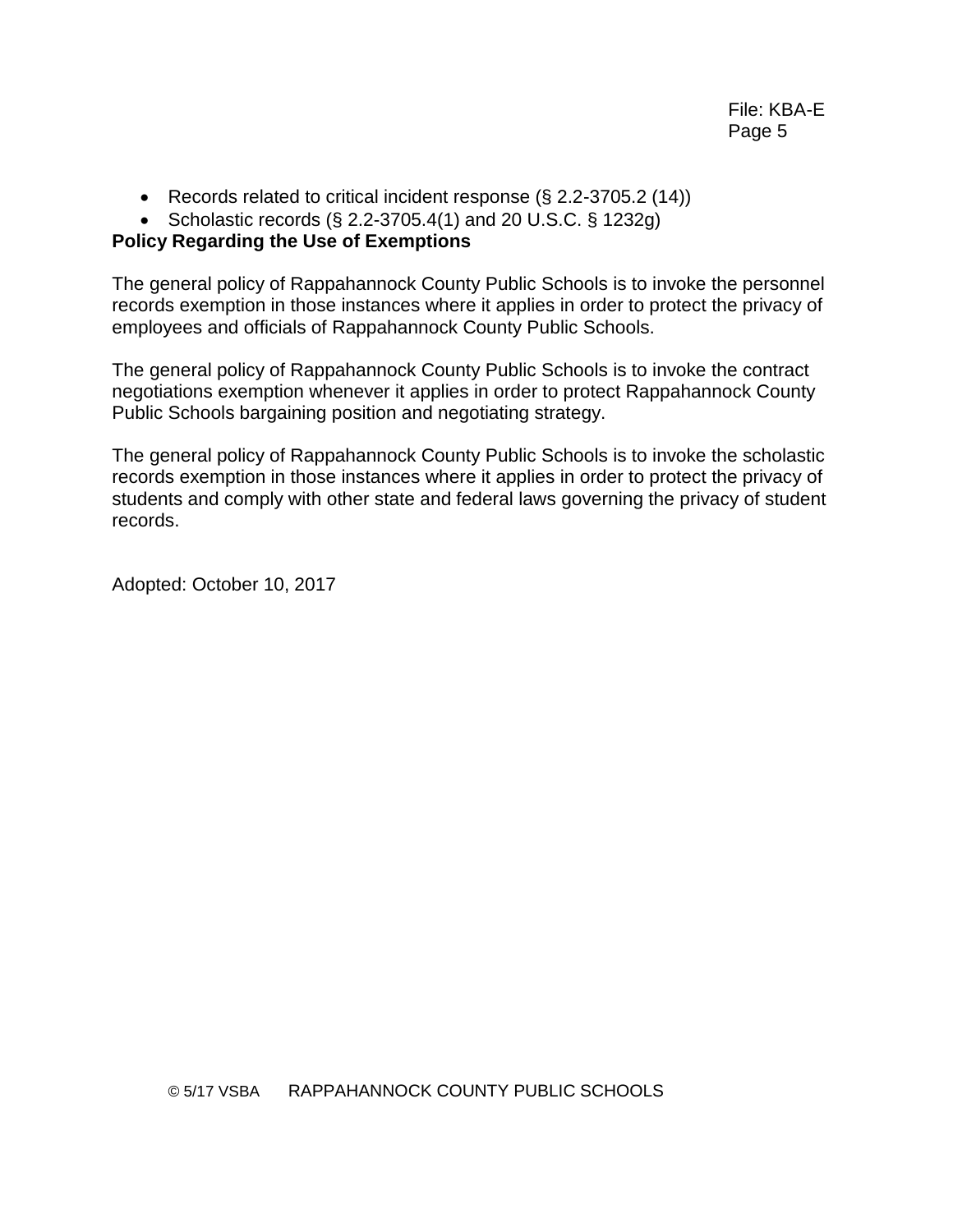# REQUESTS FOR PUBLIC RECORDS

Rappahannock County School Board is committed to full compliance with the Virginia Freedom of Information Act (FOIA) and processes all requests for public records in accordance with the following procedures.

Robin Bolt, Director of Administrative Services, and Amy Rogers, School Board Clerk are Rappahannock County School Board's FOIA Officer(s). The FOIA Officer(s) serve(s) as a point of contact for members of the public in requesting public records and coordinate(s) the school board's compliance with FOIA. The FOIA Officer(s) may be reached at 540-227-0023.

# **Access to Records**

- 1. When practicable, the following records are available on request at the central office:
- Salary Scales School Board Agendas Approved School Board Minutes. 2. Unless otherwise specified by the FOIA Officer, inspection of records takes place at the central office of Rappahannock County School Board during its regular office hours and records are not removed from that site. Copies may be requested in lieu of or at the time of inspection, subject to the charges listed below. Nonexempt records maintained in an electronic database are produced in any tangible medium or format identified by the requester that is regularly used in the ordinary course of business by Rappahannock County School Board, including posting the records on a website or delivering the records through an electronic mail address provided by the requester.
- 3. Requesters must provide their legal name and address and verification that the requester is a citizen of the Commonwealth, a representative of a newspaper or magazine with circulation in the Commonwealth, or a representative of a radio or television station broadcasting in or into the Commonwealth.

5. The FOIA Officer or designee is present during inspection or copying of records. A record of each inspection is made, using form KBA-F2 Record of Inspection and/or Delivery of Copies.

# **Request Procedures**

- 1. Requests for access to records shall be made with reasonable specificity.
- 2. Requests shall be directed to the Rappahannock County Public Schools FOIA Officer at: 6 Schoolhouse Road, Washington, VA 22747, 540-227-0023, fax 540-987-8896.

© 2/19 VSBA RAPPAHANNOCK COUNTY PUBLIC SCHOOLS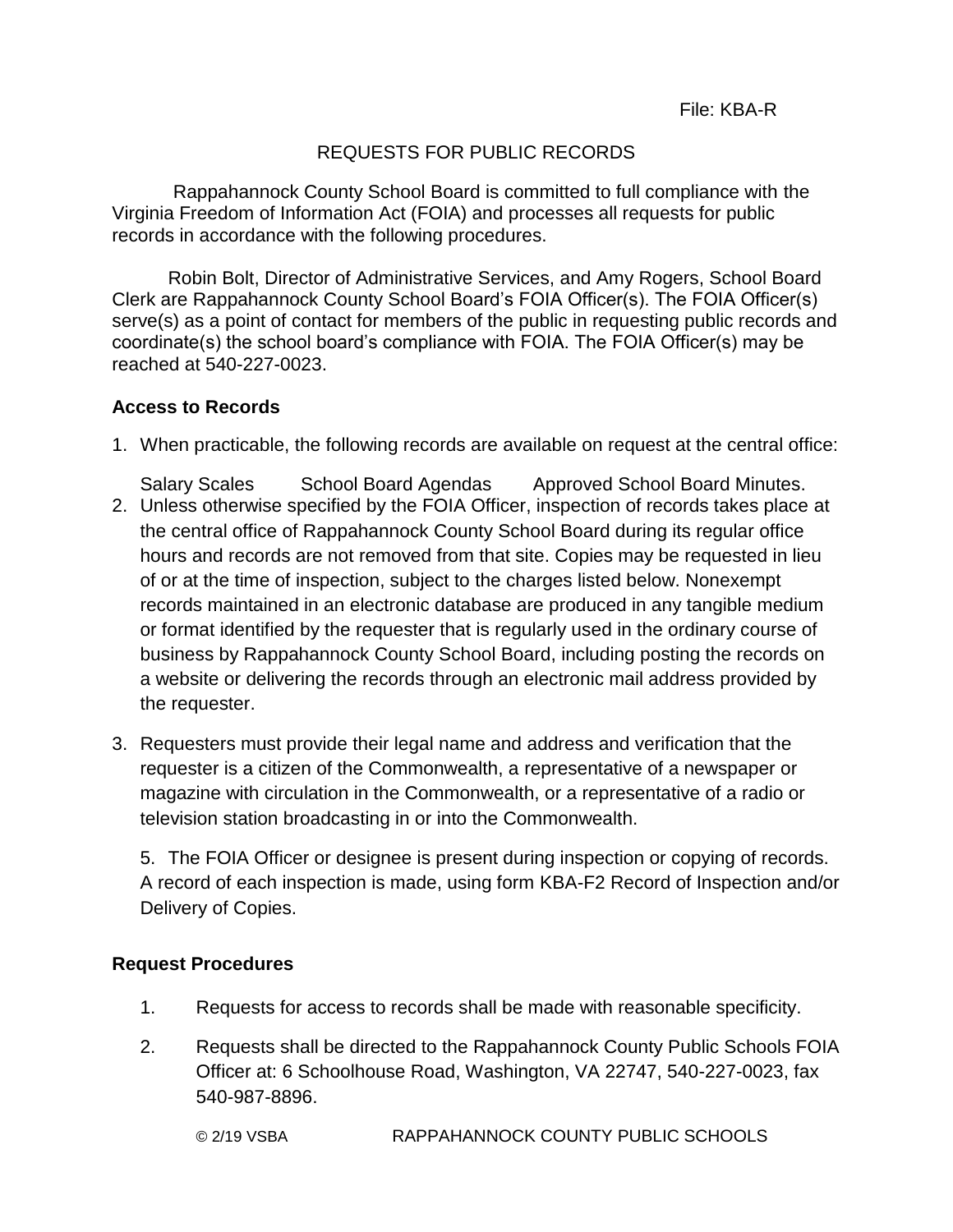- 3. Requesters should make their requests using Form KBA-F1 Request for Public Records. Requests received via telephone are transcribed onto Form KBA-F1 Request for Public Records by school board staff. Written requests other than on Form KBA-F1 Request for Public Records are appended to a copy of the form by staff, who fill out as much of the form as possible.
- 4. School board staff provide Form KBA-F1 Request for Public Records and a copy of this regulation upon request to any person interested in obtaining access to records, and shall instruct the requester to direct the request to the FOIA Officer. Telephone inquiries are redirected to the FOIA Officer. Any written requests received by building personnel are immediately forwarded to the FOIA Officer with a notation indicating the date and time the request was received.

# **Responding to Requests**

- 1. Promptly, but in all cases within five working days of receiving the request, the school division provides the requested records to the requester or makes one of the following responses in writing:
	- (a) The requested records are being entirely withheld. The response will identify with reasonable particularity the volume and subject matter of the withheld records, and, with respect to each category of withheld records, cite the specific Virginia Code section(s) or other law that authorizes the withholding of the records.
	- (b) The requested records are being provided in part and are being withheld in part. The response will identify with reasonable particularity the subject matter of the withheld portions and cite, with respect to each category of withheld records, the specific Virginia Code section(s) or other law which authorizes the withholding of the records.
	- (c) The requested records could not be found or do not exist. If the school division knows that another public body has the requested records, the response includes contact information for the other public body.
	- (d) It is not practically possible to provide the records or to determine whether they are available within the five-day period. Such response specifies the

© 2/19 VSBA RAPPAHANNOCK COUNTY PUBLIC SCHOOLS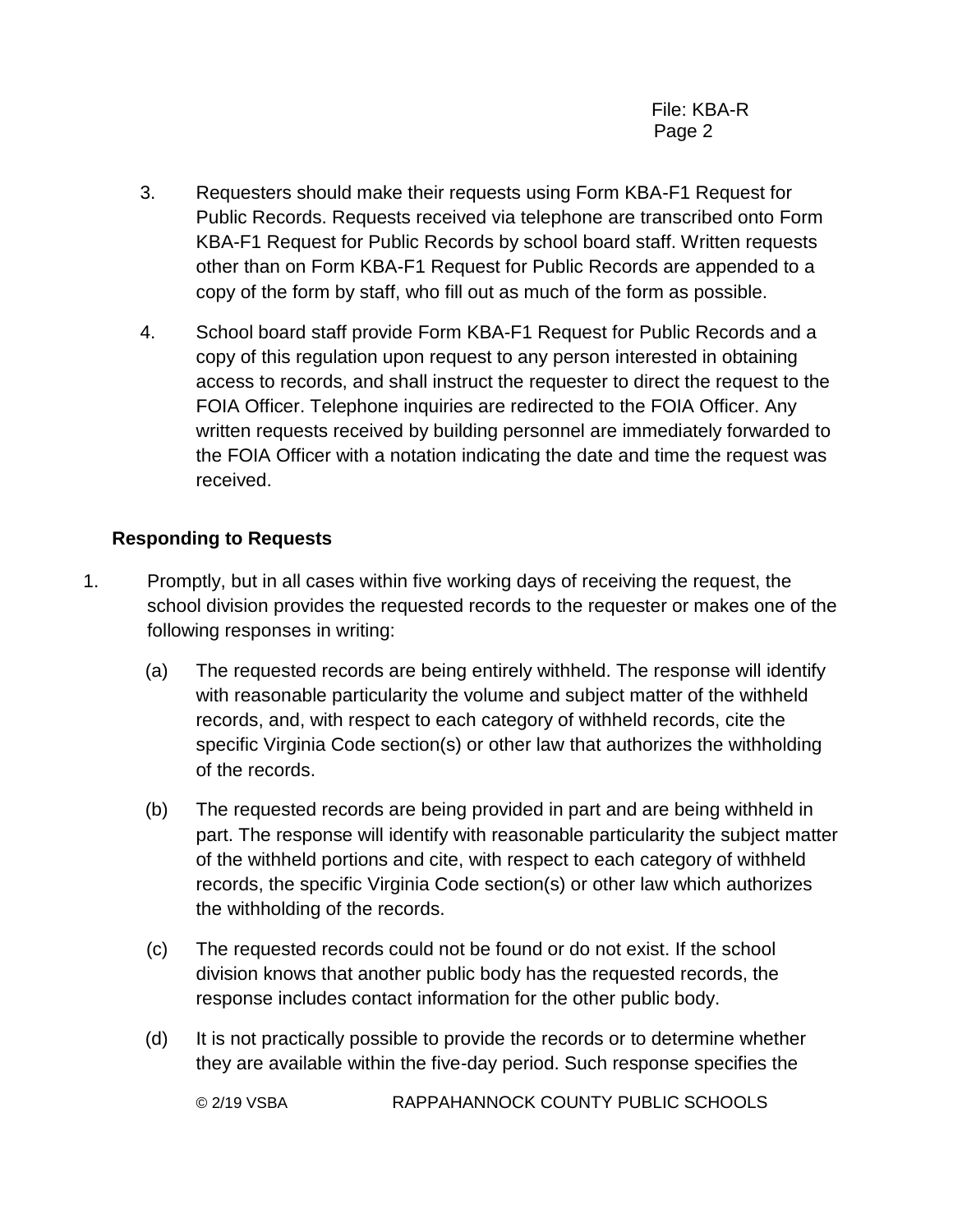# File: KBA-R Page 3

conditions which make a response impossible. If the response is made within five working days, one of the preceding responses is provided within an additional seven-day period.

No public record is withheld in its entirety on the grounds that some portion of the public record is excluded from disclosure by law. A public record may be withheld from disclosure in its entirety only to the extent that an exclusion from disclosure applies to the entire content of the public record. Otherwise, only those portions of the public record containing information subject to an exclusion may be withheld, and all portions of the public record that are not so excluded are disclosed.

The school division may petition the appropriate court for additional time to respond to a request for records when the request is for an extraordinary volume of records or requires an extraordinarily lengthy search and a response within the time outlined above will prevent the school division from meeting its operational responsibilities. Before proceeding with the petition, the school division will make reasonable efforts to reach an agreement with the requester concerning the production of the records requested.

2. The five-day period begins on the first working day following the day the request is received by the school division. Any time that elapses between the time the requester is notified of an advance cost determination pursuant to the procedures detailed below and the time that the requester responds to that notice is not counted in calculating the five working days.

# **Processing of Requests**

- 1. The FOIA Officer, after receiving a request, promptly makes an initial determination as to whether the requested records will be provided to the requester, will be withheld, either completely or in part, or if it is practically impossible to provide the requested records or to determine whether they are available within five days.
- 2. If the FOIA Officer is unsure whether the requested documents should be provided to the requester, legal advice is promptly sought.
- 3. If the FOIA Officer is uncertain whether the requested records exist or where they may be located, efforts are promptly initiated to locate the records or determine whether they exist.
- 4. If the requested records will be made available either in whole or in part, the FOIA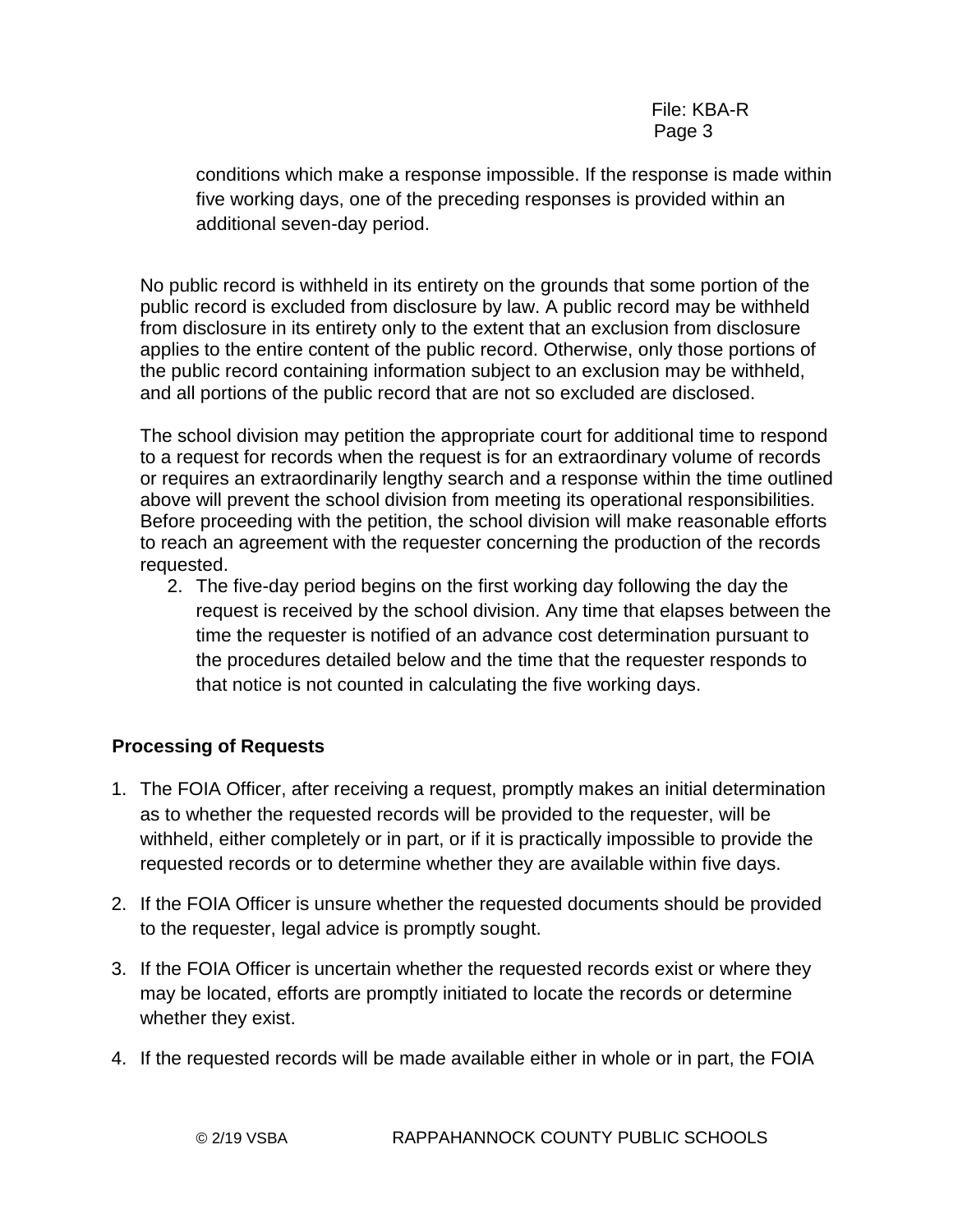Officer promptly consults with School Board staff to determine the cost involved to assemble the records for inspection and copying. Where portions of individual records must be redacted prior to inspection and copying, the cost of doing this is taken into account. The following costs are charged at the rates indicated, not to exceed actual cost:

- Staff member search time, charged by the quarter hour. Depending on the staff member(s) involved in the search, rates of \$2.50 to \$5.00 per quarter hour may apply.
- Computer search time, charged at the rate of \$2.50 to \$5.00 per quarter hour
- Computer printouts, charged at the rate of 25 cents per page
- Photocopies (including those necessary to perform redactions), charged at the rate of 15 cents per page.
- Incidental out-of-pocket costs necessary to assemble the records (for example: phone, postage, or courier charges).
- 5. If the requester has asked for an advance determination of the cost, or if the cost is expected to exceed \$200, the requester shall be notified in advance of the cost associated with the request. If the cost of the request is determined to exceed \$200, the School Board may, before continuing to process the request, require the requester to agree to payment of a deposit not to exceed the amount of the advance determination. The deposit shall be credited toward the final cost of supplying the requested records. No further action shall be taken until the requester responds, and the requester must agree to pay the estimated amount before any further processing of the request is performed.
- 6. Before processing a request for records, the FOIA Officer may require the requester to pay any amounts owed to the school board for previous requests for records that remain unpaid 30 days or more after billing.
- 7. If school division records have been transferred to any entity, including any other public body, for storage, maintenance or archiving, the school division remains the custodian of the records for purposes of responding to requests and is responsible for retrieving and supplying the records to the requester.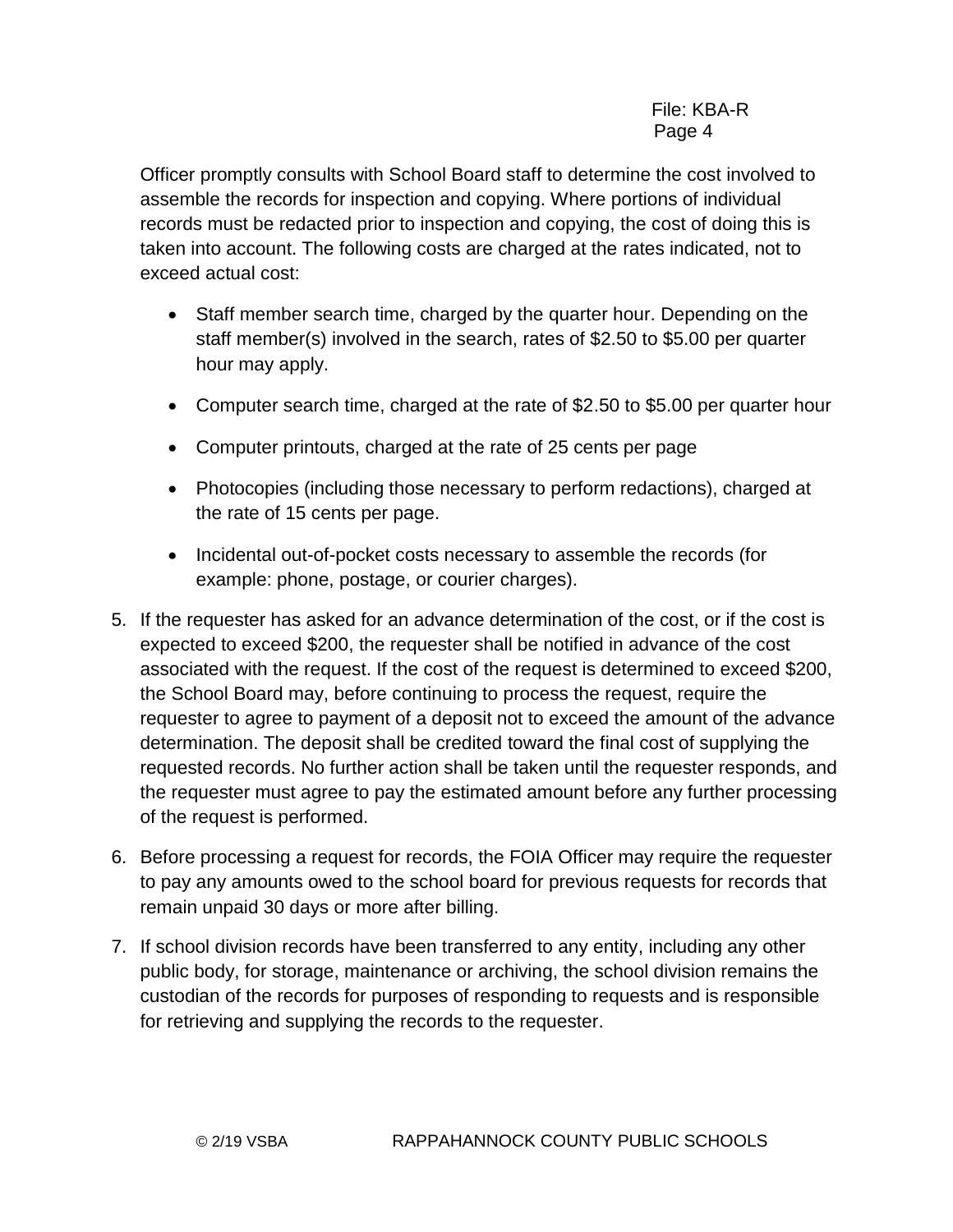- 8. Any records to be disclosed are assembled for inspection and copying by school board staff, under the direction and supervision of the FOIA Officer.
- 9. School board staff are responsible for recording the date the request was received, verifying identification and recording and assembling additional information about the request as indicated on Form KBA-F1 Request for Public Records.

Adopted: April 13, 1999 Revised: June 11, 2002, September 9, 2003, October 9, 2007 Reviewed: July 21, 2015 Revised: October 11, 2016, September 11, 2018, March 12, 2019 \_\_\_\_\_\_\_\_\_\_\_\_\_\_\_\_\_\_\_\_\_\_\_\_\_\_\_\_\_\_\_\_\_\_\_\_\_\_\_\_\_\_\_\_\_\_\_\_\_\_\_\_\_\_\_\_\_\_\_\_\_\_\_\_\_\_\_\_\_\_

Legal Ref.: Code of Virginia, 1950, as amended, §§ 2.2-3704, 2.2-3704.01, 2.2- 3704.2.

\_\_\_\_\_\_\_\_\_\_\_\_\_\_\_\_\_\_\_\_\_\_\_\_\_\_\_\_\_\_\_\_\_\_\_\_\_\_\_\_\_\_\_\_\_\_\_\_\_\_\_\_\_\_\_\_\_\_\_\_\_\_\_\_\_\_\_\_\_\_

Cross Ref.: KBA Requests for Public Records

© 2/19 VSBA RAPPAHANNOCK COUNTY PUBLIC SCHOOLS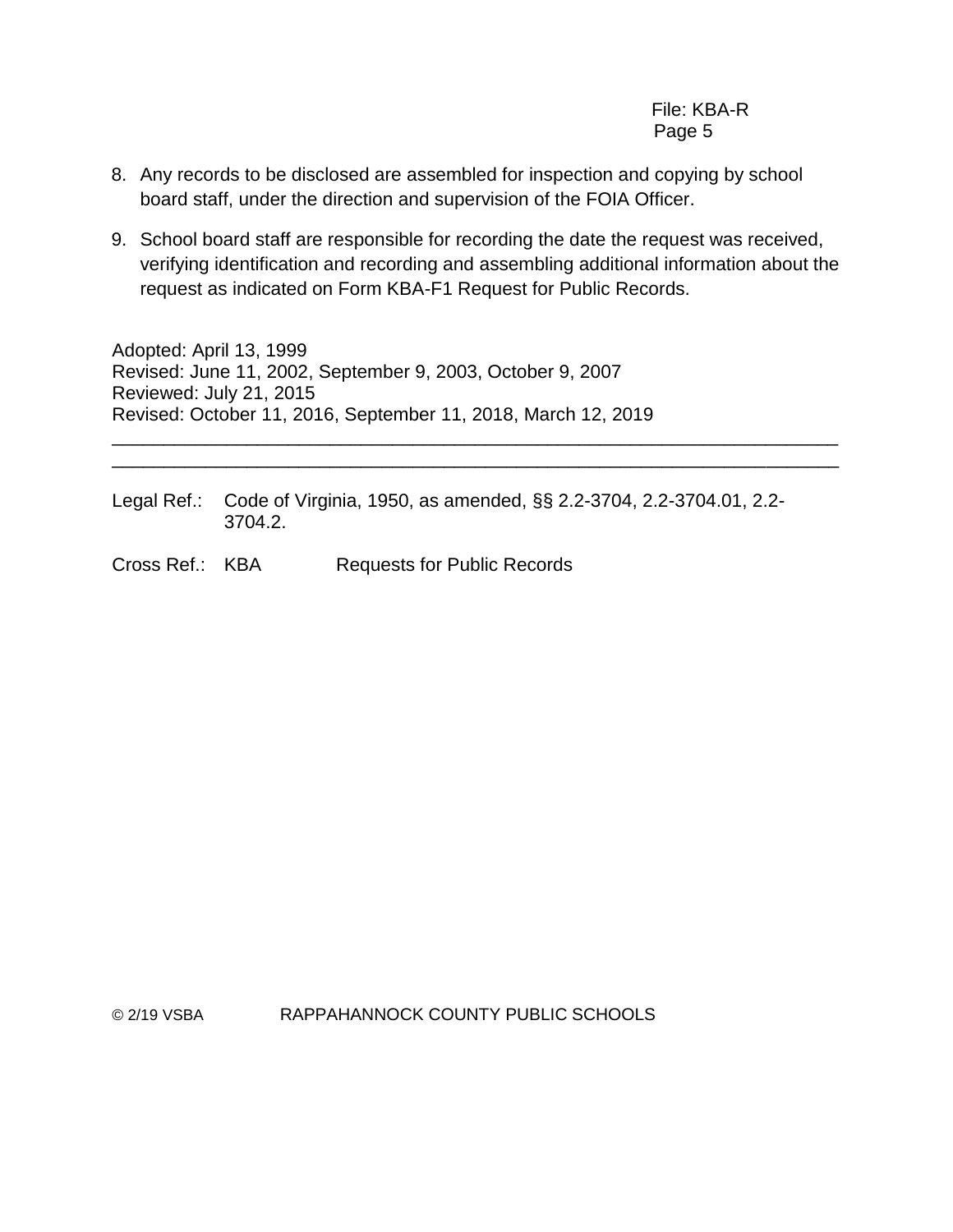File: KBA-F1

# **REQUEST FOR PUBLIC RECORDS**

Name \_\_\_\_\_\_\_\_\_\_\_\_\_\_\_\_\_\_\_\_\_\_\_\_\_\_\_\_\_\_\_\_\_ **STAFF USE ONLY** Date Request Received:\_\_\_\_\_\_\_\_ Request was made (check one)  $\Box$  by requester on this form  $\Box$  by telephone  $\Box$  in writing other than on form (attach original request) Date Response Sent: (attach copy) **Q** Identification Verified Type: \_\_\_\_\_\_\_\_\_\_\_\_\_\_\_\_\_\_\_\_\_\_\_\_ Number: □ Itemized Cost Estimate Attached Address **and a set of the set of the set of the set of the set of the set of the set of the set of the set of the set of the set of the set of the set of the set of the set of the set of the set of the set of the set of th** E-mail address **E-mail address** Phone **Lating** I am a (check one):  $\Box$  Citizen of the Commonwealth of Virginia □ Member of the Press referenced in Va. Code §2.2-3704 News Organization \_\_\_\_ Requesters may be asked to provide verification that they are citizens of the Commonwealth or a member of the press referenced in Va. Code § 2.2-3704.

I am requesting access to the following records (please be as specific as possible, and attach additional paper if necessary \_\_\_\_\_\_\_\_\_\_\_\_\_\_\_\_\_\_\_\_\_\_\_\_\_\_\_\_\_\_\_\_\_\_\_\_\_\_\_\_\_\_\_\_\_\_\_

Reasonable costs may be assessed in connection with this request. A current schedule of costs appears in Regulation KBA-R Requests for Public Records. If the costs associated with this request are expected to exceed \$200, the requestor will be asked to pay the estimated costs before the request is processed.

In addition, the requestor may ask for an advance determination of the cost of the request. Please indicate here if you would like an advance determination of cost. Yes No

If you are requesting copies, please specify the format in which you would like to receive them. Rappahannock County school division will provide the record(s) in the requested format if that medium is used by it in the regular course of its business.

Specify format desired (if available):

Photocopies E-mail (give address): \_\_\_\_\_\_\_\_\_\_\_\_\_\_\_\_\_\_\_

 $\Box$  Website posting  $\Box$ 

|  |  |  | <b>]</b> Other (please specify): |  |
|--|--|--|----------------------------------|--|
|--|--|--|----------------------------------|--|

\_\_\_\_\_\_\_\_\_\_\_\_\_\_\_\_\_\_\_

Signature Date **Date** 

**RETURN COMPLETED FORM TO:** RAPPAHANNOCK COUNTY PUBLIC SCHOOLS Attention: FOIA Officer 6 Schoolhouse Road Washington, VA 22747

 $\overline{\phantom{a}}$  , and the contract of the contract of the contract of the contract of the contract of the contract of the contract of the contract of the contract of the contract of the contract of the contract of the contrac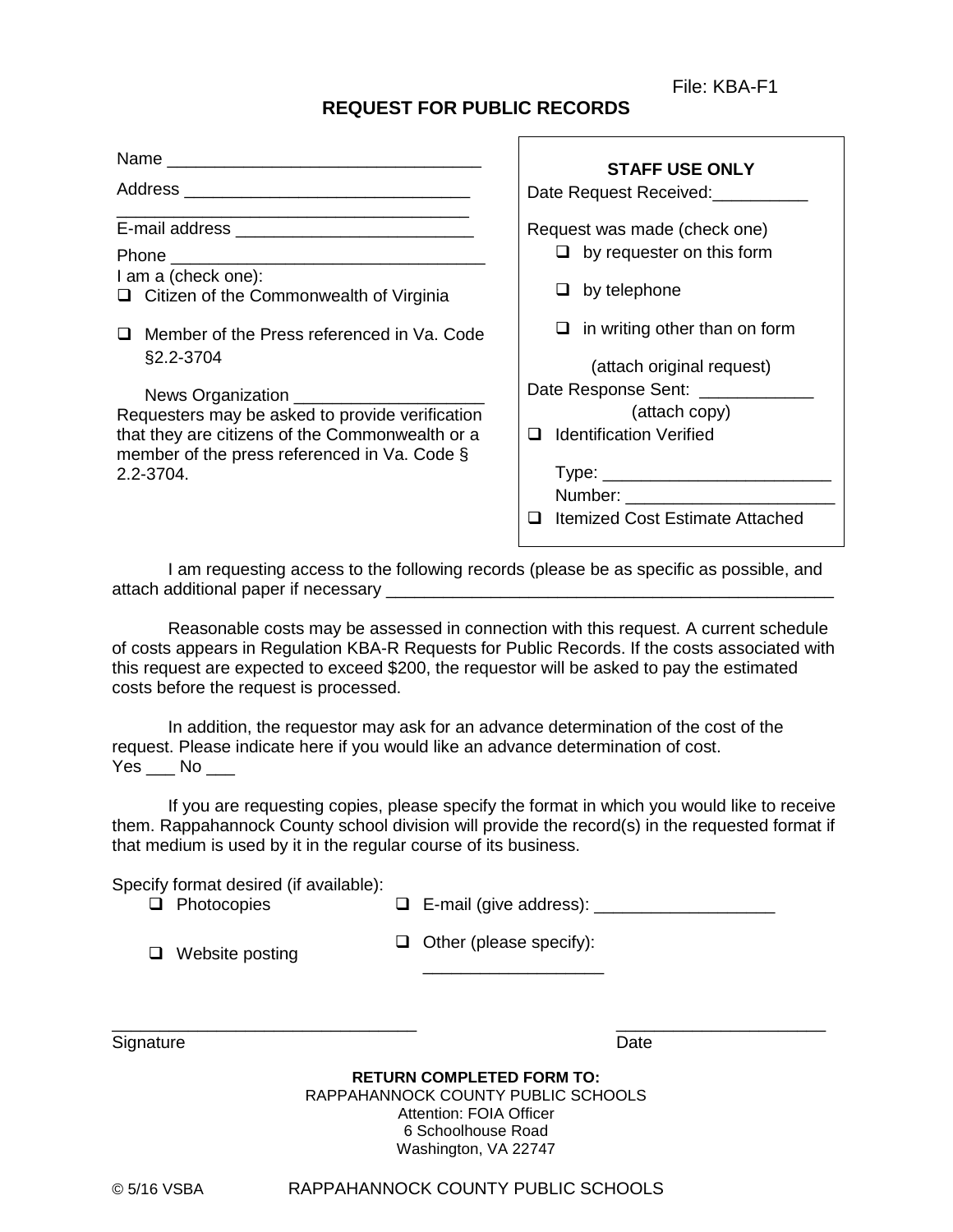# **RECORD OF INSPECTION and/or DELIVERY OF COPIES**

# **Inspection of Public Records**

| Date                              | Time In | Time Out  |  |  |
|-----------------------------------|---------|-----------|--|--|
| Person Inspecting Records         |         |           |  |  |
|                                   | Name    | Signature |  |  |
| <b>Staff Person in Attendance</b> |         |           |  |  |
|                                   | Name    | Signature |  |  |
| Records Reviewed (describe)       |         |           |  |  |

# **Copies of Public Records**

| Record | No.          | Delivery Method | Date of         | Cost (if any) | Date and  |
|--------|--------------|-----------------|-----------------|---------------|-----------|
|        | <b>Pages</b> | (mail, e-mail,  | <b>Delivery</b> |               | Method of |
|        |              | etc.            |                 |               | Payment   |

| <b>Staff Person</b><br><b>Providing Copies</b> |      |           |
|------------------------------------------------|------|-----------|
|                                                | Name | Signature |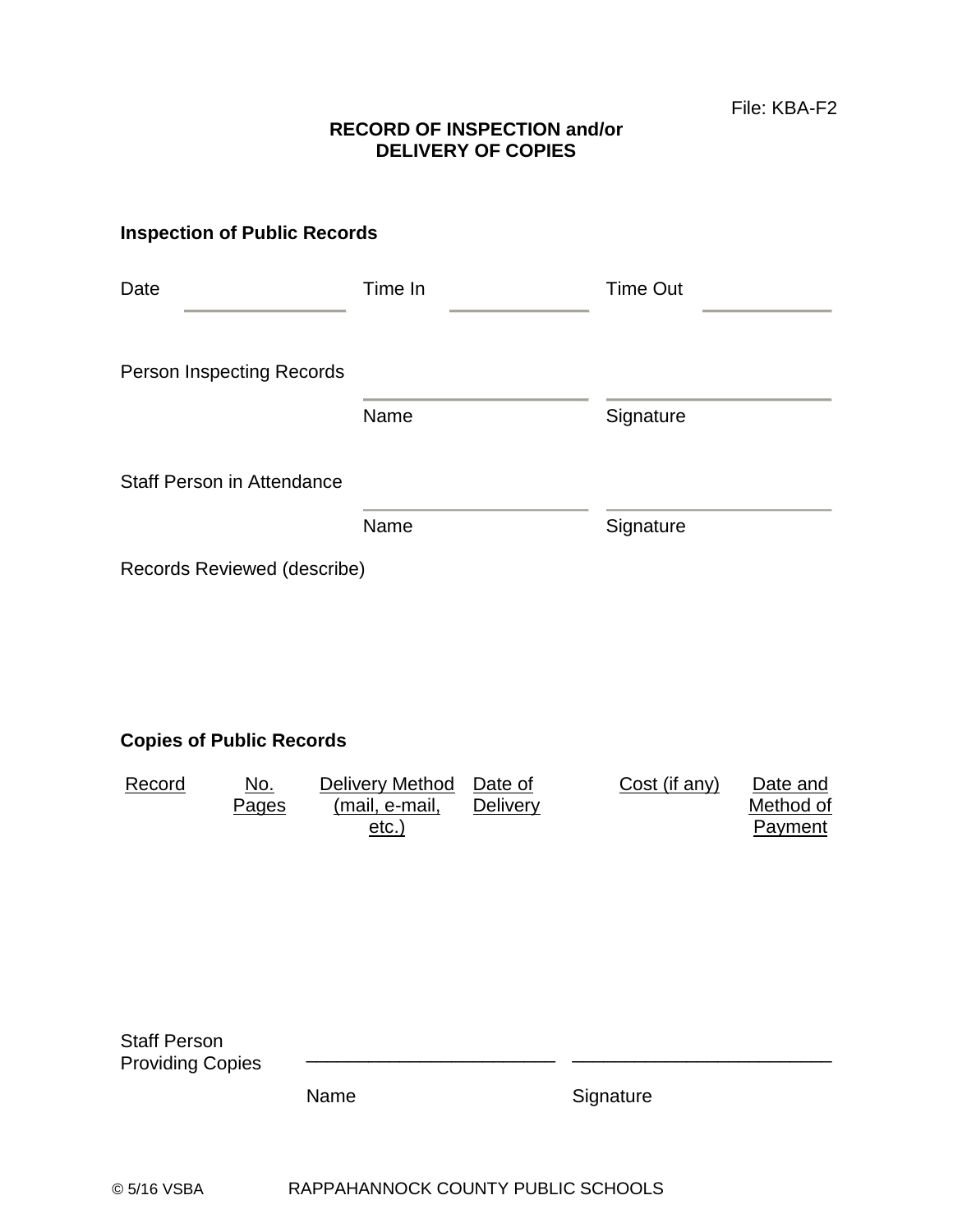# MEDIA RELATIONS

Media releases by the schools are encouraged as a means of informing the public of programs, activities, and accomplishments. Staff members are encouraged to participate in activities that inform the public about school programs and activities.

News and information concerning personnel and students is released only with the approval of the principal and in accordance with state and federal laws regarding confidentiality.

\_\_\_\_\_\_\_\_\_\_\_\_\_\_\_\_\_\_\_\_\_\_\_\_\_\_\_\_\_\_\_\_\_\_\_\_\_\_\_\_\_\_\_\_\_\_\_\_\_\_\_\_\_\_\_\_\_\_\_\_\_\_\_\_\_\_\_\_\_\_ \_\_\_\_\_\_\_\_\_\_\_\_\_\_\_\_\_\_\_\_\_\_\_\_\_\_\_\_\_\_\_\_\_\_\_\_\_\_\_\_\_\_\_\_\_\_\_\_\_\_\_\_\_\_\_\_\_\_\_\_\_\_\_\_\_\_\_\_\_\_

Adopted: August 8, 1995 Reviewed: June 8, 1999, August 9, 2005 Revised: October 9, 2007, November 11, 2008, July 21, 2015, April 13, 2021

Legal Ref.: Code of Virginia, 1950, as amended, §§ 22.1-287, 22.1-287.1.

Cross Ref.: JO Student Records KA Goals for School-Community Relations KB Public Information Program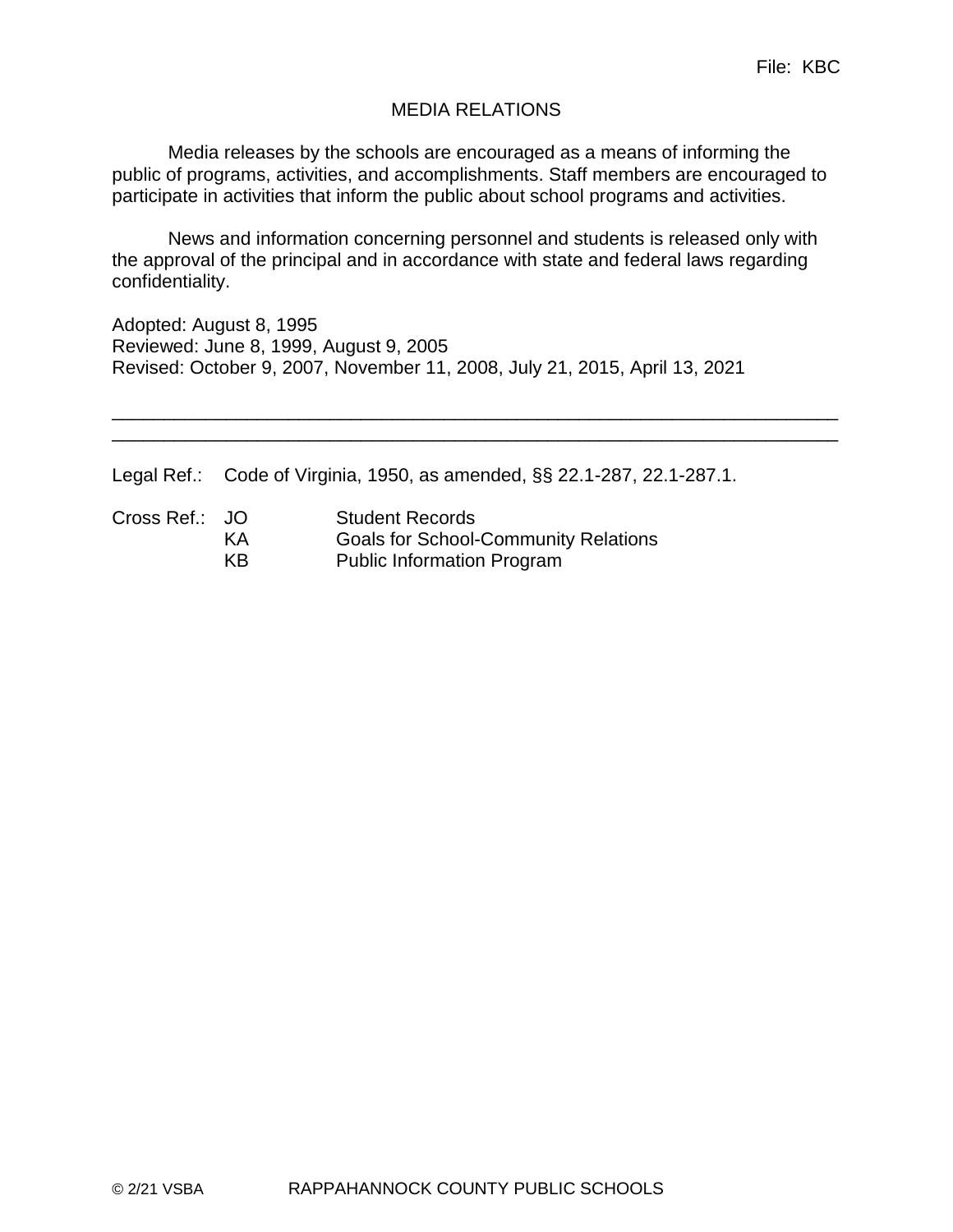# INTERNET PRIVACY

The Rappahannock County School Board is committed to complying with the Government Data Collection and Dissemination Practices Act and the Virginia Freedom of Information Act. The Rappahannock County School Board does not collect unnecessary personal information by means of its website, and collects only appropriate personal information to the extent necessary to serve its constituents and the community.

Rappahannock County School Board collects the following information through its website:

#### **Information we collect**

When you access our website, the routing information, and the essential and nonessential technical information listed below, is automatically collected. No other information is collected through our website except when you deliberately decide to send it to us (for example, by clicking on a link to send us an e-mail). The information you might choose to send us is listed below as "optional information."

Routing information: the Internet domain and Internet address of the computer you are using.

Essential technical information: identification of the page or service you are requesting, type of browser and operating system you are using and the date and time of access.

Nonessential technical information: the Internet address of the website from which you linked directly to our website, [and the "cookie information" described below]

Optional information: when you send us an e-mail, your name, e-mail address, and the content of your e-mail, and/or when you fill out online forms, all the data you choose to fill in or confirm.

Our website does not place any "cookies" on your computer.

Information collected through the division's website is used as follows:

# **How the collected information is used**

Routing information is used to route the requested web page to your computer for viewing. We send the requested web page and the routing information to our Internet Service Provider (ISP) or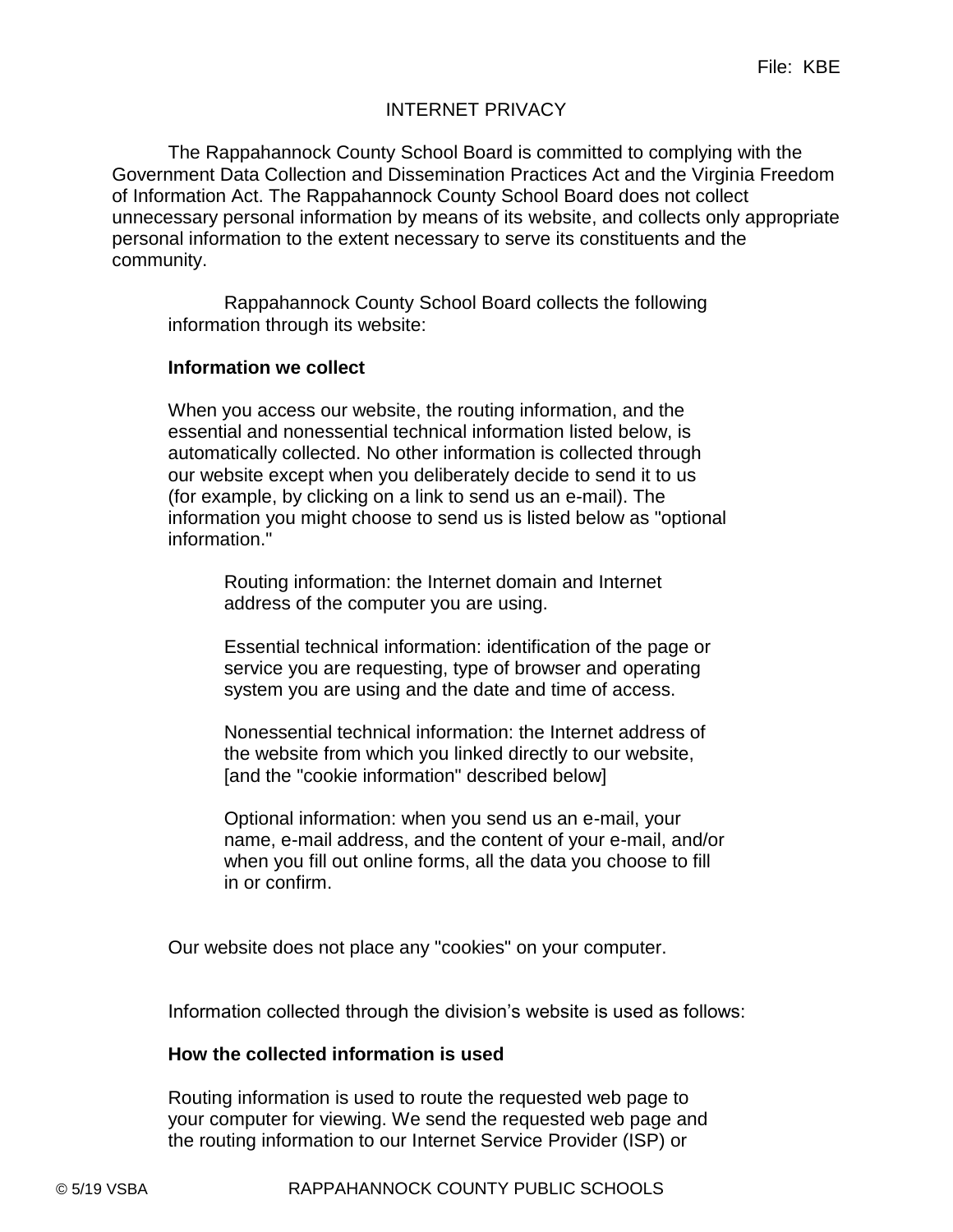other entities involved in transmitting the requested page to you. We do not control the privacy practices of those entities. Essential and nonessential technical information helps us respond to your request in an appropriate format, or in a personalized manner and helps us plan website improvement.

Optional information enables us to provide services or information tailored more specifically to your needs or to forward your message or inquiry to another entity that is better able to do so, and also allows us to plan website improvements.

We may keep your information indefinitely, but we ordinarily delete the routing information from our computer within days after the web page is transmitted and do not try to obtain any information to link it to the individuals who browse our website. We use this routing information primarily in a statistical summary type format to assess site content and server performance. We may share this summary information with our business partners when needed.

However, on rare occasions when a "hacker" attempts to breach computer security, logs of routing information are retained to permit a security investigation and in such cases may be forwarded together with any other relevant information in our possession to the appropriate law enforcement agency.

Optional information is retained in accordance with the Records Retention Schedules promulgated by the Library of Virginia.

Under the Freedom of Information Act, any records in our possession at the time of a request for information, including the collection of logs and data of a website, may be subject to being inspected by or disclosed to members of the public for any purpose.

The Superintendent is responsible for creating and updating, as necessary, an internet privacy policy statement. The statement is available of the division's website in a conspicuous manner.

\_\_\_\_\_\_\_\_\_\_\_\_\_\_\_\_\_\_\_\_\_\_\_\_\_\_\_\_\_\_\_\_\_\_\_\_\_\_\_\_\_\_\_\_\_\_\_\_\_\_\_\_\_\_\_\_\_\_\_\_\_\_\_\_\_\_\_\_\_\_ \_\_\_\_\_\_\_\_\_\_\_\_\_\_\_\_\_\_\_\_\_\_\_\_\_\_\_\_\_\_\_\_\_\_\_\_\_\_\_\_\_\_\_\_\_\_\_\_\_\_\_\_\_\_\_\_\_\_\_\_\_\_\_\_\_\_\_\_\_\_

Adopted: December 12, 2000 Revised: June 11, 2002 Reviewed: August 27, 2009, July 21, 2015, June 11, 2019

Legal Refs: Code of Virginia, 1950, as amended, § 2.2-3803.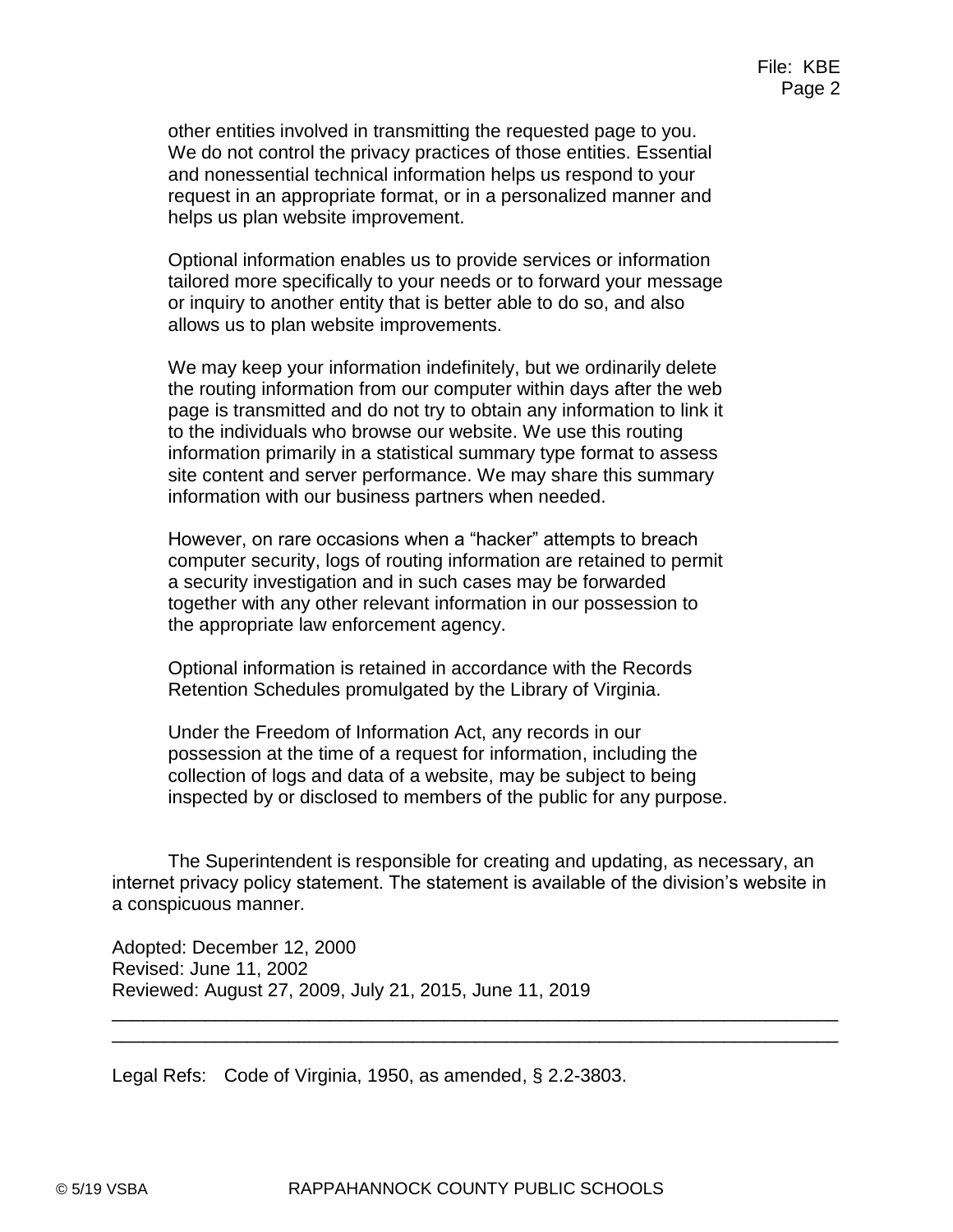# COMMUNITY INVOLVEMENT IN DECISION MAKING

The Rappahannock County School Board calls meetings of the people of the school division for consultation in regard to school interests thereof when it deems such meetings to be necessary.

The Board may appoint a committee of not less than three nor more than seven members for each public school in the school division. The committee's duty will be to advise the members of the School Board with reference to matters pertaining to the school and to cooperate with the School Board in the care of the school property and in the successful operation of the school. Such committees serve without compensation.

\_\_\_\_\_\_\_\_\_\_\_\_\_\_\_\_\_\_\_\_\_\_\_\_\_\_\_\_\_\_\_\_\_\_\_\_\_\_\_\_\_\_\_\_\_\_\_\_\_\_\_\_\_\_\_\_\_\_\_\_\_\_\_\_\_\_\_\_\_\_ \_\_\_\_\_\_\_\_\_\_\_\_\_\_\_\_\_\_\_\_\_\_\_\_\_\_\_\_\_\_\_\_\_\_\_\_\_\_\_\_\_\_\_\_\_\_\_\_\_\_\_\_\_\_\_\_\_\_\_\_\_\_\_\_\_\_\_\_\_\_

Adopted: August 8, 1995 Reviewed: June 8, 1999, August 9, 2005, July 21, 2015, April 13, 2021

Legal Ref.: Code of Virginia, 1950, as amended, §§ 22.1-86, 22.1-253.13:7.

| Cross Ref.: AF |            | Comprehensive Plan                            |
|----------------|------------|-----------------------------------------------|
|                | <b>BCF</b> | Advisory Committees to the School Board       |
|                | BDDH/KD    | <b>Public Participation at Board Meetings</b> |
|                | CA         | <b>Administration Goals</b>                   |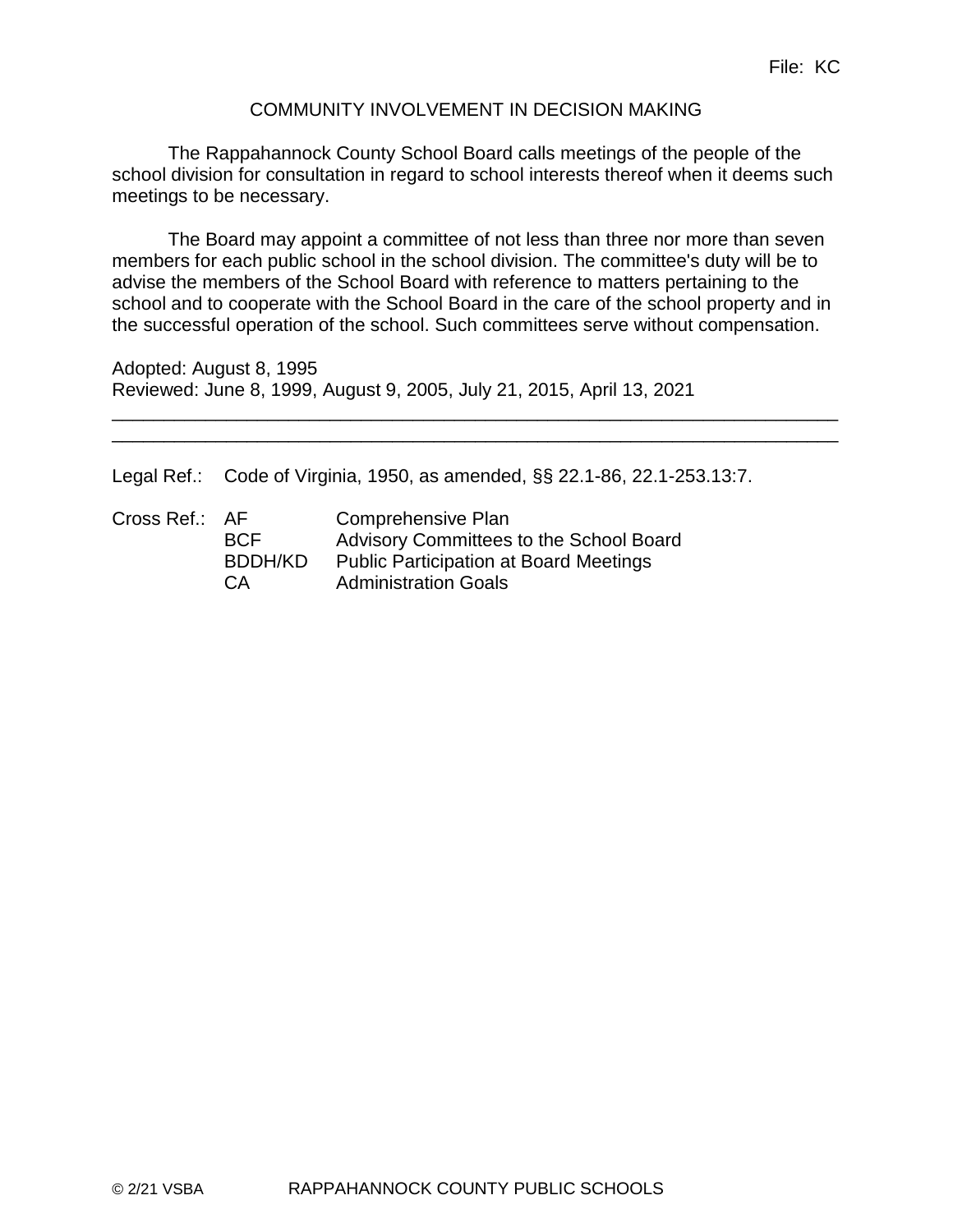#### PUBLIC PARTICIPATION AT SCHOOL BOARD MEETINGS

Members of the community are invited and encouraged to attend meetings of the Rappahannock County School Board to observe its deliberations. Any member of the community may address the School Board on matters related to the Rappahannock County public schools at any regular meeting as provided in the accompanying regulation. Persons wishing to address the School Board are requested to contact the superintendent, the School Board chair or their designee for placement on the agenda.

The chair is responsible for the orderly conduct of the meeting and rules on such matters as the appropriateness of the subject being presented and length of time for such presentation. Upon recognition by the chair, the speaker shall address the chair and if, at the conclusion of the speaker's remarks, any member of the School Board desires further information, the member addresses the speaker only with the permission of the chair. No one is allowed to make additional presentations until everyone who wishes to speak has an opportunity to make an initial presentation.

\_\_\_\_\_\_\_\_\_\_\_\_\_\_\_\_\_\_\_\_\_\_\_\_\_\_\_\_\_\_\_\_\_\_\_\_\_\_\_\_\_\_\_\_\_\_\_\_\_\_\_\_\_\_\_\_\_\_\_\_\_\_\_\_\_\_\_\_\_\_ \_\_\_\_\_\_\_\_\_\_\_\_\_\_\_\_\_\_\_\_\_\_\_\_\_\_\_\_\_\_\_\_\_\_\_\_\_\_\_\_\_\_\_\_\_\_\_\_\_\_\_\_\_\_\_\_\_\_\_\_\_\_\_\_\_\_\_\_\_\_

Adopted: August 8, 1995 Reviewed: June 8, 1999 Revised: November 9, 2004, November 11, 2008 Reviewed: July 21, 2015 Revised: October 11, 2016, April 13, 2021

Legal Ref.: Code of Virginia, 1950, as amended, §§ 22.1-78, 22.1-253.13:7.

Cross Ref.: BDDF Rules of Order

© 2/21 VSBA RAPPAHANNOCK COUNTY PUBLIC SCHOOLS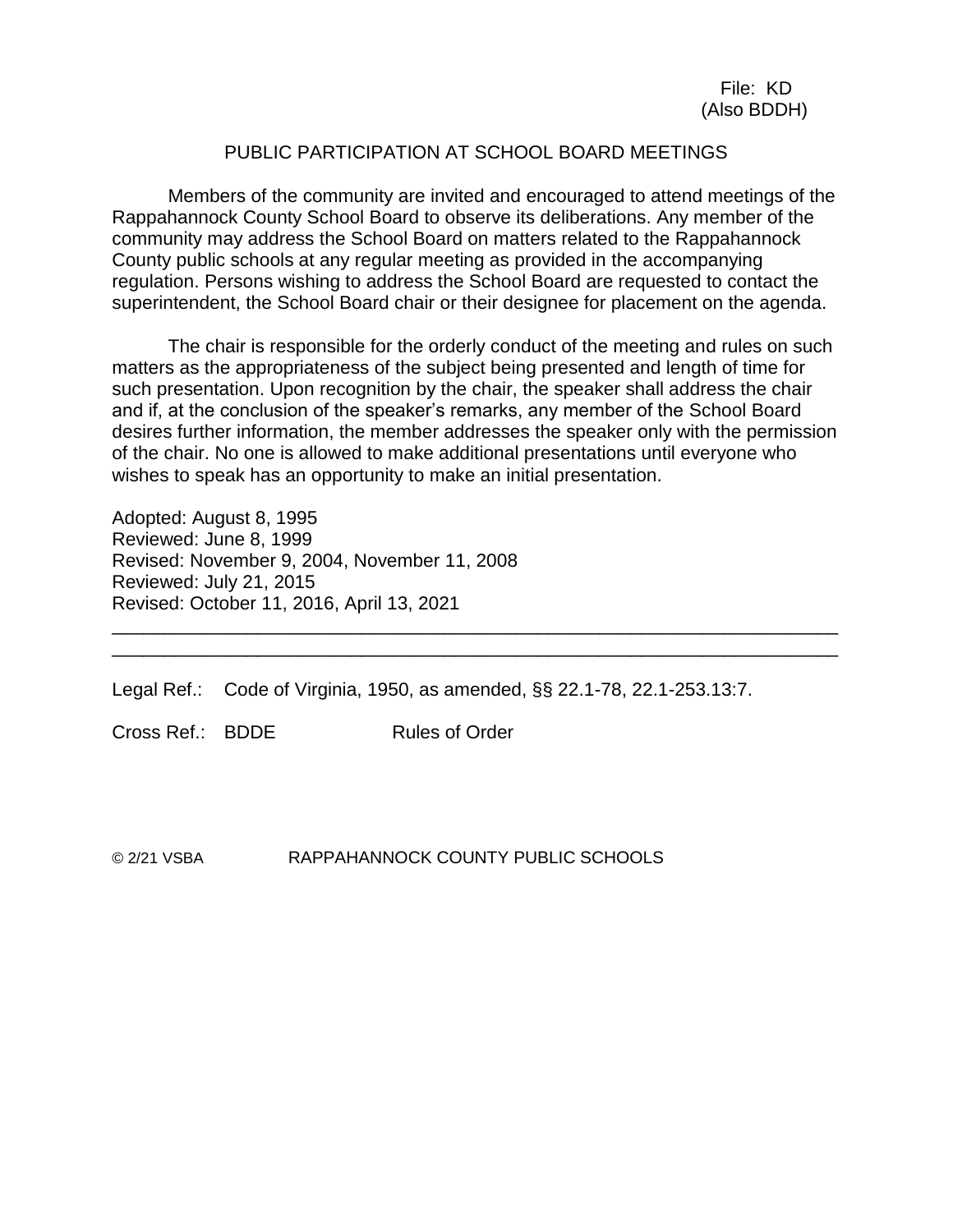#### PUBLIC PARTICIPATION AT SCHOOL BOARD MEETINGS REGULATION

During the public comment portion of a school board meeting, the Rappahannock County School Board requests that each person state their name and district. No person may speak on an issue more than 3 minutes and no one may speak twice on an issue until all present have had an opportunity to speak.

Regulation: October 8, 2013 Reviewed: July 21, 2015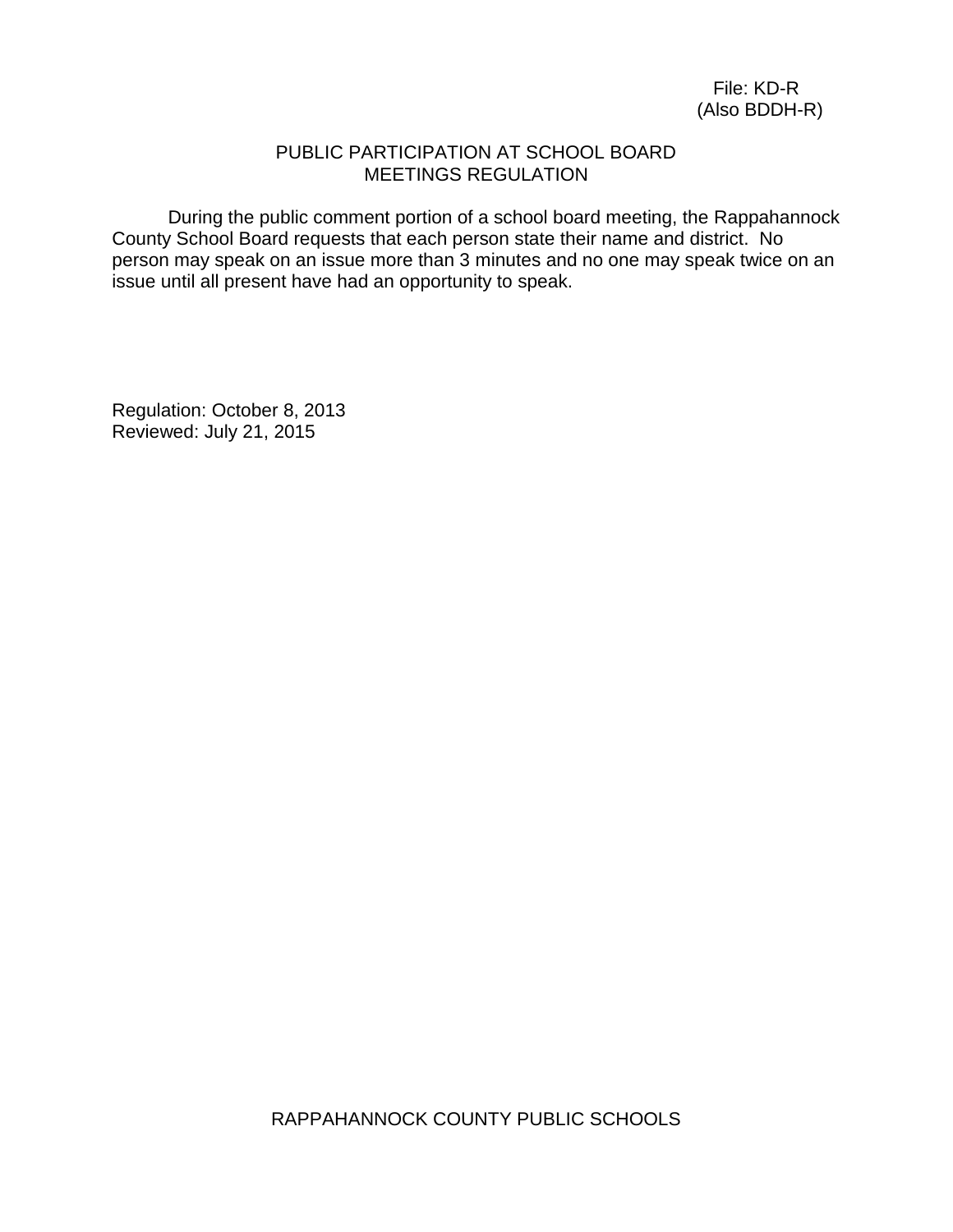#### DISTRIBUTION OF INFORMATION/MATERIALS

The Rappahannock County School Board seeks to minimize intrusions on the time of students and employees by communications from sources other than the school division. Approval must be obtained from the superintendent, or superintendent's designee, before any materials may be distributed or made available at the request of non-school organizations. Approval will be granted only for materials from governmental organizations and nonprofit community organizations regarding activities related to the educational mission of the Rappahannock County School Division.

Approval will not be given for materials which

- are likely to cause substantial disruption of, or a material interference with, school activities;
- endorse or encourage the use of alcohol, tobacco products, nicotine vapor products, or any illegal substance or action;
- endorse or encourage any violation of the Standards of Student Conduct (see Policy JFC-R); or
- are obscene, pornographic, or defamatory.

Materials from nonprofit community organizations approved for distribution must clearly indicate their source and must include the following statement: "These materials and the activity described herein, are not sponsored or endorsed by the Rappahannock County School Board."

The superintendent, by regulation, will establish the time, place, and manner of distribution of approved materials. No distribution will be permitted during class time.

#### Political Communications

Students shall not be required to convey or deliver any material that advocates (1) the election or defeat of any candidate; (2) the passage or defeat of any referendum question or (3) the passage or defeat of any matter pending before a local school board, local governing body, the General Assembly or Congress

This Policy shall not be construed to prohibit the discussion or use of political or issue-oriented materials as part of classroom discussions or projects.

\_\_\_\_\_\_\_\_\_\_\_\_\_\_\_\_\_\_\_\_\_\_\_\_\_\_\_\_\_\_\_\_\_\_\_\_\_\_\_\_\_\_\_\_\_\_\_\_\_\_\_\_\_\_\_\_\_\_\_\_\_\_\_\_\_\_\_\_\_\_ \_\_\_\_\_\_\_\_\_\_\_\_\_\_\_\_\_\_\_\_\_\_\_\_\_\_\_\_\_\_\_\_\_\_\_\_\_\_\_\_\_\_\_\_\_\_\_\_\_\_\_\_\_\_\_\_\_\_\_\_\_\_\_\_\_\_\_\_\_\_

Adopted: January 9, 2007 Reviewed: July 21, 2015 Revised: November 10, 2015, June 11, 2019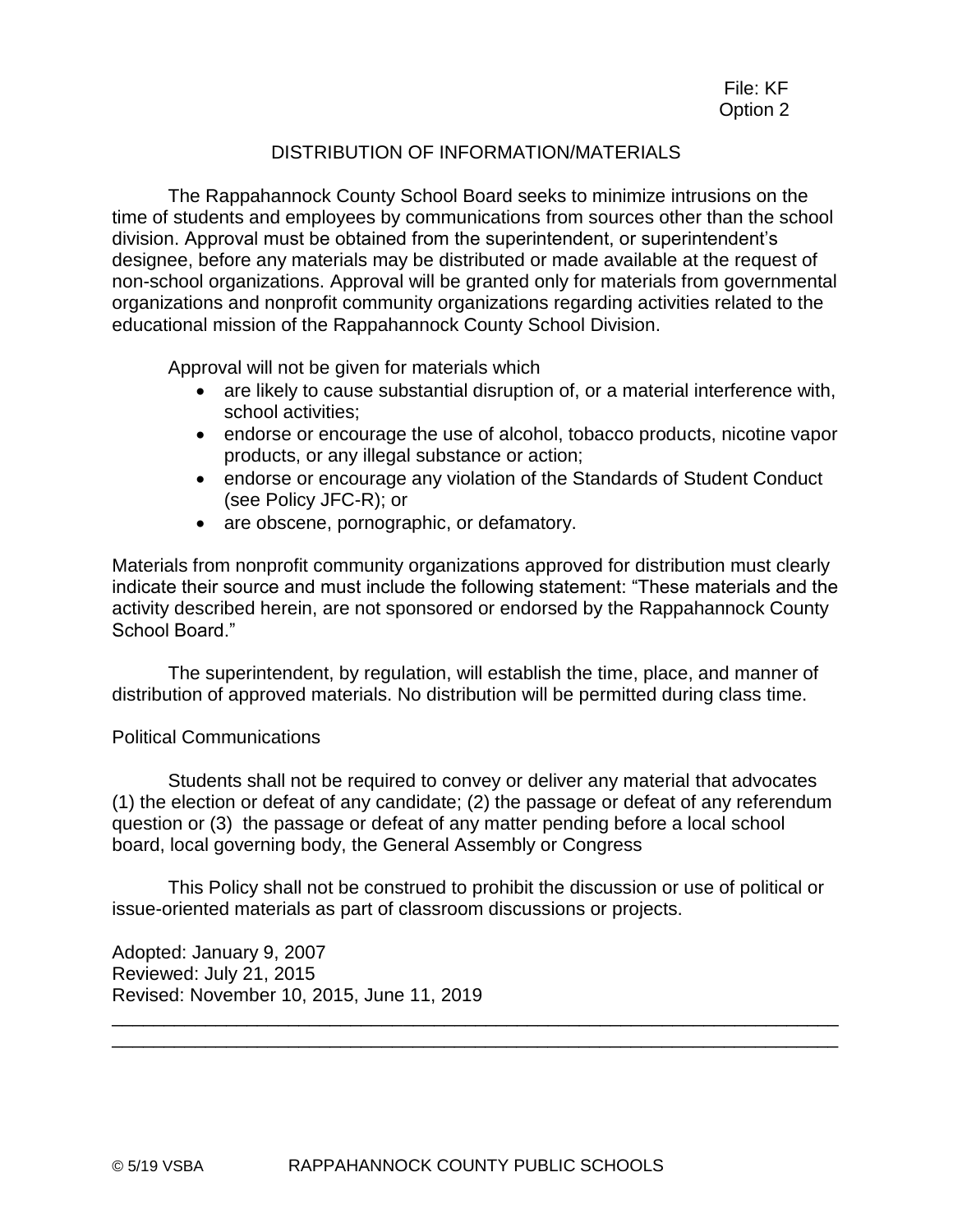File: KF Option 2 Page 2

Legal Refs.: U. S. Constitution amend. I.

Child Evangelism Fellowship of Maryland, Inc. v. Montgomery County Public Schools, 457 F.3d 376 (4th Cir. 2006)

Code of Virginia, 1950, as amended, §§ 22.1-70, 22.1-78, 22.1-79.3, 22.1- 79.5, 22.1-131, 22.1-279.6 and 22.1-293.

#### Acts 2016, c. 647.

| Cross Refs.: JFC-R | <b>Standards of Student Conduct</b>                     |
|--------------------|---------------------------------------------------------|
| JOB.               | Administration of Surveys and Questionnaires            |
| KG.                | <b>Community Use of School Facilities</b>               |
| KQ.                | Commercial, Promotional, and Corporate Sponsorships and |
|                    | Partnerships                                            |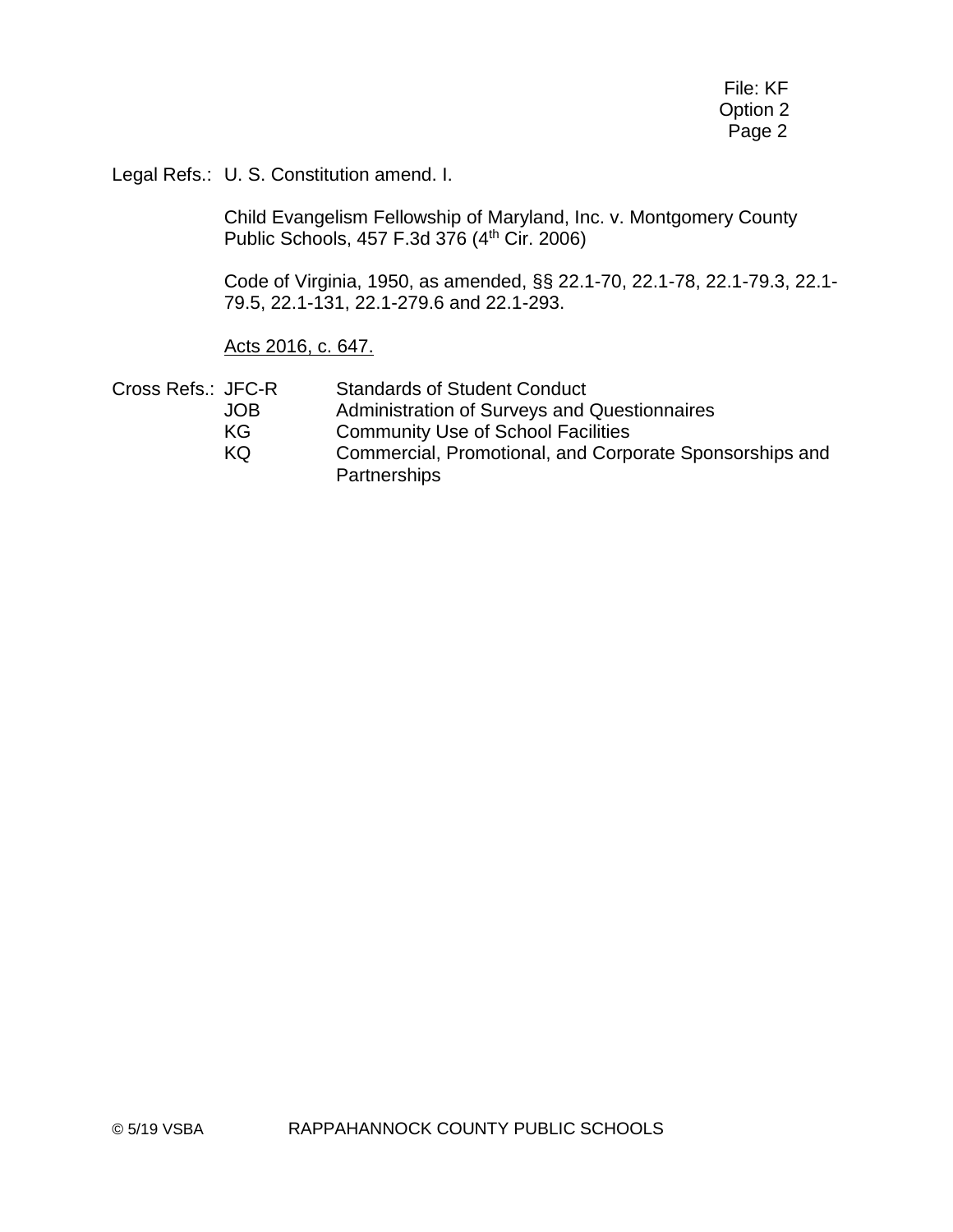# DISTRIBUTION OF INFORMATION REGULATION

Rappahannock County School Board seeks to minimize intrusions on the time of students and employees by communications from sources other than the school division.

The division superintendent, and/or his/her designee, must approve all materials sought for distribution. Approval will be granted only for materials from governmental organizations and nonprofit community organizations regarding activities related to the educational mission.

No materials will be distributed for the purpose of personal business advertisements. 1. The organization must contact the division with the flyer or materials they wish to distribute. Approval will be contingent upon all materials meeting the approved guidelines of policy and regulation KF and containing the following disclosure: **"These materials and the activity described herein are not sponsored or endorsed by the Rappahannock County School Board."** 

2. Time: Distribution must be approved for specific date and time as approved by the building principal and is not approved beyond this time period.

3. Place: Distribution will be in the office of the schools or other areas as deemed appropriate such as distribution to teacher mail boxes for students to "take home." (An example of such may be a 4-H community activity flyer that goes home to parents via students.)

4. Guidelines: All materials must be bundled in stacks of 20 for easy distribution into teacher mailboxes. The division will not copy or count materials for distribution on behalf of the organizations. No distribution will be permitted during class time.

Adopted: January 9, 2007 Reviewed: July 21, 2015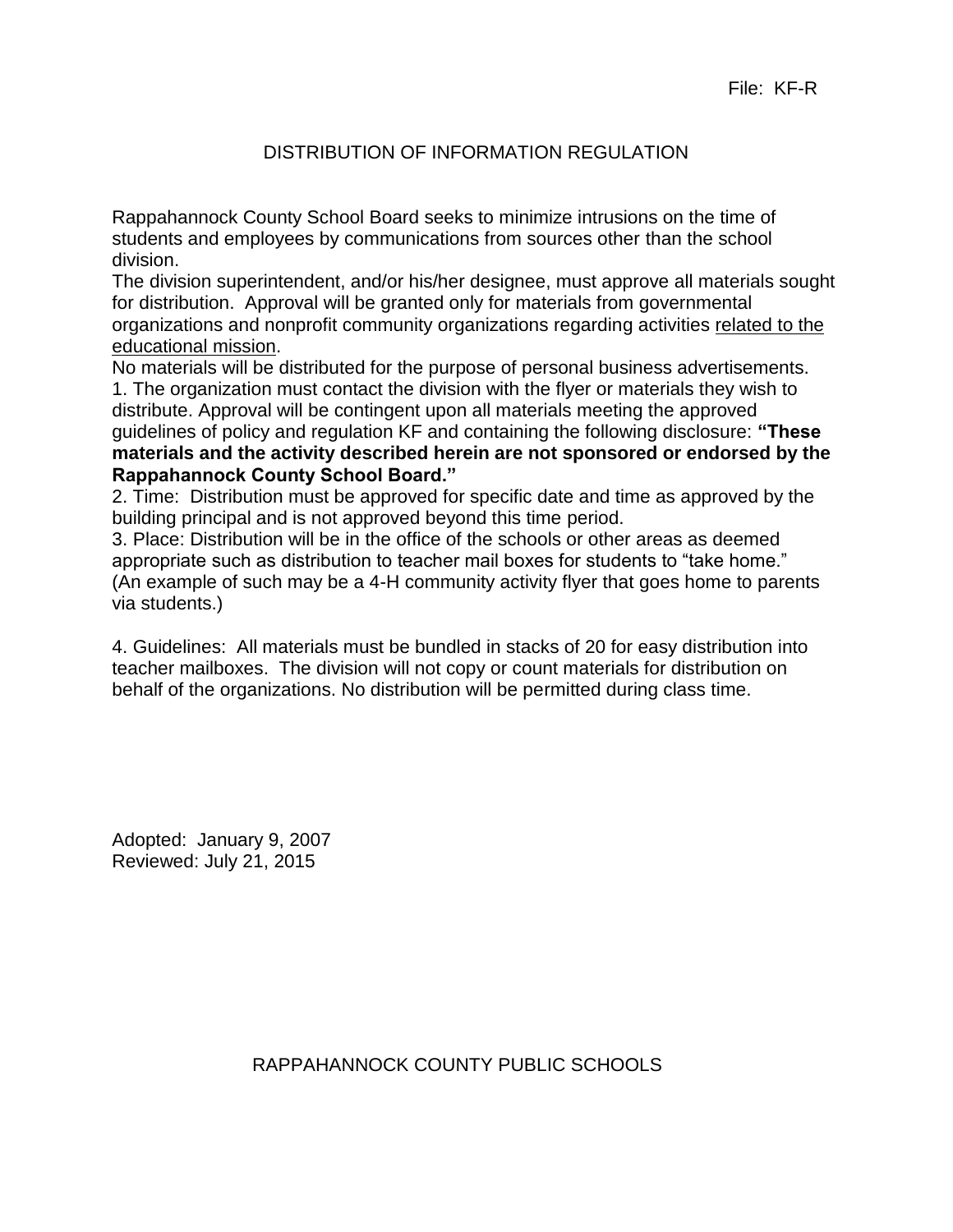# COMMUNITY USE OF SCHOOL FACILITIES

The School Board may permit use of school property by members of the community when such use will not impair the efficiency of the school. The superintendent shall develop guidelines and applications for use of school property. Requests for the use of any school facilities shall be made to the superintendent or superintendent's designee. The superintendent shall report actions taken under this policy to the School Board at the end of each month.

If the School Board permits the use of its facilities by members of the community or the distribution of literature on school property or at school functions, it will permit such use or such distribution by the Boy Scouts of America, the Girl Scouts of the United States of America, and other youth groups designated as patriotic societies by federal law, to the same extent and in the same manner as all other persons or groups.

\_\_\_\_\_\_\_\_\_\_\_\_\_\_\_\_\_\_\_\_\_\_\_\_\_\_\_\_\_\_\_\_\_\_\_\_\_\_\_\_\_\_\_\_\_\_\_\_\_\_\_\_\_\_\_\_\_\_\_\_\_\_\_\_\_\_\_\_\_\_

Adopted: August 8, 1995 Revised: June 8, 1999, September 9, 2003 Revised: June 14, 2005 with policy revisions to be effective July 1, 2005 Reviewed: August 27, 2009 Revised: October 12, 2010 Reviewed: July 21, 2015 Revised: June 13, 2017, June 11, 2019 \_\_\_\_\_\_\_\_\_\_\_\_\_\_\_\_\_\_\_\_\_\_\_\_\_\_\_\_\_\_\_\_\_\_\_\_\_\_\_\_\_\_\_\_\_\_\_\_\_\_\_\_\_\_\_\_\_\_\_\_\_\_\_\_\_\_\_\_\_\_

Legal Refs.: 20 U.S.C. § 7905

Code of Virginia, 1950, as amended, §§ 22.1-79.3, 22.1-130.1, 22.1-131, 22.1-132.

Acts 2016, c. 647.

Cross Refs.: GBEC/JFCH/KGC Tobacco Products and Nicotine Vapor Products IGDA Student Organizations KF Distribution of Information/Materials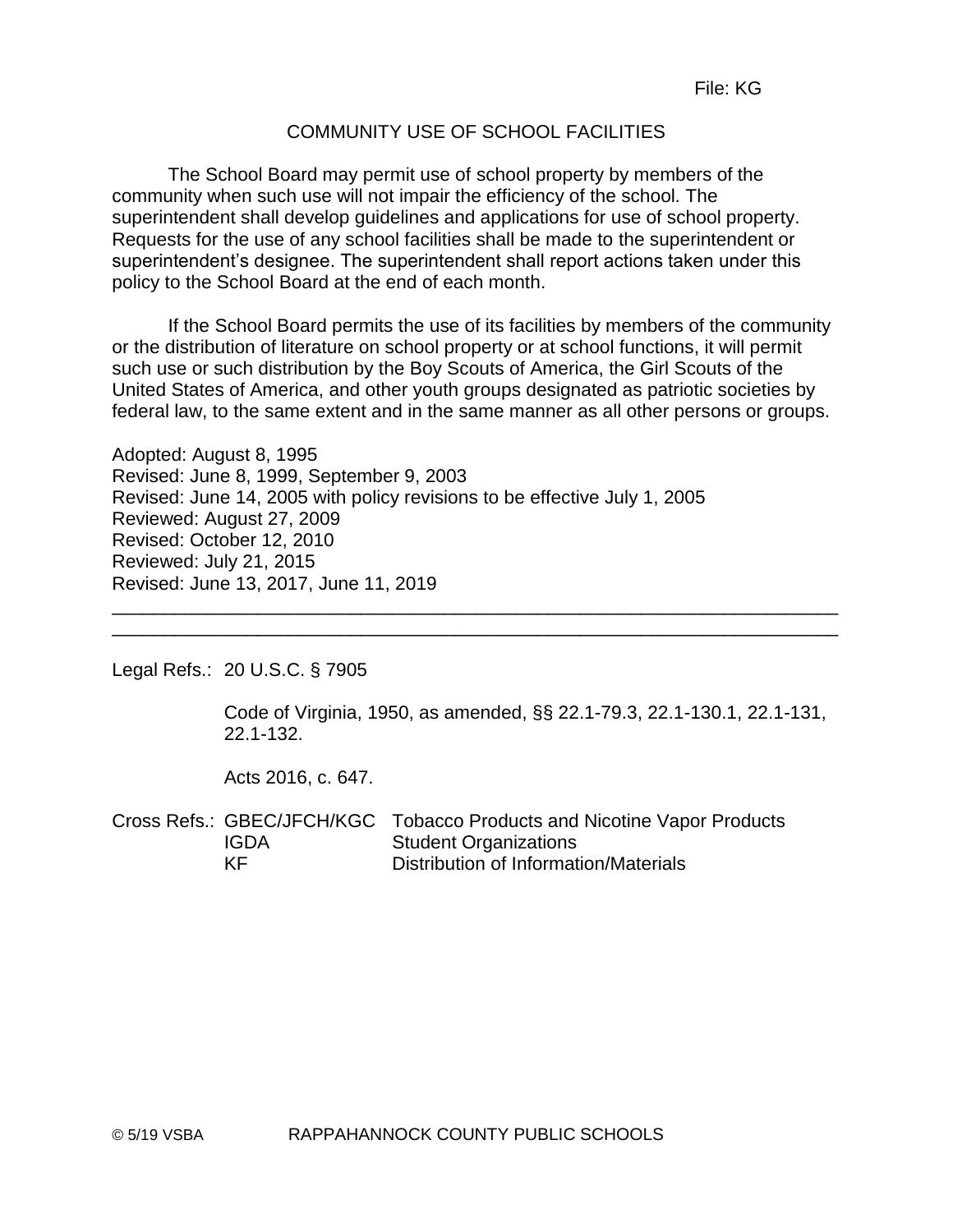#### **COMMUNITY USE OF SCHOOL FACILITIES REGULATION**

#### **Rules and Conditions for Use of School Facilities**

Conditions under which school building and grounds may be used for nonschool activities are enumerated in this regulation. A copy will be made available to all who request the use of school facilities.

- 1. All individuals or groups using school facilities will follow prescribed school board policies and division regulations regarding illegal substances, smoking, profane language, lewd and immoral behavior.
- 2. Custodial services will be defined by the principal or designee.
- 3. Food and refreshments may be sold, served, and consumed in the dining area of the building, the concession stand area, or area approved by the principal.
- 4. Whenever a kitchen is rented, a food services employee must be present during the authorized time or rental. A fee may be charged for this service.
- 5. The group renting the facility will be held responsible for the following:
	- a. Proper conduct of persons in attendance
	- b. Care of property
	- c. Removal of trash and debris so that the condition of the facility is similar to that which existed prior to authorized use
	- d. Return of all furniture and equipment to original locations
- 6. Any organization desiring to move special properties into the school or into the grounds, including the auditorium, prior to or on the date of rehearsal or performance must obtain permission from the principal or a designee.
- 7. Permission for bringing equipment such as concession stands or trucks or carnival equipment on to school property must be requested in writing thirty days in advance before a formal agreement can be considered.
- 8. The parking of automobiles shall be restricted to designated areas.
- 9. Premises are rented with the understanding that "tipping" of custodians or other school personnel is not permitted.
- 10. Except by special permission of the principal, a group shall not be permitted to remain after 12 midnight.
- 11. Building keys will not be provided to any group.

#### RAPPAHANNOCK COUNTY PUBLIC SCHOOLS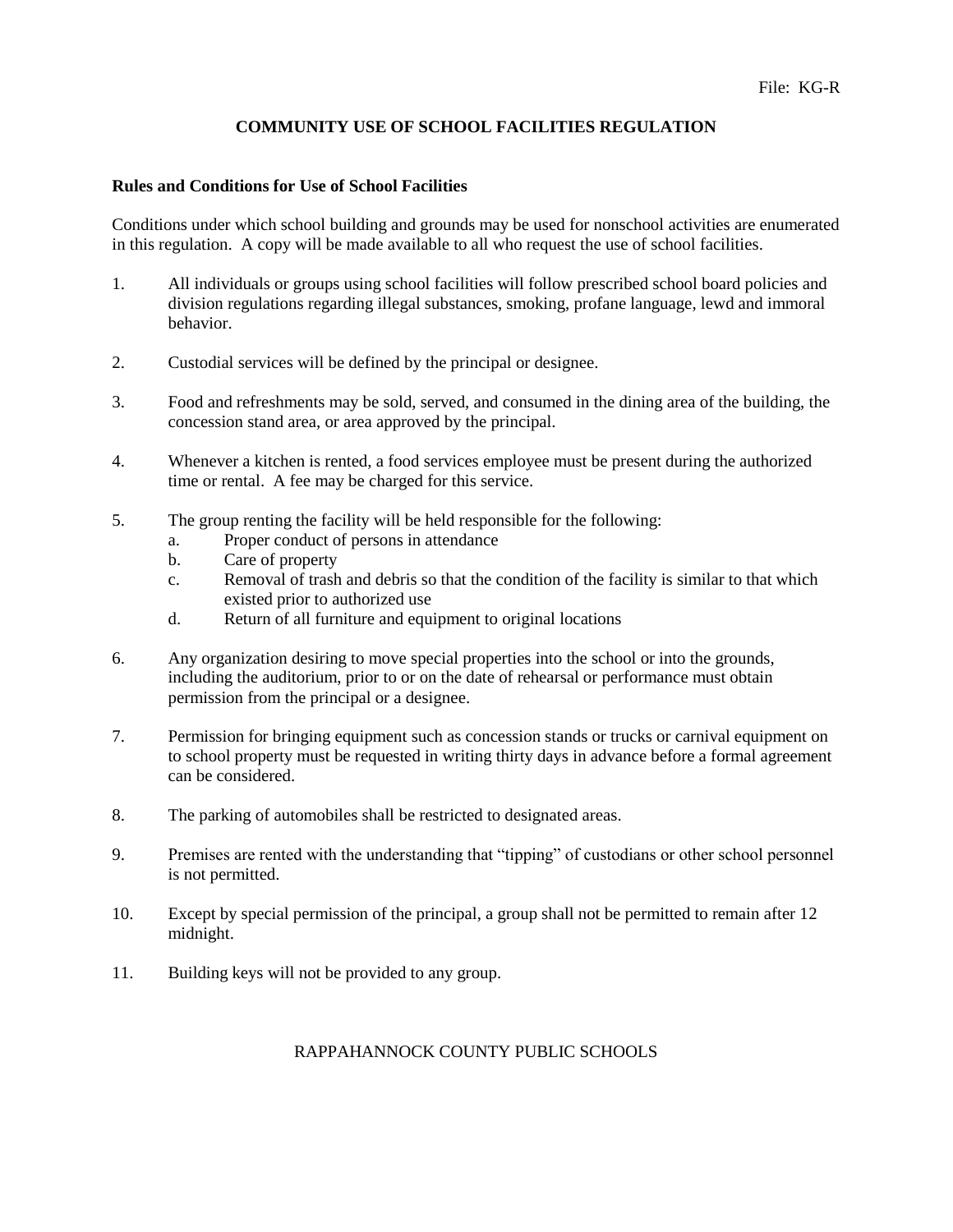- 12. The right to revoke a permit at any time is reserved by school authorities.
- 13. Religious groups may apply for permission to use facilities for religious services over an extended period of time with the following conditions:
	- a. Contracts will be reviewed and renewed yearly.
	- b. A custodian will be required on school premises during church services.
	- c. The applicant must have definite building plans, i.e., own land, have blueprints, and/or a building fund.
- 14. The use of school buildings and grounds is limited to approved organizations and citizens living within Rappahannock County.
- 15. School facilities may not be used for dances except those sponsored by a class or bona fide club of the school.
- 16. School facilities shall not be used for parties or celebrations which are essentially private in nature or other similar parties.
- 17. Conducting private business on school grounds on a regular basis is prohibited. The superintendent or his designee may make exceptions upon the recommendation of the principal for the use of school facilities by certain businesses based on the following criteria:
	- a. The school principal makes a written recommendation to the superintendent or his designee that the private business provides a service that benefits the educational needs of the students;
	- b. Special permission must be granted by the Superintendent or designee to provide services to non-students;
	- c. The private business pays a facility use charge or the superintendent or his designee determines that such charge should be waived or reduced;
	- d. The private business provides a certificate of insurance demonstrating adequate liability insurance coverage that meets Rappahannock County Public Schools requirements;
	- e. The private business provides such services outside of the instructional day.

Regulation added October 12, 2010 Reviewed: July 21, 2015

#### RAPPAHANNOCK COUNTY PUBLIC SCHOOLS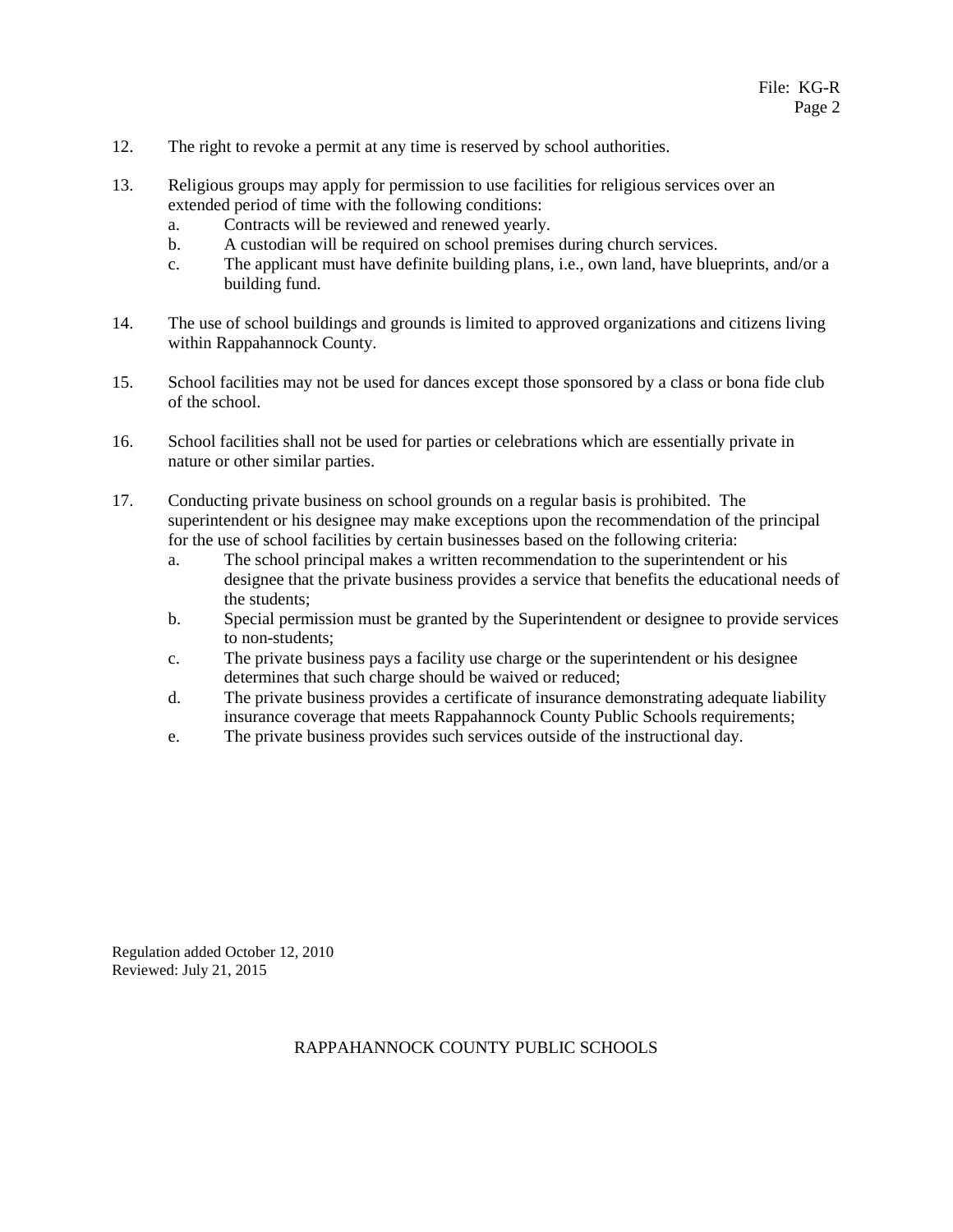#### **RAPPAHANNOCK COUNTY PUBLIC SCHOOLS Use of Facilities Application**

| <b>School or Field or Lights Requested:</b><br>Rappahannock County Elementary School<br>RCES Athletic Fields (Please specify___________<br><b>Example 21 Auxiliary Gym</b><br>Rappahannock County High School<br><b>Gymnasium</b> |  |  |             |      |      | Application Date<br>Specific Area in School: | Auditorium<br>Cafeteria                       |                                                                                                                |
|-----------------------------------------------------------------------------------------------------------------------------------------------------------------------------------------------------------------------------------|--|--|-------------|------|------|----------------------------------------------|-----------------------------------------------|----------------------------------------------------------------------------------------------------------------|
|                                                                                                                                                                                                                                   |  |  |             |      |      |                                              | Classroom                                     |                                                                                                                |
| Lights on Athletic Fields (Please see back of this form.)                                                                                                                                                                         |  |  |             |      |      |                                              |                                               | Baseball or Softball Field on County property behind RCES-After Spring Athletic Season (Please specify________ |
|                                                                                                                                                                                                                                   |  |  |             |      |      |                                              |                                               |                                                                                                                |
| Day: Mon. Tues.                                                                                                                                                                                                                   |  |  | Wed. Thurs. | Fri. | Sat. | Sun.                                         | (Circle One)                                  |                                                                                                                |
|                                                                                                                                                                                                                                   |  |  |             |      |      |                                              | Name of Group requesting use of facilities:   |                                                                                                                |
|                                                                                                                                                                                                                                   |  |  |             |      |      |                                              | Is this a non-profit organization/individual? |                                                                                                                |
|                                                                                                                                                                                                                                   |  |  |             |      |      |                                              |                                               |                                                                                                                |
| Person in charge: experience of the contract of the contract of the contract of the contract of the contract of the contract of the contract of the contract of the contract of the contract of the contract of the contract o    |  |  |             |      |      |                                              |                                               |                                                                                                                |
|                                                                                                                                                                                                                                   |  |  |             |      |      |                                              |                                               |                                                                                                                |
| Telephone Number: New York Contract the Contract of the Contract of the Contract of the Contract of the Contract of the Contract of the Contract of the Contract of the Contract of the Contract of the Contract of the Contra    |  |  |             |      |      |                                              |                                               |                                                                                                                |

Signature: \_\_\_\_\_\_\_\_\_\_\_\_\_\_\_\_\_\_\_\_\_\_\_\_\_\_\_\_\_\_\_\_\_\_\_\_\_\_\_\_\_\_\_\_\_\_\_\_\_\_\_\_\_\_\_\_\_\_\_\_\_\_\_\_\_\_\_\_\_\_\_

*NOTE: The person designated as being in charge of the activity shall be the official spokesman for the group or organization in all matters pertaining to use of school property.*

#### **Rules/Understandings:**

- 1. School groups have priority for use of facilities.
- 2. Organization/individual must be non-profit.
- 3. No modifications can be made to school facilities, including athletic fields, without prior approval.
- 4. Children must be properly supervised.
- 5. Smoking is prohibited at all times inside or outside any RCPS building on any RCPS property.
- 6. The possession, use, or distribution of alcoholic beverages or illegal drugs in or upon school property is prohibited at all times.
- 7. Cafeteria tables may not be moved. Only custodians or qualified school personnel may move cafeteria tables. Cafeteria personnel **must** be present if kitchen facilities are used.
- 8. The group will be responsible for vandalism and/or items reported missing from the school.
- 9. If a space is reserved and not used, the Building Administrator must be notified within 24 hours of the scheduled event. A cancellation fee may be assessed if preparation was required.
- 10. Groups or organizations may not use school property until after 3:30 p.m. on a regular school day.
- 11. Refreshments may not be served in places other than the cafeteria except by special permission of the principal.
- 12. A staff member must be present during all indoor activities, except Government Groups.
- 13. Groups must arrive and depart on schedule.
- 14. Groups are responsible for picking up any trash on athletic fields after their activity.

15. Groups using Softball and Baseball fields must bring their own drinking water. Water at site is for use for field maintenance only.

16. The principal will be notified immediately of any damage or other problems encountered.

17. The School Board reserves the right to make any rules deemed reasonable and necessary for proper protection of school property.

18. The principal may require a group to provide law enforcement supervision.

**NOTE: Necessity for custodial services will be determined by the building principal. The School Board reserves the right to revoke a permit at any time and waive or adjust fees at its discretion.** 

|               | Please see fee schedule on back of this form. | <b>Action on request by School Officials</b> |  |  |
|---------------|-----------------------------------------------|----------------------------------------------|--|--|
| Fees payable: | Use of facilities                             | Request: Approved Denied                     |  |  |
|               | Custodial services<br>Lights                  | School Official:                             |  |  |
|               | Other<br><b>Total Fees Due</b>                | Date:                                        |  |  |

**Note: For use of any Athletic Field, this form should be submitted to the high school Athletic Director. Please submit all other requests to the appropriate school office.**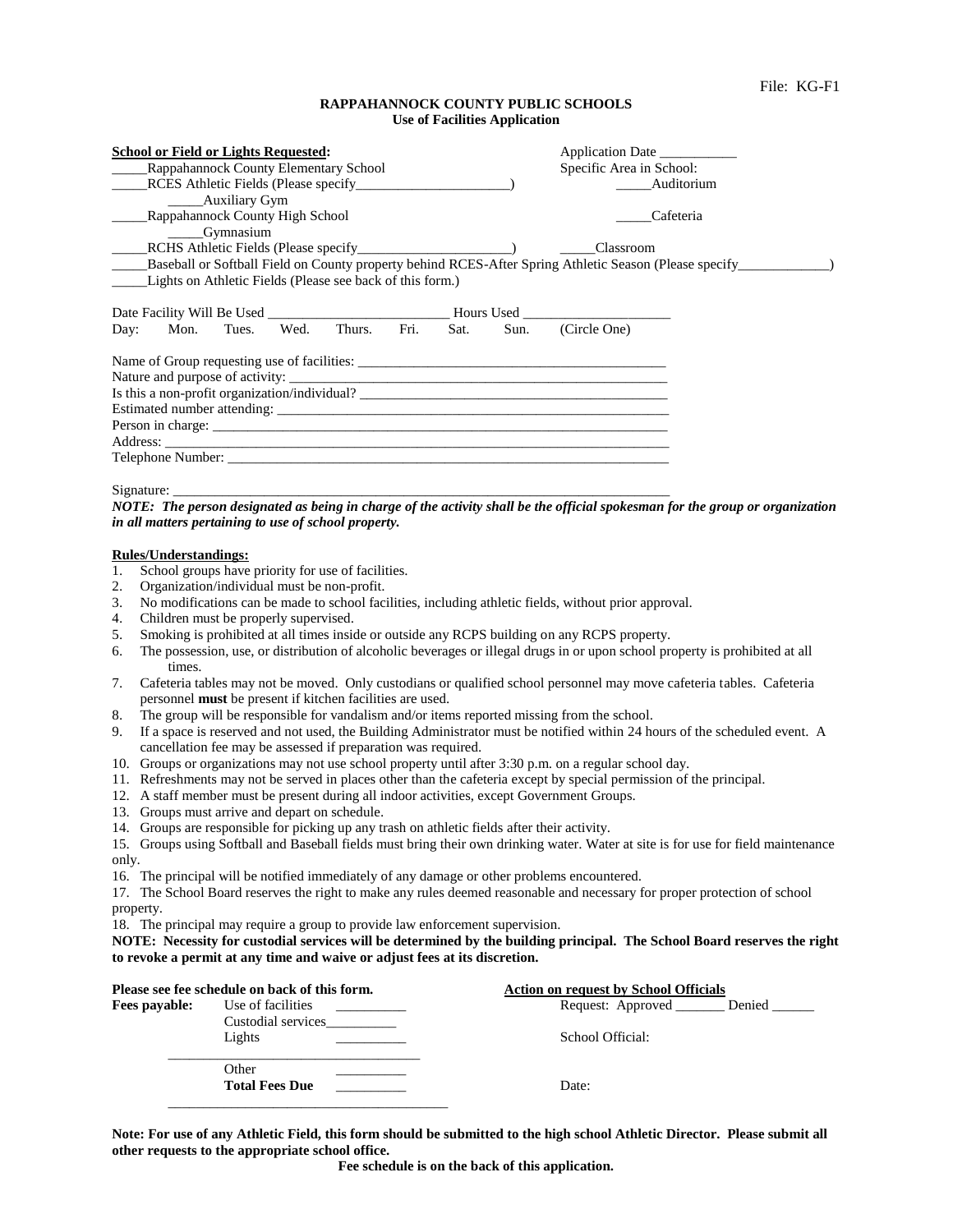| Location                                                                                                                  | Organization                                                                                                                                                                               | Charge                                                                                                                                                                                                                                                                                                                                                                                                                                                 | Supervision Required                                                                                                                                                                                                                                                                                          |
|---------------------------------------------------------------------------------------------------------------------------|--------------------------------------------------------------------------------------------------------------------------------------------------------------------------------------------|--------------------------------------------------------------------------------------------------------------------------------------------------------------------------------------------------------------------------------------------------------------------------------------------------------------------------------------------------------------------------------------------------------------------------------------------------------|---------------------------------------------------------------------------------------------------------------------------------------------------------------------------------------------------------------------------------------------------------------------------------------------------------------|
| RCHS Gymnasium, or<br>Auditorium, or RCES<br>Multipurpose Room, Or<br>Classrooms, or Library, or<br>Kitchen, or Cafeteria | Type I: School Groups,<br>including PTO, Education<br>Foundation, Virginia Public<br>Education Institutions,<br>Booster Organizations;<br>Government Groups, and<br>Fire/Rescue Squads     | \$0                                                                                                                                                                                                                                                                                                                                                                                                                                                    | <b>School Personnel</b><br>As stated on the front of<br>this form, a cafeteria staff<br>member who holds a Serv-<br>Safe certificate must be<br>present if the kitchen is<br>used. Cafeteria employees<br>must be paid directly by the<br>organization.                                                       |
| RCHS Gymnasium, or<br>Auditorium, or RCES<br>Multipurpose Room, Or<br>Classrooms, or Library, or<br>Kitchen, or Cafeteria | Type II Organizations:<br>Scouts, 4H, and Youth<br><b>Sports Organizations</b>                                                                                                             | \$0 for use of school<br>facilities by these groups<br>on days school is in<br>session.<br>\$50 / hour (\$25 cleaning,<br>\$25 supervision for use of<br>buildings on days school is<br>not in session. These fees<br>will be waived if a full-time<br>salaried school employee<br>from that building is<br>willing to volunteer to<br>supervise and clean the<br>facilities. Full-time<br>Custodians and Cafeteria<br>personnel may not<br>volunteer. | <b>School Personnel</b><br>Only cafeteria employees<br>may supervise kitchen.<br>As stated on the front of<br>this form, a cafeteria staff<br>member who holds a Serv-<br>Safe certificate must be<br>present if the kitchen is<br>used. Cafeteria employees<br>must be paid directly by the<br>organization. |
| RCHS Gymnasium, or<br>Auditorium, or RCES<br>Multipurpose Room, Or<br>Classrooms, or Library, or<br>Kitchen, or Cafeteria | Type III Organizations:<br>Community groups,<br>including church groups,<br>educational adult programs<br>and individuals.                                                                 | \$100/ hour. This includes<br>\$25 for cleaning, \$25 for<br>supervision, and \$50 for<br>rental (Rental fees include<br>use of equipment, a/c, heat,<br>electricity, etc.)                                                                                                                                                                                                                                                                            | As stated on the front of<br>this form, a cafeteria staff<br>member who holds a Serv-<br>Safe certificate must be<br>present if the kitchen is<br>used. Cafeteria employees<br>must be paid directly by the<br>organization. Custodial<br>Staff to close as needed.                                           |
| <b>Ball Fields</b>                                                                                                        | Type I, II, and III<br>Type I<br>Type II/III Organizations<br>NOTE: Use of ball field<br>lights by non-school groups<br>will be discouraged and<br>considered on a case-by-<br>case basis. | \$0 if no lighting required<br>\$0 if lighting is required<br>\$25/hour if lighting is<br>required                                                                                                                                                                                                                                                                                                                                                     | No supervision required.<br>Scheduling of field use is<br>required.                                                                                                                                                                                                                                           |

Approved: September 15, 1988

Revised: June 8, 1999, March 23, 2004, June 14, 2005 (eff.7/1/05), January 9, 2007 (eff.7/1/07), Nov. 11, 2008, June 12, 2012, July 21, 2015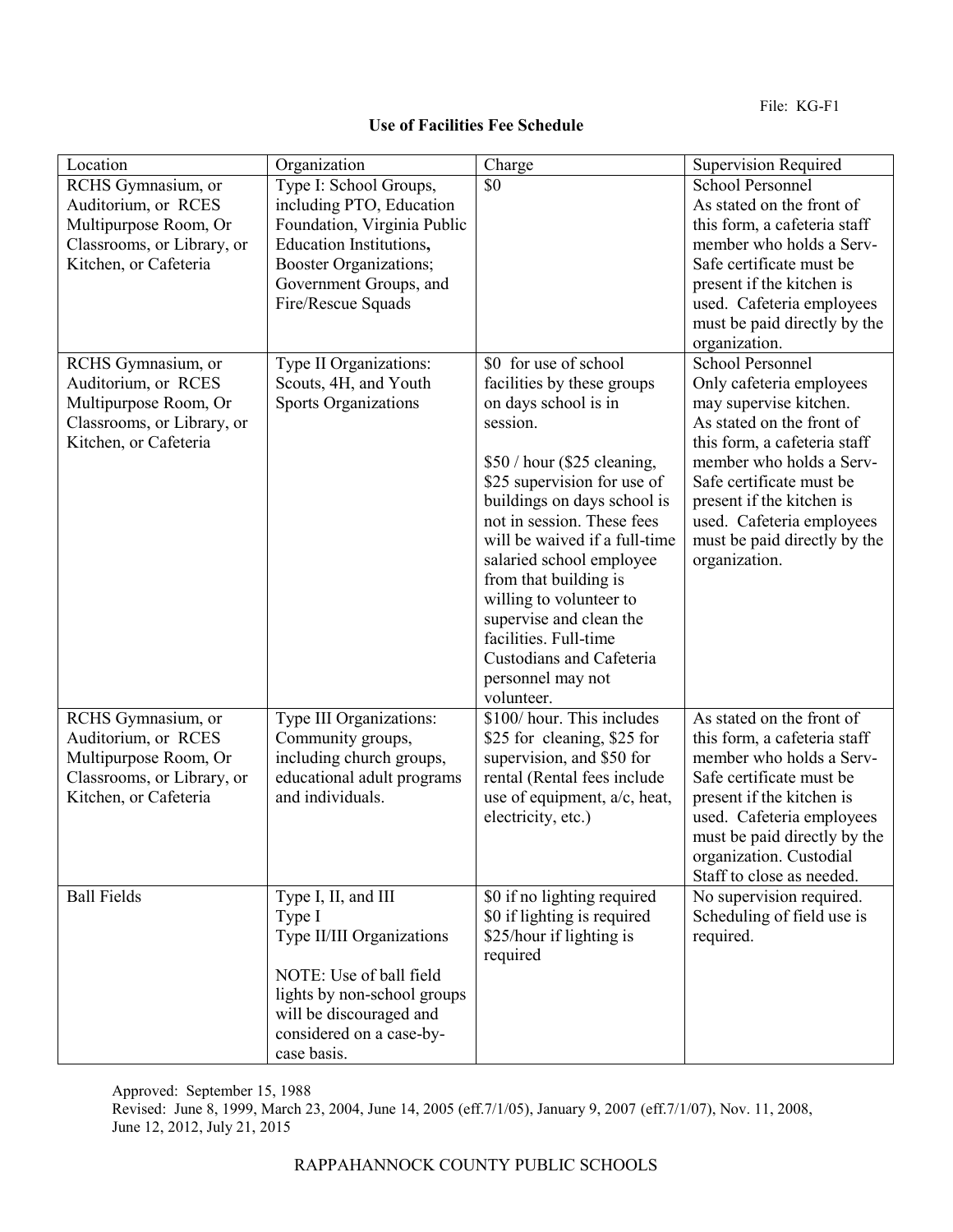# STADIUM LIGHTS

Stadium lights installed at playing fields used by the Rappahannock County Public Schools are intended for the use of participants in the school division's athletic and band programs. The use of lights is to be strictly managed, both for energy management and to minimize impact on neighboring property owners.

- 1. The stadium lights installed at the various facilities are intended primarily for use during athletic events and occasional practices involving students of Rappahannock County Public Schools.
- 2. The stadium lights may be used for special, public school-related events (graduation, graduation practice, etc.) at the discretion of the Superintendent of the Rappahannock County Public Schools.
- 3. The stadium lights may be used for a limited number of community events (such as the Relay for Life, etc.) after review and approval by the Superintendent of the Rappahannock County Public Schools.
- 4. Where possible, multiple events are to be scheduled on the same evening.
- 5. Lights will be turned off by 10:00 p.m., unless there are extenuating circumstances.

Regulation added 2/10/09 Reviewed: July 21, 2015

# RAPPAHANNOCK COUNTY PUBLIC SCHOOLS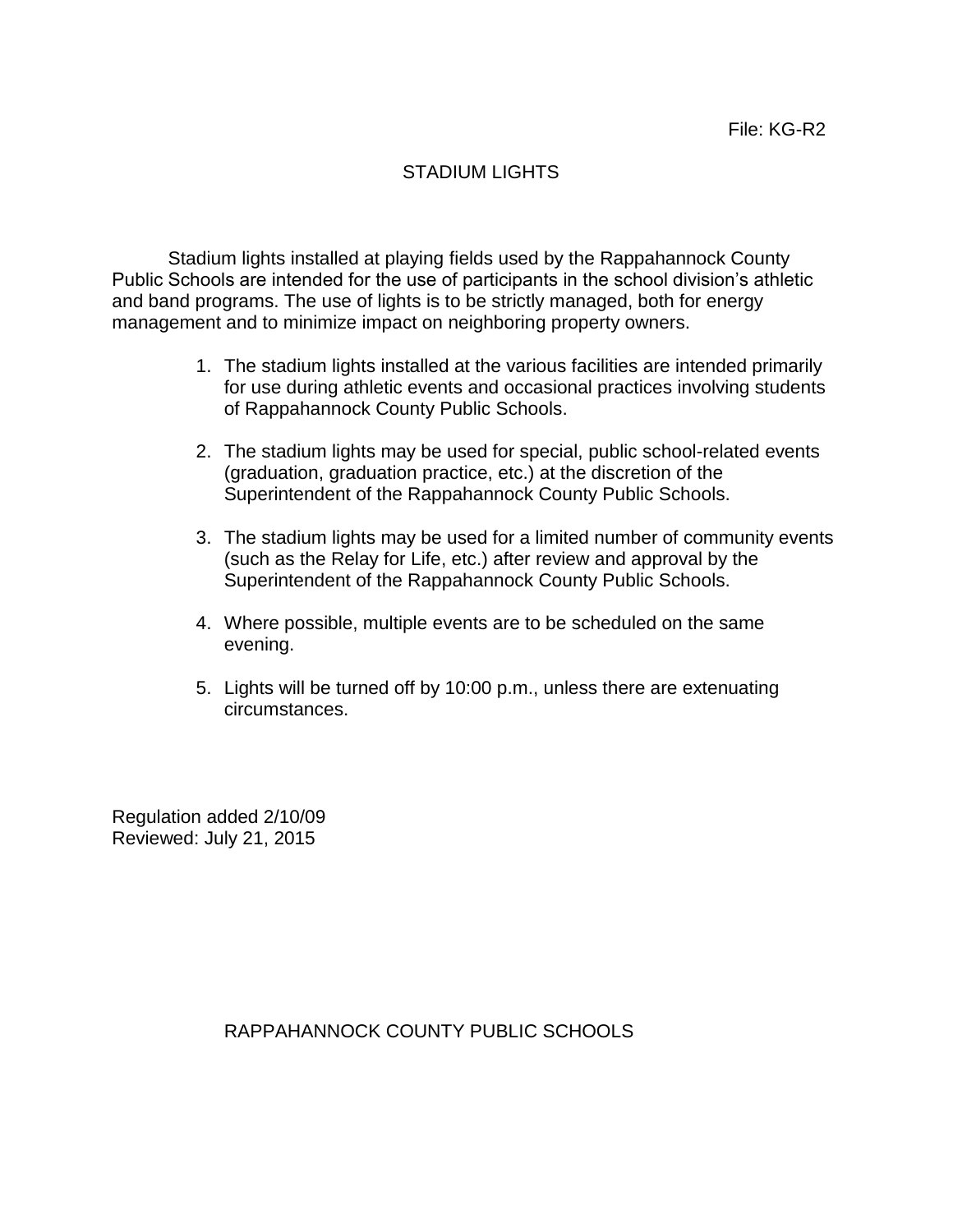#### SALES AND SOLICITATIONS IN SCHOOLS

No one may sell or offer for sale, within the schools, on school grounds, or at school-sponsored activities, any product or service except when the sale will benefit the educational program of the schools.

Solicitations for contributions to charitable organizations, dues for employee organizations, contributions for the benefit of professional organizations, or for school organizations may only be made outside school hours. Individual discussions between school division employees during school hours are not prohibited.

\_\_\_\_\_\_\_\_\_\_\_\_\_\_\_\_\_\_\_\_\_\_\_\_\_\_\_\_\_\_\_\_\_\_\_\_\_\_\_\_\_\_\_\_\_\_\_\_\_\_\_\_\_\_\_\_\_\_\_\_\_\_\_\_\_\_\_\_\_\_ \_\_\_\_\_\_\_\_\_\_\_\_\_\_\_\_\_\_\_\_\_\_\_\_\_\_\_\_\_\_\_\_\_\_\_\_\_\_\_\_\_\_\_\_\_\_\_\_\_\_\_\_\_\_\_\_\_\_\_\_\_\_\_\_\_\_\_\_\_\_

Adopted: August 8, 1995 Reviewed: June 8, 1999, August 9, 2005, June 10, 2008 Revised: November 11, 2008 Reviewed: July 21, 2015 Revised: March 12, 2019, April 12, 2022

Legal Refs.: Code of Virginia, 1950, as amended, § 22.1-78.

| Cross Refs.: DJG | <b>Vendor Relations</b>                      |
|------------------|----------------------------------------------|
| <b>GAB/IIBEA</b> | Acceptable Computer System Use               |
| <b>GAH</b>       | <b>School Employee Conflict of Interests</b> |
| <b>GCQAB</b>     | <b>Tutoring for Pay</b>                      |
| JL               | <b>Fund Raising and Solicitation</b>         |
| KG               | <b>Community Use of School Facilities</b>    |
| ΚJ               | Advertising in the Schools                   |
| KK.              | Visitors to the Schools                      |
|                  |                                              |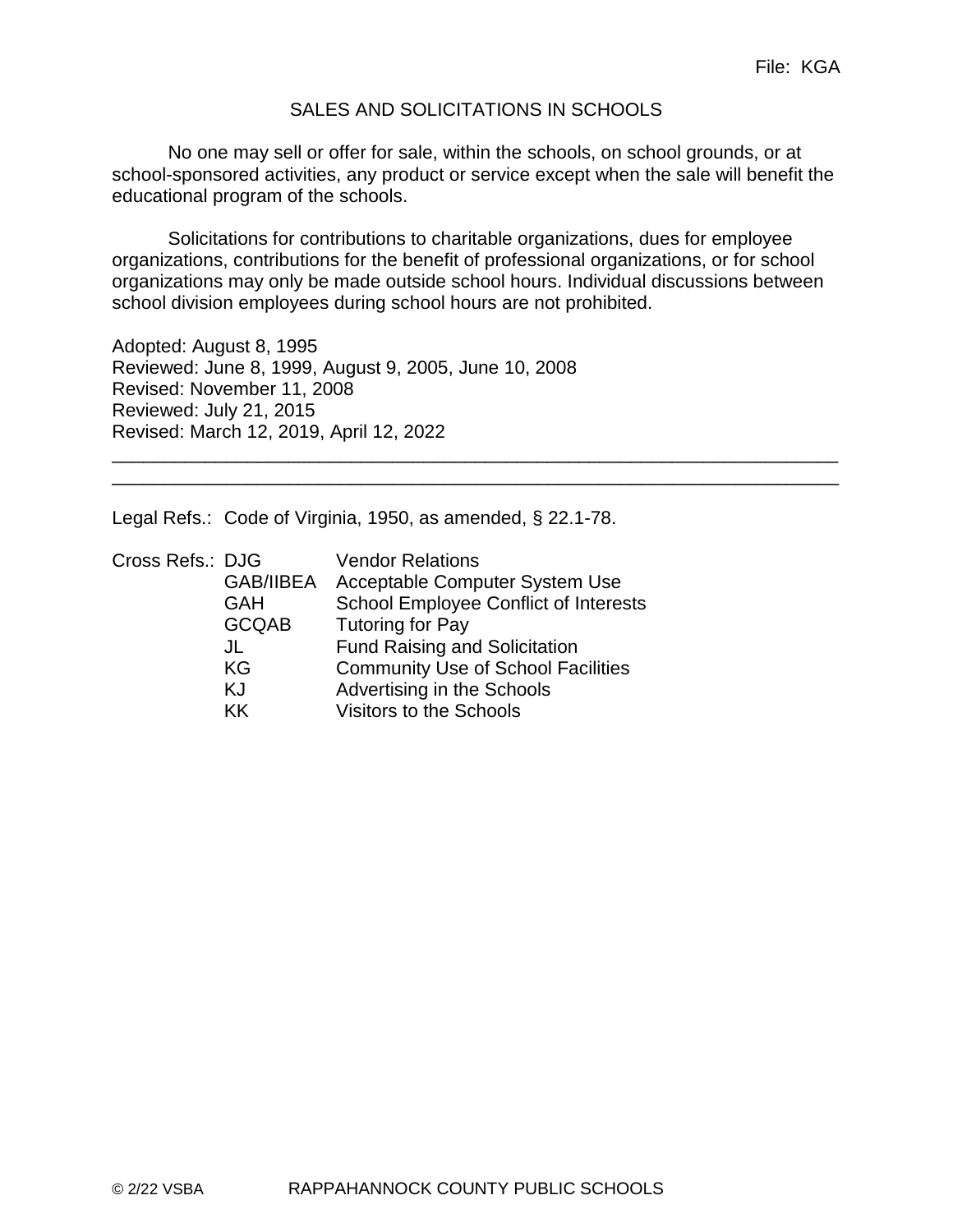#### PUBLIC CONDUCT ON SCHOOL PROPERTY

All visitors must register at the school office on arrival.

No one may possess or consume any alcoholic beverage in or on the grounds of any public school during school hours or school or student activities. In addition, no one may consume, and no organization shall serve, any alcoholic beverage in or on the grounds of any public school after school hours or school or student activities, except for religious congregations using wine for sacramental purposes only.

In accordance with Policy KGC Tobacco Products and Nicotine Vapor Products, use of tobacco products and nicotine vapor products is not permitted in schools, at school-sponsored events, or in school vehicles.

Any person found to be engaged in or advocating illegal activity while on school property, including school buses, is reported by the principal to the local law enforcement authorities.

Any person who willfully and maliciously damages, destroys or defaces any school district building, or damages or removes any school property from a school building, is required to compensate the school division and may be prosecuted.

Any person who willfully interrupts or disturbs the operation of any school or, being intoxicated, disturbs the same, whether willfully or not, may be ejected and/or prosecuted.

Adopted: August 8, 1995 Reviewed: June 8, 1999, August 9, 2005, June 10, 2008 Revised: November 11, 2008 Reviewed: July 21, 2015 Revised: November 10, 2015 Revised to local policy: October 10, 2017 Revised: June 11, 2019, April 13, 2021

Legal Refs.: 20 U.S.C. §§ 6083, 7973.

Code of Virginia, 1950, as amended, §§ 4.1-309, 18.2-415, 18.2-128, 18.2-138, 22.1-78, 22.1-79.5.

\_\_\_\_\_\_\_\_\_\_\_\_\_\_\_\_\_\_\_\_\_\_\_\_\_\_\_\_\_\_\_\_\_\_\_\_\_\_\_\_\_\_\_\_\_\_\_\_\_\_\_\_\_\_\_\_\_\_\_\_\_\_\_\_\_\_\_\_\_\_ \_\_\_\_\_\_\_\_\_\_\_\_\_\_\_\_\_\_\_\_\_\_\_\_\_\_\_\_\_\_\_\_\_\_\_\_\_\_\_\_\_\_\_\_\_\_\_\_\_\_\_\_\_\_\_\_\_\_\_\_\_\_\_\_\_\_\_\_\_\_

| Cross Refs: ECAB |    | Vandalism                                                  |
|------------------|----|------------------------------------------------------------|
|                  |    | GBEC/JFCH/KGC Tobacco Products and Nicotine Vapor Products |
|                  | KK | <b>School Visitors</b>                                     |
|                  | ΚN | Sex Offender and Crimes Against Minors Registry            |
|                  |    | Information                                                |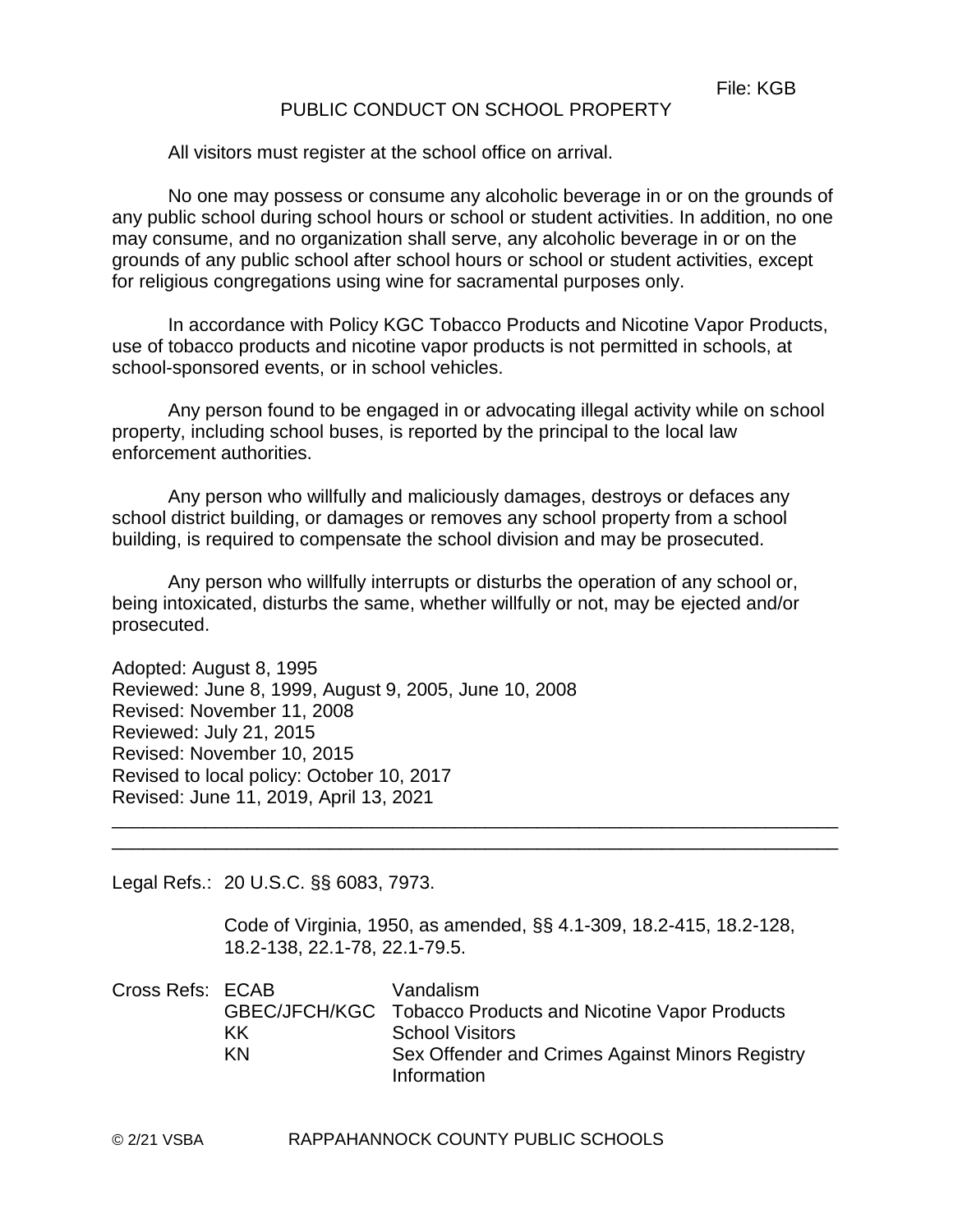# TRESPASSING/PUBLIC CONDUCT ON SCHOOL PROPERTY

#### **Trespassing**

Rappahannock County students, patrons and school personnel are expected to have the appropriate authorization to be on School Board property.

- A. Any student who has been suspended from attendance may be considered a trespasser if he/she appears on any Rappahannock County Public School property during the suspension period without prior administrative approval. Violation of this section will be considered an additional infraction and will require a separate disposition.
- B. Students who arrive at school before school opens or remain after the close of their school day without specific need or appropriate authorization and supervision may be considered trespassers.
- C. Any student or other person who is requested by an administrator to leave school property is expected to do so immediately. Failure to do so will be considered trespassing.
- D. No student or other person may attend or visit the Rappahannock County School as a guest without authorization from the school's administration. Exceptions to this are scheduled athletic competitions and school functions open to the public.
- E. If the Principal determines that it is in the best interest of students to request that an individual not enter onto school grounds, the Principal shall send a stay-awayletter to the individual. (See attached model letter.)
- F. If an official no trespass notice is necessary, the process has to be handled by the Superintendent of Schools or his/her designee in conjunction with the Sheriff's Office.

#### Public Conduct on School Property

No one may possess or consume any alcoholic beverage in or on the grounds of any public school at any time. Any person who willfully interrupts or disturbs the operation of any school or, being intoxicated, disturbs the same, whether willfully or not, will be ejected and/or prosecuted.

Regulation Adopted: October 9, 2001 Reviewed: September 15, 2009 Revised: July 21, 2015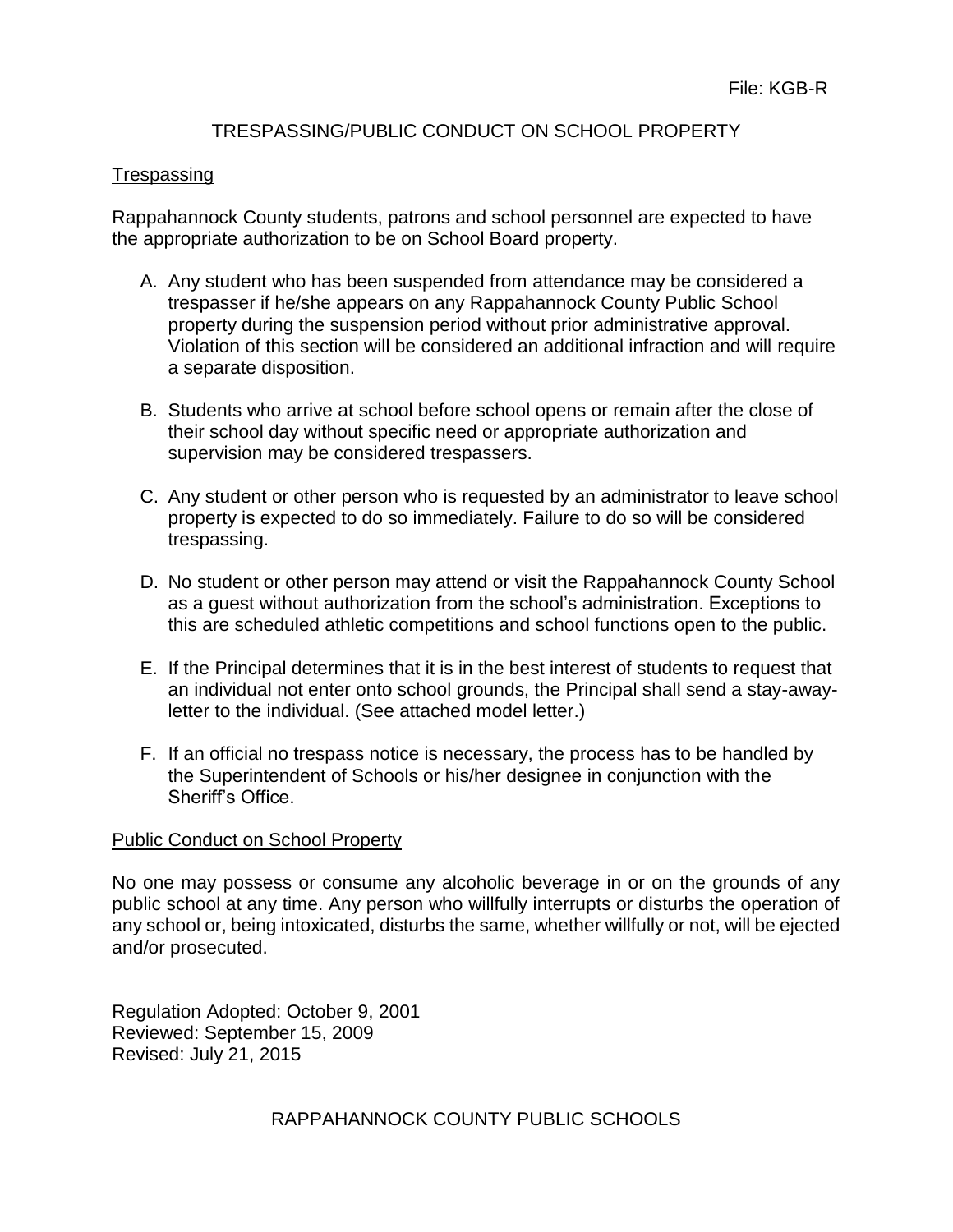# Model Letter for Stay Away Order from Principals

(Rappahannock School Stationery)

**Date** 

(Inside Address)

Dear\_\_\_\_\_\_\_\_\_\_\_\_:

Due to your involvement in \_\_\_\_\_\_\_\_\_\_\_\_\_\_\_\_\_\_\_\_\_at the Rappahannock County \_\_\_\_\_\_\_\_\_\_\_\_\_\_\_\_\_\_\_\_\_\_\_\_\_\_\_\_(school buildings, school grounds, buses/bus stops) on \_\_\_\_\_\_\_\_\_\_\_\_\_\_\_\_\_\_\_, you are permanently banned from the grounds of this \_\_\_\_\_\_\_\_\_\_\_\_\_\_\_\_\_\_\_\_\_\_(school, schools) and at all \_\_\_\_\_\_\_\_\_\_\_\_\_\_\_\_\_\_school related functions, effective immediately. Under no circumstances are you to enter our property or attend a Rappahannock County \_\_\_\_\_\_\_\_\_\_School event for any reason at any time.

In view of the nature of the incident and your involvement in it, we are obliged to take this action and to inform you further that if you violate this prohibition, you will be treated and reported immediately as trespassing. I trust that you will observe this notice.

Sincerely,

Principal

cc: Rappahannock County Sheriff Commonwealth's Attorney Superintendent of Schools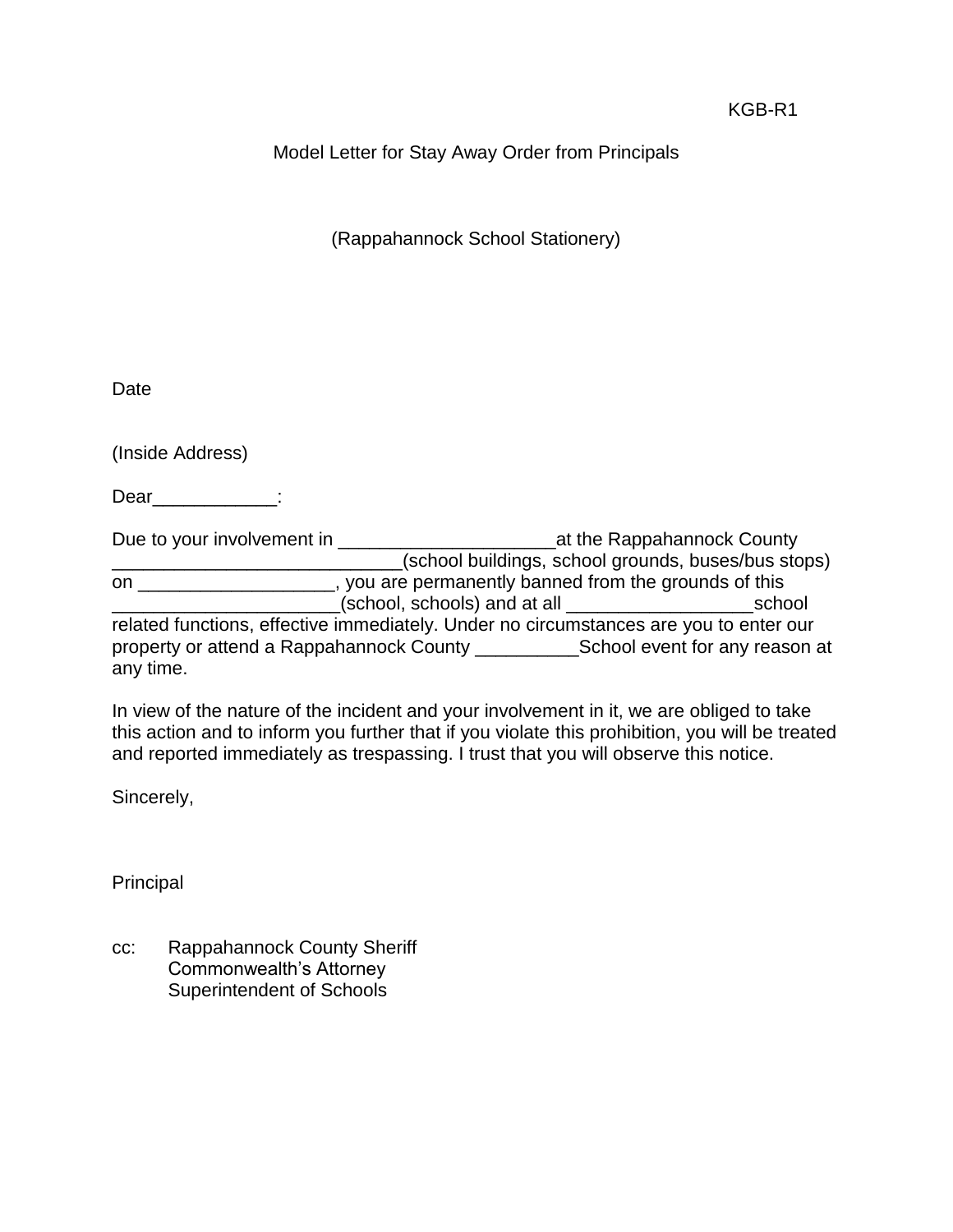# File: KGC (Also GBEC and JFCH)

#### TOBACCO PRODUCTS AND NICOTINE VAPOR PRODUCTS

#### **Generally**

Students are prohibited from possessing any tobacco product or nicotine vapor product on a school bus, on school property, or at an on-site or off-site school sponsored activity.

In addition, the use or distribution of any tobacco product or nicotine vapor product, on a school bus, on school property, or at an on-site or off-site schoolsponsored activity is prohibited.

The superintendent is responsible for developing a regulation which contains

- provisions for the enforcement of this policy among students, employees, and visitors, including the enumeration of possible sanctions or disciplinary actions, and
- referrals to resources to help staff and students overcome tobacco addiction.

#### **Definitions**

"Nicotine vapor product" means any noncombustible product containing nicotine that employs a heating element, power source, electronic circuit, or other electronic, chemical, or mechanical means, regardless of shape or size, that can be used to produce vapor from nicotine in a solution or other form. "Nicotine vapor product" includes any electronic cigarette, electronic cigar, electronic cigarillo, electronic pipe, or similar product or device and any cartridge or other container of nicotine in a solution or other form that is intended to be used with or in an electronic cigarette, electronic cigar, electronic cigarillo, electronic pipe, or similar product or device. "Nicotine vapor product" does not include any product regulated by the FDA under Chapter V (21 U.S.C. § 351 et seq.) of the Federal Food, Drug, and Cosmetic Act.

"Tobacco product" means any product made of tobacco and includes cigarettes, cigars, smokeless tobacco, pipe tobacco, bidis, and wrappings. "Tobacco product" does not include any nicotine vapor product, alternative nicotine product, or product that is regulated by the FDA under Chapter V (21 U.S.C. § 351 et seq.) of the Federal Food, Drug, and Cosmetic Act.

Adopted: August 8, 1995 Reviewed: June 8, 1999 Revised: November 12, 2002, May 13, 2003, January 9, 2007, June 10, 2008 Reviewed: July 21, 2015 Revised: November 10, 2015 Revised to local policy: October 10, 2017 Revised: June 11, 2019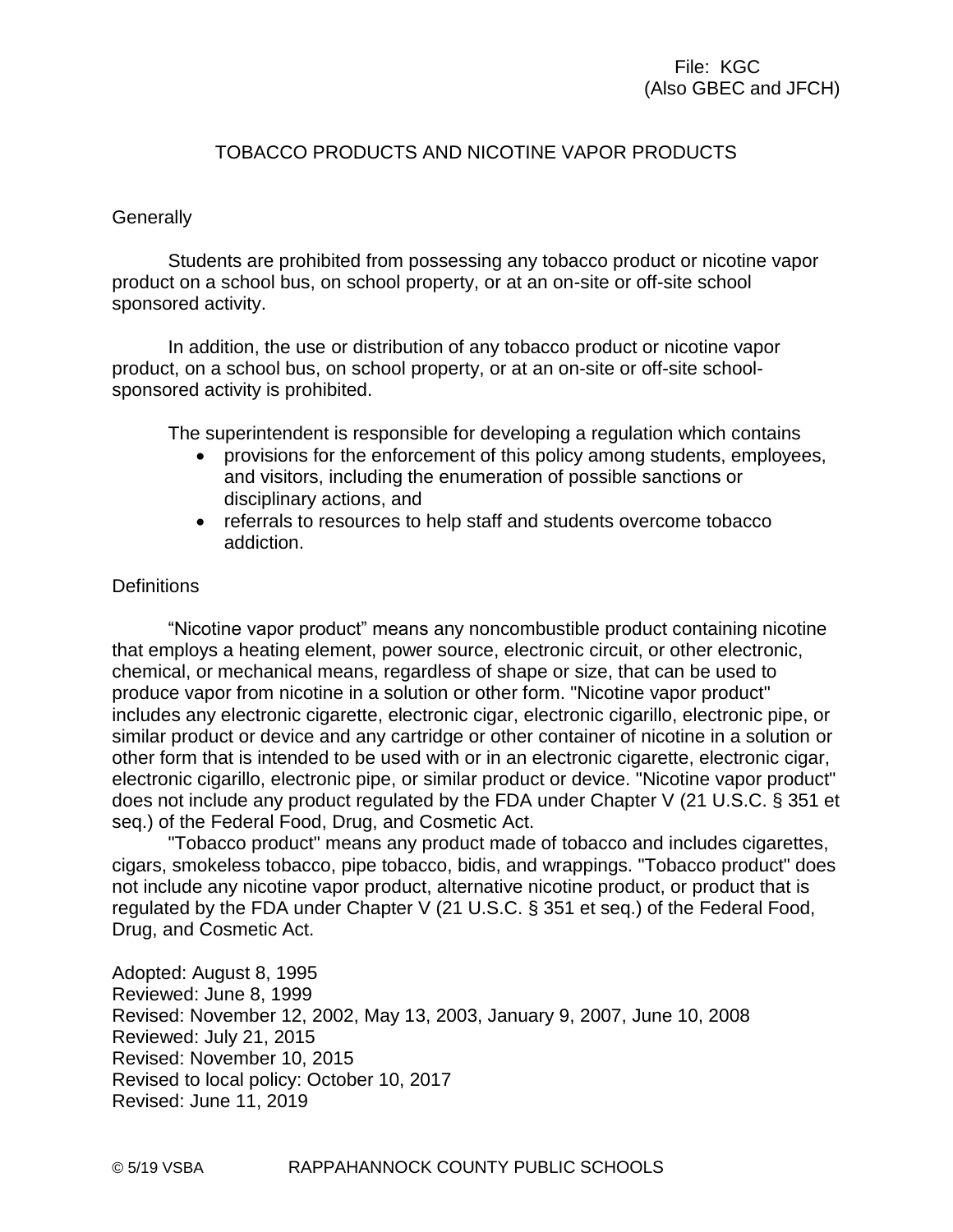Legal Refs.: 20 U.S.C. §§ 6083, 7183.

Code of Virginia, 1950, as amended, §§ 18.2-371.2, 22.1-79.5, 22.1- 279.6.

\_\_\_\_\_\_\_\_\_\_\_\_\_\_\_\_\_\_\_\_\_\_\_\_\_\_\_\_\_\_\_\_\_\_\_\_\_\_\_\_\_\_\_\_\_\_\_\_\_\_\_\_\_\_\_\_\_\_\_\_\_\_\_\_\_\_\_\_\_\_ \_\_\_\_\_\_\_\_\_\_\_\_\_\_\_\_\_\_\_\_\_\_\_\_\_\_\_\_\_\_\_\_\_\_\_\_\_\_\_\_\_\_\_\_\_\_\_\_\_\_\_\_\_\_\_\_\_\_\_\_\_\_\_\_\_\_\_\_\_\_

Cross Refs.: CLA Reporting Acts of Violence and Substance Abuse GBEC/JFCH Tobacco Products and Nicotine Vapor Products JFC-R Standards of Student Conduct KG Community Use of School Facilities KGB Public Conduct on School Property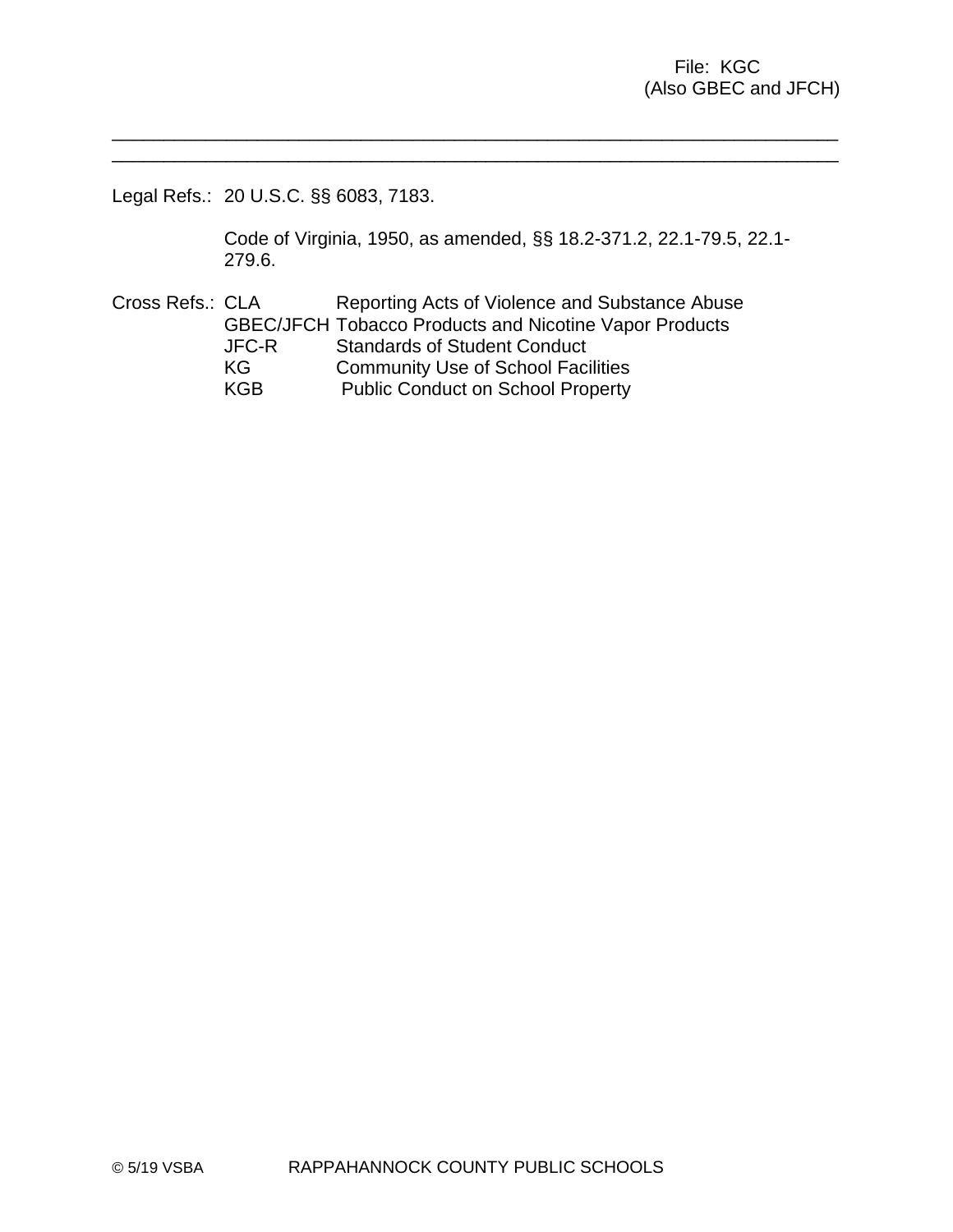## File: KGC-R

#### TOBACCO PRODUCTS AND NICOTINE VAPOR PRODUCTS REGULATION

#### Use of Tobacco Products

The use and distribution of tobacco products; nicotine vapor products, or alternative nicotine products, including electronic smoking devices, and any components or accessory used in the consumption of a tobacco product (including liquid-containing nicotine) is prohibited by students, staff, contractors, and visitors on school property or school premises, on school buses, and at on-site or off-site school-sponsored activities, at any time, including non-school hours.

School property includes any building, structure, or vehicle owned, leased, or contracted by the Division, both on- and off-site.

School premises means any property surrounding buildings and structures, athletic grounds, parking lots, or any other outdoor property owned, leased, or contracted by the Division, both on- and off-site.

Appropriate signage will be posted in buildings and on school property in a manner and location that adequately informs students, staff, and visitors of the policy, including at entrances to school buildings and athletic events.

Consequences for employees who violate this regulation will be in accordance with School Board Policy GCPD, "Professional Staff Discipline." For RCPS employees, a first offense will merit a verbal warning and a referral to tobacco cessation resources. A second offense will bring a written warning that will be included in the employee's personnel file. A third offense will prompt a letter advising that the violation is "considered insubordination" and will be treated as a disciplinary matter.

Visitors using tobacco products as defined by this regulation will be asked to refrain or leave the premises. Law enforcement may be contacted to escort the person off the premises or cite the person for trespassing, if the person refuses to leave. Forfeiture of any fee charged for admission will be enforced for visitors violating this policy.

The Superintendent, Designee, and Principals are responsible for implementing and monitoring this regulation.

This regulation and related policy shall be reviewed at least every five years and revised as needed.

Regulation added: July 22, 2019

# RAPPAHANNOCK COUNTY PUBLIC SCHOOLS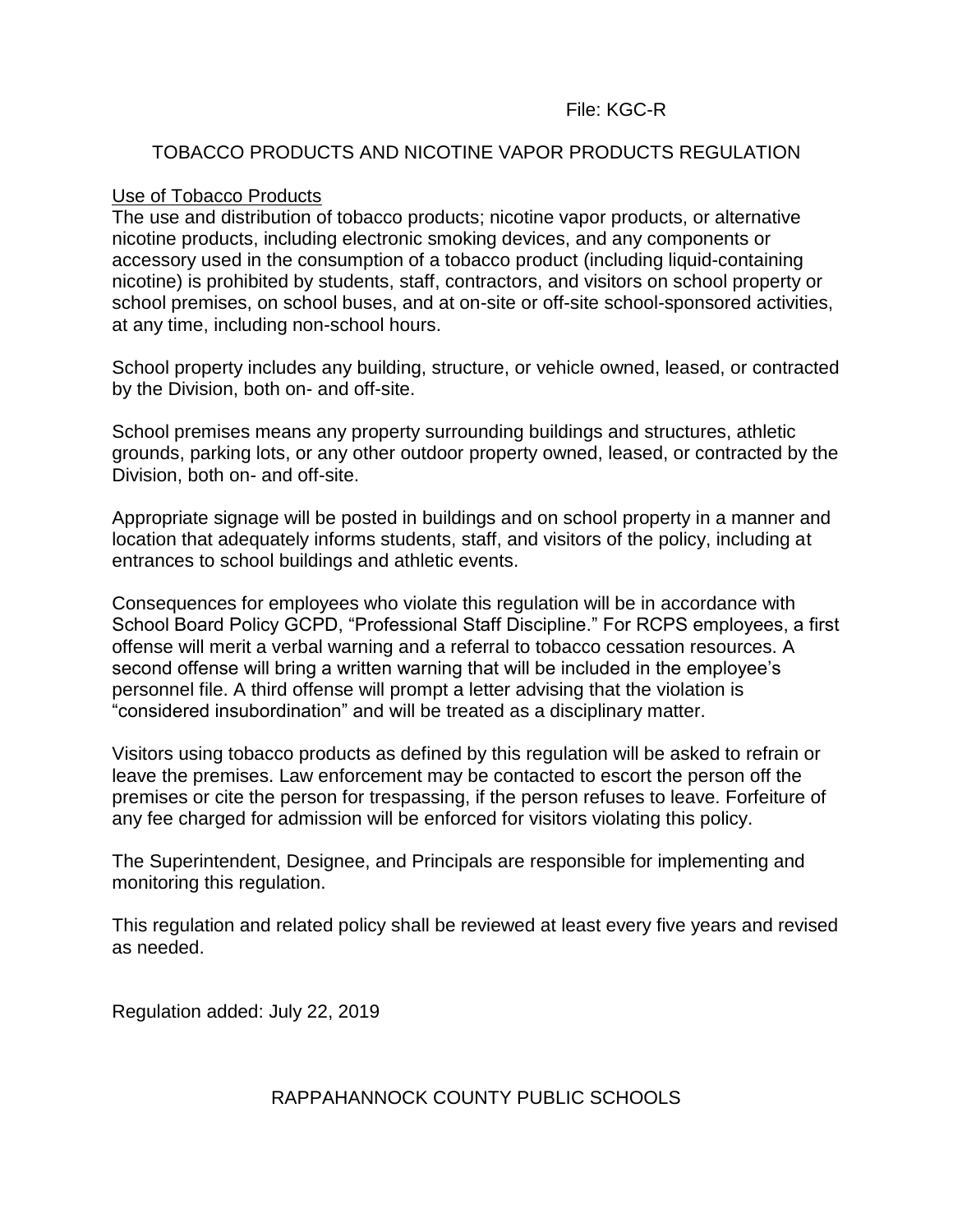# PUBLIC GIFTS TO THE SCHOOLS

The School Board acts on offers of gifts to schools or to the school division. The School Board may impose reasonable conditions on donations.

When any real or personal property is given to and accepted by the Board, it vests in the Board unless inconsistent with the terms of the gift, devise or bequest, and is managed by the Board, according to the wishes of the donor or testator. The Board in addition to the regular settlement it is required to make of all school funds, settles annually before the commissioner of accounts so far as the management of the property bequeathed or devised is concerned.

In the case of any change in the boundaries of the division, the Board shall make provision for continuing the fulfillment of the purposes of the donor as far as practicable and settlement shall be made as provided for above.

Adopted: August 8, 1995 Reviewed: June 8, 1999 Revised: November 12, 2002, May 11, 2004 Reviewed: August 27, 2009 Revised: May 14, 2013, July 21, 2015, June 11, 2019

Legal Ref.: Code of Virginia, 1950, as amended, § 22.1-126.

| Cross Ref: | FFA | Naming School Facilities                                |
|------------|-----|---------------------------------------------------------|
|            | KJ. | Advertising in the Schools                              |
|            | KQ. | Commercial, Promotional, and Corporate Sponsorships and |
|            |     | <b>Partnerships</b>                                     |

\_\_\_\_\_\_\_\_\_\_\_\_\_\_\_\_\_\_\_\_\_\_\_\_\_\_\_\_\_\_\_\_\_\_\_\_\_\_\_\_\_\_\_\_\_\_\_\_\_\_\_\_\_\_\_\_\_\_\_\_\_\_\_\_\_\_\_\_\_\_ \_\_\_\_\_\_\_\_\_\_\_\_\_\_\_\_\_\_\_\_\_\_\_\_\_\_\_\_\_\_\_\_\_\_\_\_\_\_\_\_\_\_\_\_\_\_\_\_\_\_\_\_\_\_\_\_\_\_\_\_\_\_\_\_\_\_\_\_\_\_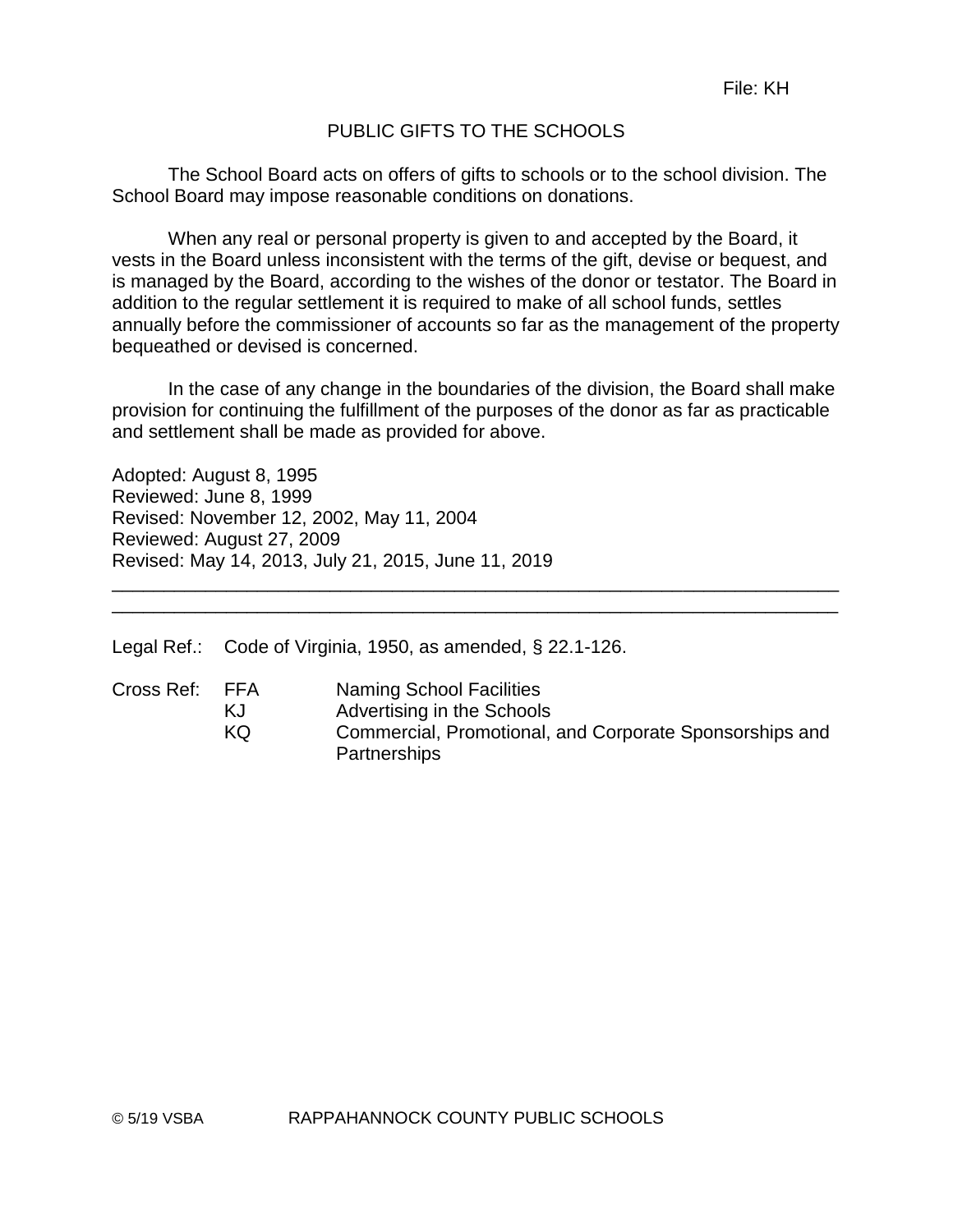# Public Gifts to the Schools Regulation

#### Gifts from Booster and Other Support Organizations

The Rappahannock County School Board appreciates the support provided by school-related booster and support organizations (PTO, Advisory Committees, etc). With prior approval of the Principal for school-level gifts, or the Superintendent for division-wide gifts, booster and support organizations will be authorized to raise funds on behalf of the schools. The principal will provide copies of this policy and the attached form to each known school-related booster / support organization. School teams and clubs are not covered by this policy, but must have the principal's approval for fund-raising activities.

Booster / support organizations may make cash or in-kind donations to the school. These must be in accordance with school needs as determined by the principal. All gifts are the property of the Rappahannock County School Board.

#### Gifts from non-school-related individuals / organizations

The Rappahannock County School Board appreciates the support provided by community individuals and non school-related groups. With prior approval of the Principal for school-level gifts, or the Superintendent for division-wide gifts, community individuals and non schoolrelated groups may be authorized to raise funds on behalf of the schools. The principal will provide copies of this policy and the attached form to community individuals and non schoolrelated groups upon request.

Community individuals and non school-related groups may make cash or in-kind donations to the school. These must be in accordance with school needs as determined by the principal. All gifts are the property of the Rappahannock County School Board.

#### Donations of Facilities

The Superintendent will provide a Donor Agreement form for those who propose to donate structural facilities to the schools. The Donor Agreement shall include provisions for site plans and detailed drawings signed by an architect or engineer, a detailed description of the proposed facility, timeline for completion, evidence that the building inspector is willing to approve the proposal, and written evidence of the organization's / individual's financial capability to complete the project within the timelines. The School Board's Facilities Committee will review the completed Donor Agreement and make recommendations regarding the proposal for consideration by the full School Board.

#### **NOTE: All donations must be acknowledged.**

Regulation Added July 11, 2006 Regulation Revised: November 9, 2010 Regulation Reviewed: July 21, 2015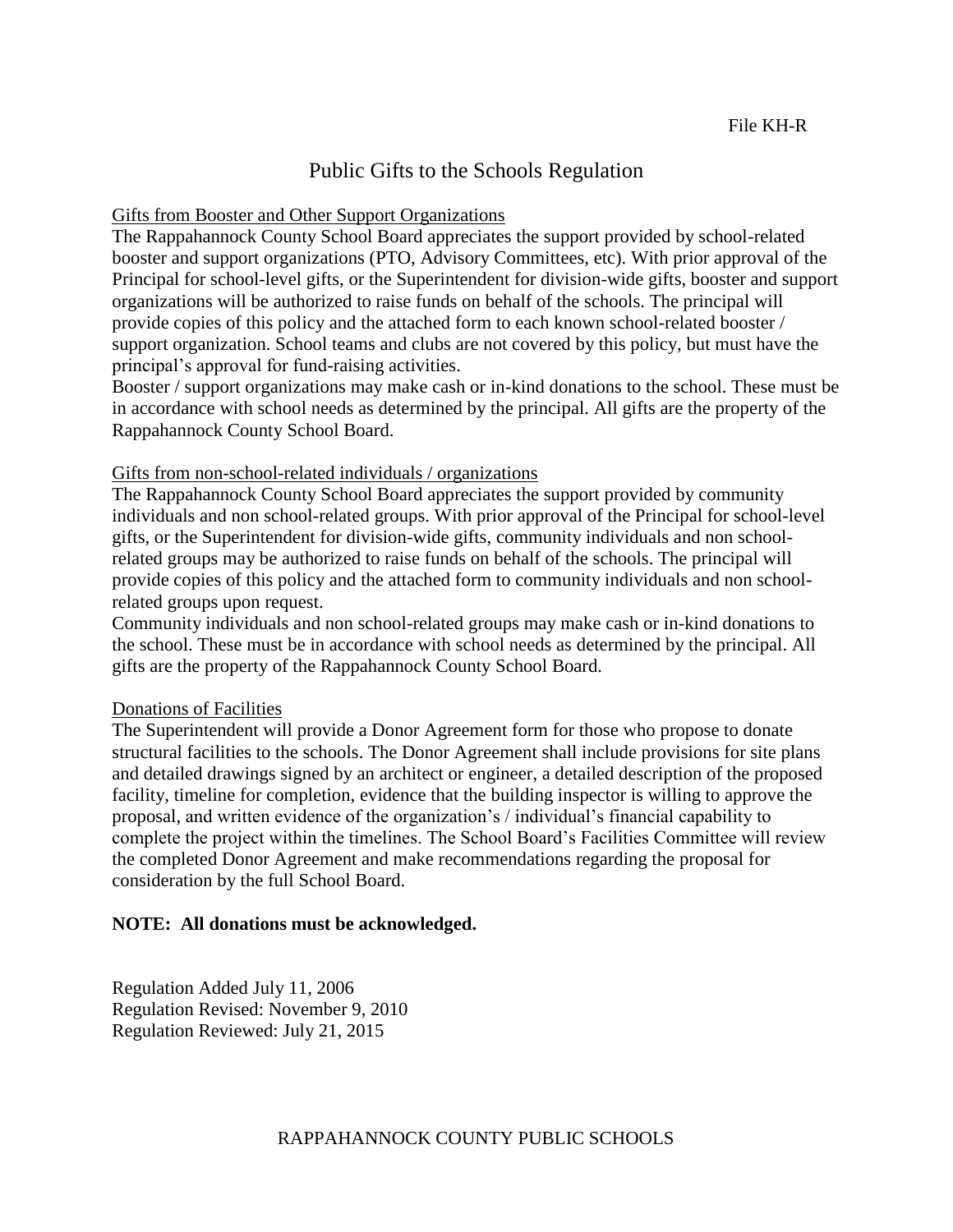|                                                                                                                                                                                                                                                                      | File: KH-F1                       |
|----------------------------------------------------------------------------------------------------------------------------------------------------------------------------------------------------------------------------------------------------------------------|-----------------------------------|
| Public Gifts to the Schools                                                                                                                                                                                                                                          |                                   |
| Form to Request Permission to Raise Funds on Behalf of the School(s)                                                                                                                                                                                                 |                                   |
|                                                                                                                                                                                                                                                                      |                                   |
|                                                                                                                                                                                                                                                                      |                                   |
| Individual/President's                                                                                                                                                                                                                                               |                                   |
|                                                                                                                                                                                                                                                                      |                                   |
|                                                                                                                                                                                                                                                                      |                                   |
| Description of Requested Fund-Raising                                                                                                                                                                                                                                |                                   |
|                                                                                                                                                                                                                                                                      |                                   |
| I understand that individuals/organizations may make cash or in-kind donations to the school.<br>These must be in accordance with school needs as determined by the principal/Superintendent.<br>All gifts are the property of the Rappahannock County School Board. |                                   |
| <b>Signature of President</b>                                                                                                                                                                                                                                        | Date                              |
| do not approve the above request.<br><sub>__</sub> approve                                                                                                                                                                                                           |                                   |
| Comments:                                                                                                                                                                                                                                                            |                                   |
|                                                                                                                                                                                                                                                                      |                                   |
|                                                                                                                                                                                                                                                                      |                                   |
| Signature of Superintendent                                                                                                                                                                                                                                          | Date                              |
| Approval of School Board<br>_____________approve                                                                                                                                                                                                                     | do not approve the above donation |
| Signature of School Board Chair<br>RAPPAHANNOCK COUNTY PUBLIC SCHOOLS                                                                                                                                                                                                | Date                              |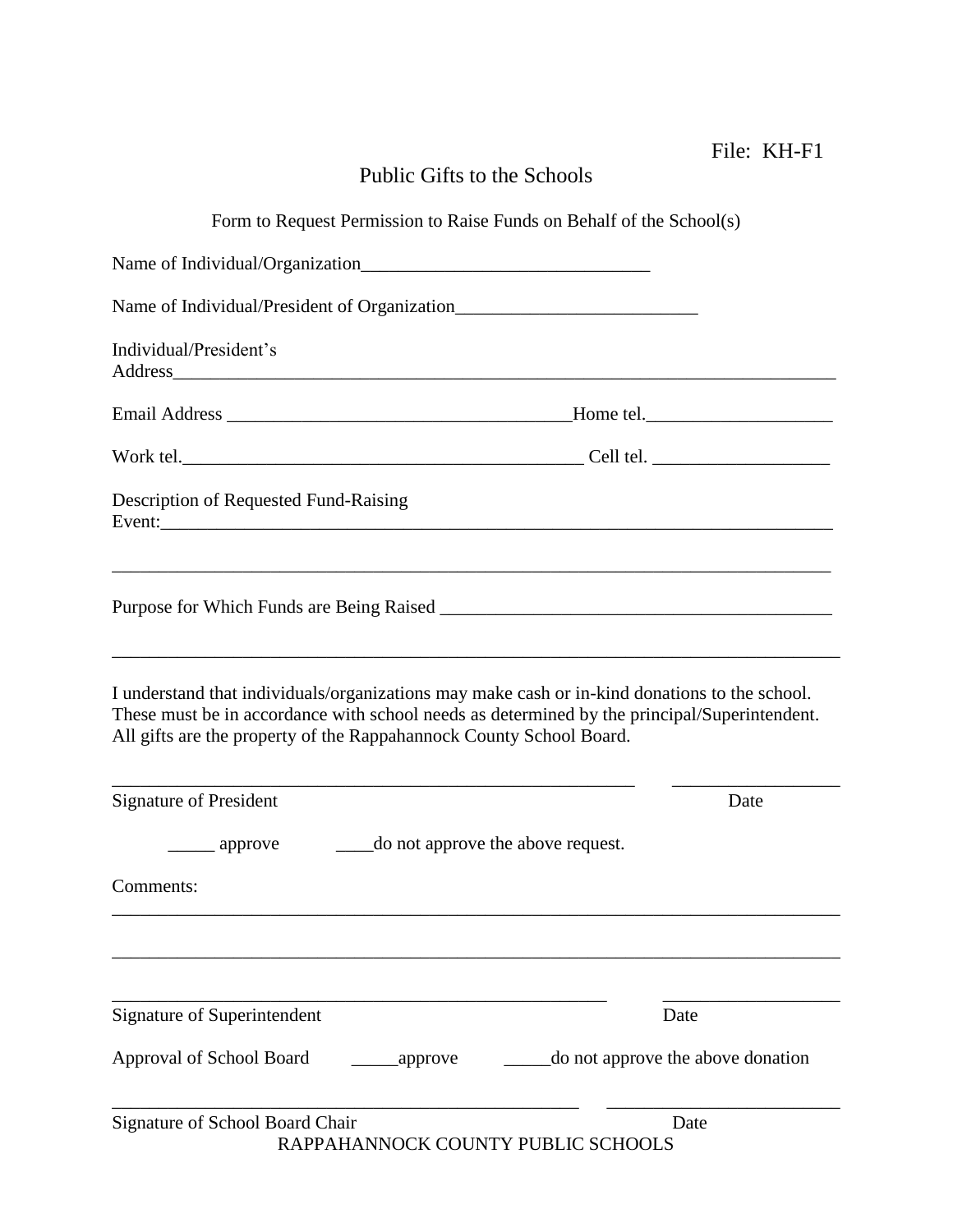# Donations to the Schools

# Form to Make Cash Donations to the Schools

| Name of Individual/Organization                                                                                                                                                                                                                                       |          |                                                           |                                   |
|-----------------------------------------------------------------------------------------------------------------------------------------------------------------------------------------------------------------------------------------------------------------------|----------|-----------------------------------------------------------|-----------------------------------|
| Mailing<br>Address and the contract of the contract of the contract of the contract of the contract of the contract of the contract of the contract of the contract of the contract of the contract of the contract of the contract of th                             |          |                                                           |                                   |
|                                                                                                                                                                                                                                                                       |          |                                                           |                                   |
|                                                                                                                                                                                                                                                                       |          |                                                           |                                   |
|                                                                                                                                                                                                                                                                       |          |                                                           |                                   |
| Specific Purpose for Which Donation Should be Used_______________________________                                                                                                                                                                                     |          |                                                           |                                   |
|                                                                                                                                                                                                                                                                       |          |                                                           |                                   |
| I understand that individuals / organizations may make cash or in-kind donations to the school.<br>These must be in accordance with school needs as determined by the Division Superintendent.<br>All gifts are the property of the Rappahannock County School Board. |          |                                                           |                                   |
| Signature of Individual / Organization Representative                                                                                                                                                                                                                 |          |                                                           | Date                              |
| $\equiv$ approve                                                                                                                                                                                                                                                      |          | ________ do not approve the above donation                |                                   |
| Comments:                                                                                                                                                                                                                                                             |          |                                                           |                                   |
|                                                                                                                                                                                                                                                                       |          |                                                           |                                   |
| Signature of Superintendent                                                                                                                                                                                                                                           |          | <u> 1989 - Johann Barnett, fransk politiker (d. 1989)</u> | Date                              |
| Approval of School Board                                                                                                                                                                                                                                              | _approve |                                                           | do not approve the above donation |
| Signature of School Board Chair                                                                                                                                                                                                                                       |          |                                                           | Date                              |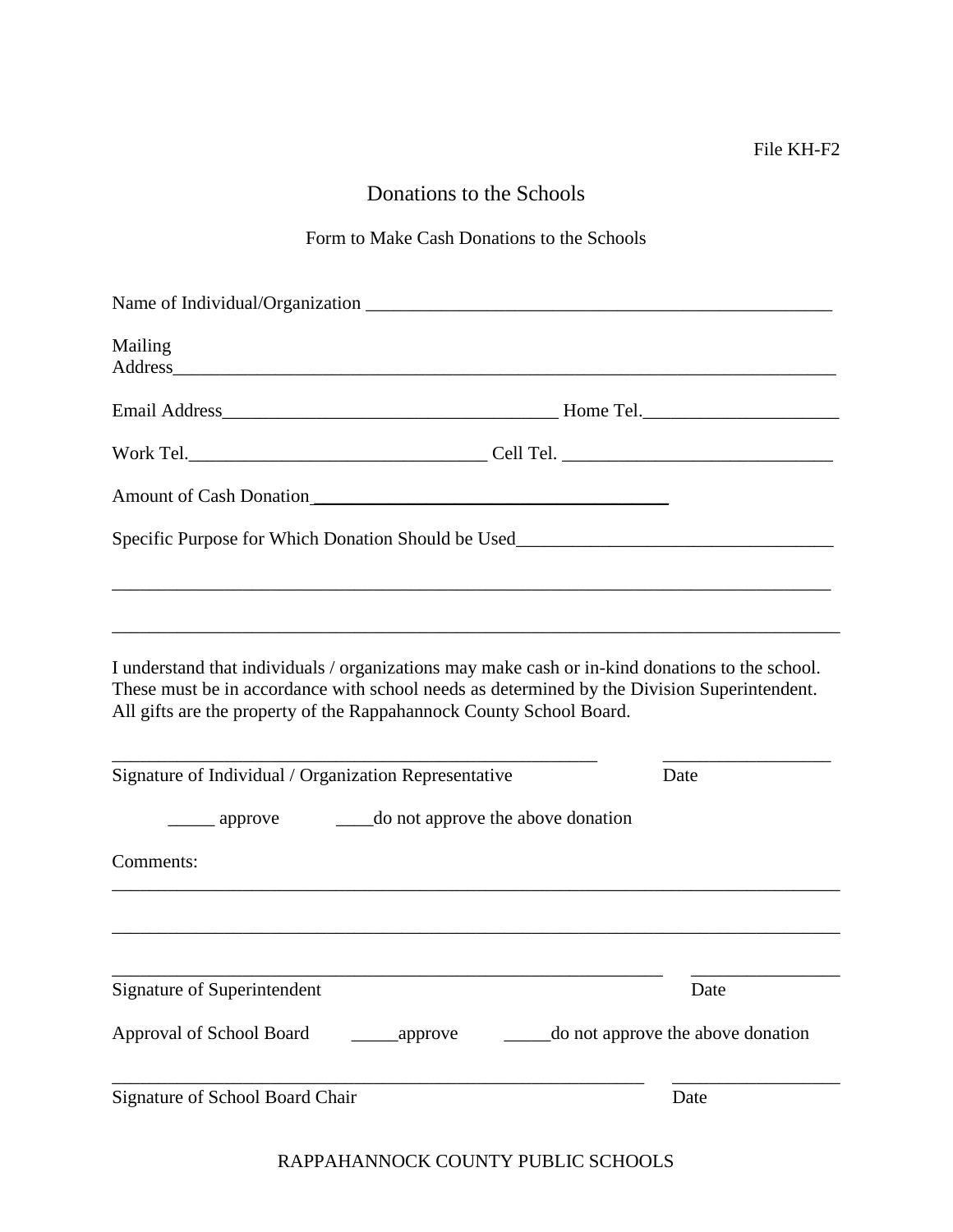**Rappahannock County Public Schools** File: KH-F3

Office of the Superintendent 6 Schoolhouse Road Washington, VA 22747

# **GIFT OF PERSONALTY**

The undersigned do hereby certify that **the personalty listed on the attached inventory or list** has been donated in fee simple and absolutely to the Rappahannock County School Board. We warrant that there are no claims or liens of any other party to such property and the undersigned has the right and title to such property with the authority to convey the same. From this day forward such property shall belong solely to the Rappahannock County School Board.

| Individual/Organization Name                                                                                                                                                                                                                                           |                                   |
|------------------------------------------------------------------------------------------------------------------------------------------------------------------------------------------------------------------------------------------------------------------------|-----------------------------------|
| Printed Name and Title                                                                                                                                                                                                                                                 |                                   |
| <b>Mailing Address</b>                                                                                                                                                                                                                                                 |                                   |
| Gift/Purpose/Value of Gift                                                                                                                                                                                                                                             |                                   |
| I understand that individuals / organizations may make a gift to the school(s). These must be in<br>accordance with school needs as determined by the School Principal/Division Superintendent.<br>All gifts are the property of the Rappahannock County School Board. |                                   |
| Signature of Individual/Organization Representative<br>Date                                                                                                                                                                                                            | Phone                             |
| do not approve the above donation<br>approve                                                                                                                                                                                                                           |                                   |
| Comments:                                                                                                                                                                                                                                                              |                                   |
|                                                                                                                                                                                                                                                                        |                                   |
| <b>Signature of Superintendent</b>                                                                                                                                                                                                                                     | Date                              |
| Approval of School Board<br>approve                                                                                                                                                                                                                                    | do not approve the above donation |
| <b>Signature of School Board Chair</b>                                                                                                                                                                                                                                 | Date                              |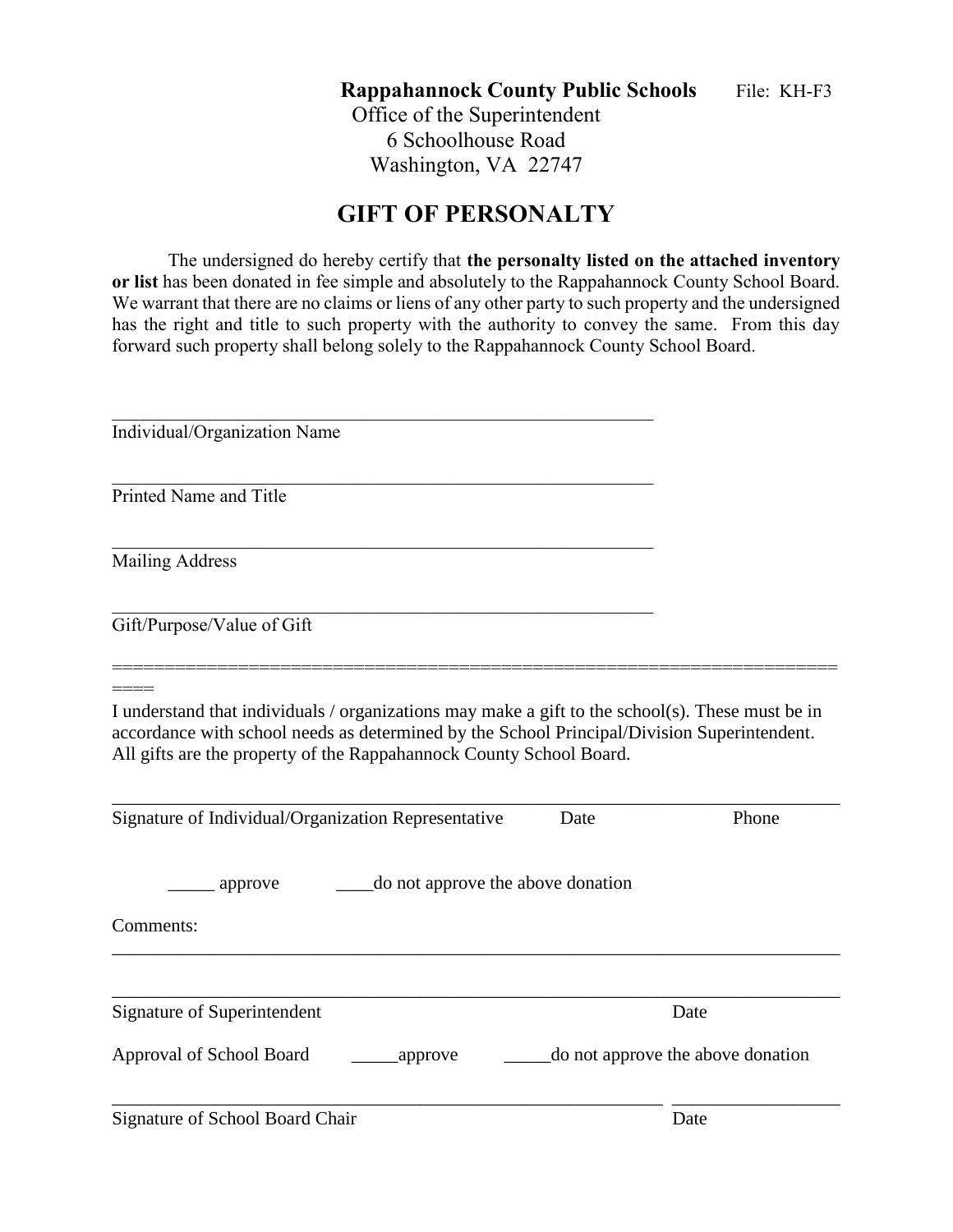# ADVERTISING IN THE SCHOOLS

Individual schools may not endorse or imply endorsement of any product. All requests for endorsement must be directed to the superintendent or superintendent's designee.

School organizations must secure approval from the principal before soliciting advertisements for school publications. If there is need for policy clarification, the principal consults with the superintendent.

Commercial establishments whose primary source of revenue is the sale of intoxicants may not advertise in school publications.

Adopted: August 8, 1995 Reviewed: June 8, 1999 Revised: November 12, 2002, June 10, 2008 Reviewed: July 21, 2015 Revised: June 11, 2019

Legal Ref.: Code of Virginia, 1950, as amended, § 22.1-78.

| Cross Refs.: DJG |            | <b>Vendor Relations</b>                                                 |
|------------------|------------|-------------------------------------------------------------------------|
|                  | JP         | <b>Student Publications</b>                                             |
|                  | KF         | Distribution of Information/Materials                                   |
|                  | <b>KGA</b> | Sales and Solicitations in Schools                                      |
|                  | KQ         | Commercial, Promotional, and Corporate Sponsorships and<br>Partnerships |

\_\_\_\_\_\_\_\_\_\_\_\_\_\_\_\_\_\_\_\_\_\_\_\_\_\_\_\_\_\_\_\_\_\_\_\_\_\_\_\_\_\_\_\_\_\_\_\_\_\_\_\_\_\_\_\_\_\_\_\_\_\_\_\_\_\_\_\_\_\_ \_\_\_\_\_\_\_\_\_\_\_\_\_\_\_\_\_\_\_\_\_\_\_\_\_\_\_\_\_\_\_\_\_\_\_\_\_\_\_\_\_\_\_\_\_\_\_\_\_\_\_\_\_\_\_\_\_\_\_\_\_\_\_\_\_\_\_\_\_\_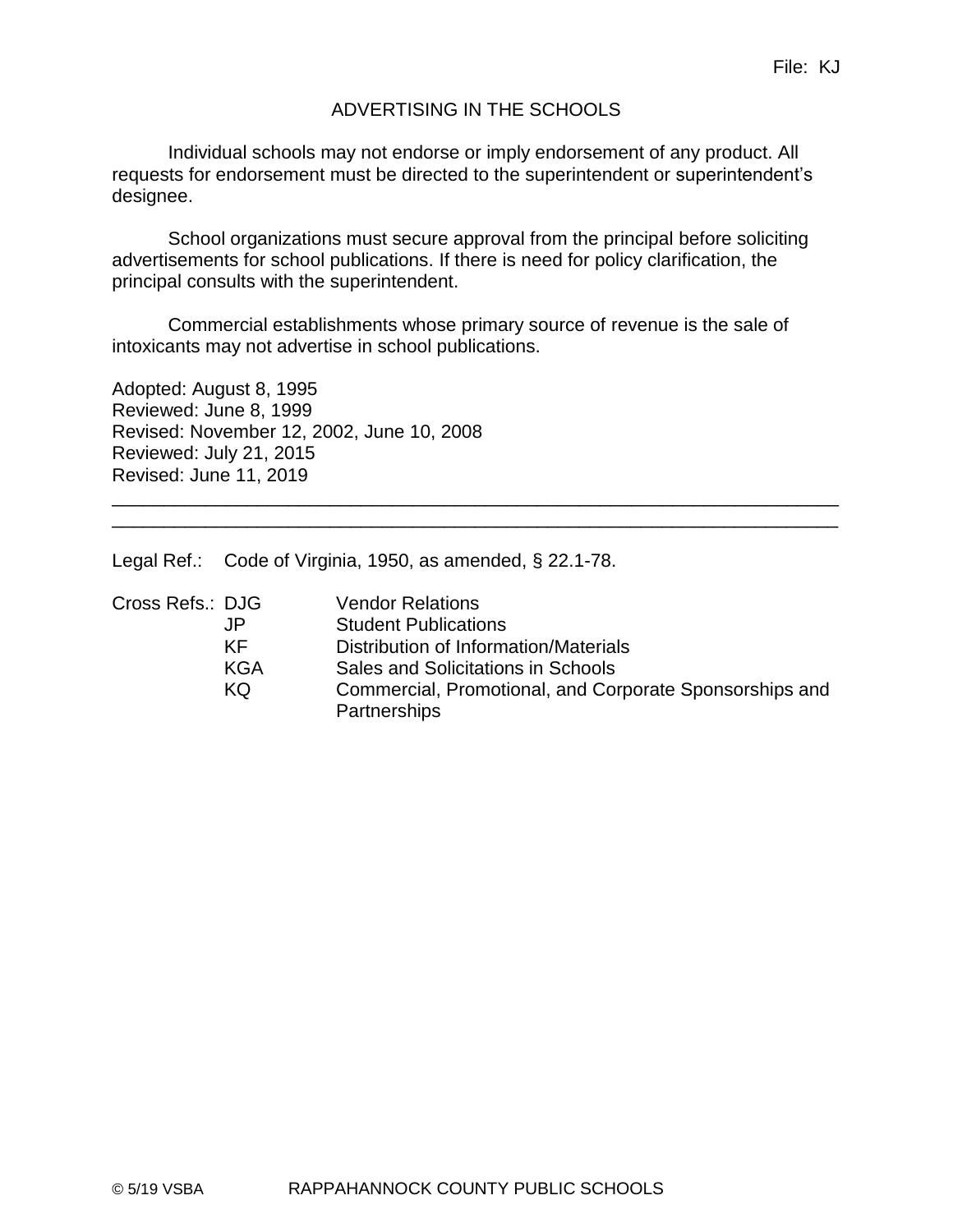## SCHOOL VISITORS

#### **Generally**

Visitors are welcome in the schools as long as their presence is not disruptive. Upon arriving at a school, all visitors must report to the administrative office. Potential visitors, including parents, who are registered sex offenders, should consult Policy KN Sex Offender and Crimes Against Minors Registry Information before arriving at school property or school sponsored activities. The school division expects mutual respect, civility and orderly conduct from all individuals on school property and at school events. Unauthorized persons, including suspended and expelled students, will be requested to leave school grounds by the building administrator. Unauthorized persons who fail to leave the school grounds or school activity as requested will be considered trespassers. The School Board authorizes the superintendent to take all necessary actions regarding the safety, order and preservation of the educational environment on School Board property or at school division sponsored activities. Law enforcement may be called to enforce this policy.

Anyone, including students, who enters a school at nighttime without the consent of an authorized person except to attend an approved meeting or service or who enters or remains on any school property, including school buses, in violation of (i) any direction to vacate the property by an authorized individual or (ii) any posted notice which contains such information, posted at a place where it reasonably may be seen may be prosecuted.

#### **Parents**

Parents are encouraged to visit the schools on scheduled days for conferences with teachers, assemblies, PTA meetings, volunteer service and other school programs. Noncustodial parents are not denied, solely on the basis of their noncustodial status, the opportunity to participate in any of the student's school or day care activities in which such participation is supported or encouraged by the policies of the School Board.

#### Board Members

Periodically, Board members may visit schools within the division. The purpose of these visits is to assist in fulfilling their responsibilities and increase understanding of actual educational practices. School Board members follow the same procedures applicable to all other visitors when visiting a school.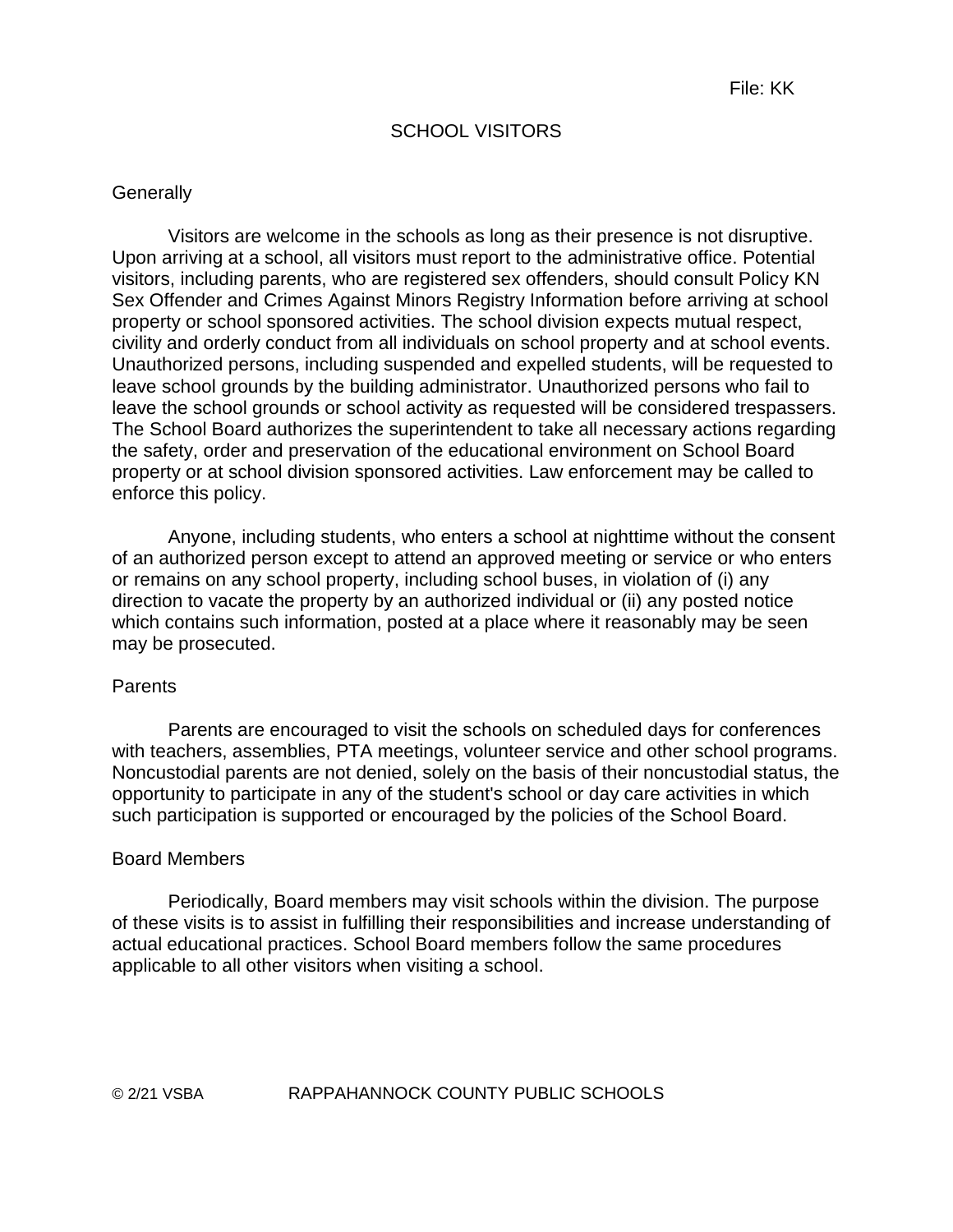Adopted: August 8, 1995 Reviewed: June 8, 1999, August 9, 2005, June 10, 2008 Revised: November 11, 2008, July 21, 2015, September 11, 2018, April 13, 2021

\_\_\_\_\_\_\_\_\_\_\_\_\_\_\_\_\_\_\_\_\_\_\_\_\_\_\_\_\_\_\_\_\_\_\_\_\_\_\_\_\_\_\_\_\_\_\_\_\_\_\_\_\_\_\_\_\_\_\_\_\_\_\_\_\_\_\_\_\_\_ \_\_\_\_\_\_\_\_\_\_\_\_\_\_\_\_\_\_\_\_\_\_\_\_\_\_\_\_\_\_\_\_\_\_\_\_\_\_\_\_\_\_\_\_\_\_\_\_\_\_\_\_\_\_\_\_\_\_\_\_\_\_\_\_\_\_\_\_\_\_

|                  | 22.1-79.         | Legal Ref.: Code of Virginia, 1950, as amended, §§ 18.2-128; 18.2-415, 22.1-4.3, |
|------------------|------------------|----------------------------------------------------------------------------------|
| Cross Refs.: DJG |                  | <b>Vendor Relations</b>                                                          |
|                  | ECA              | Inventory and Reporting of Loss or Damage                                        |
|                  | <b>GAB/IIBEA</b> | Acceptable Computer System Use                                                   |
|                  | <b>IGBC</b>      | <b>Parental Involvement</b>                                                      |
|                  | <b>KGB</b>       | <b>Public Conduct on School Property</b>                                         |
|                  | KN               | Sex Offender and Crimes Against Minors Registry                                  |
|                  |                  | Information                                                                      |
|                  | ΚP               | <b>Parental Rights and Responsibilities</b>                                      |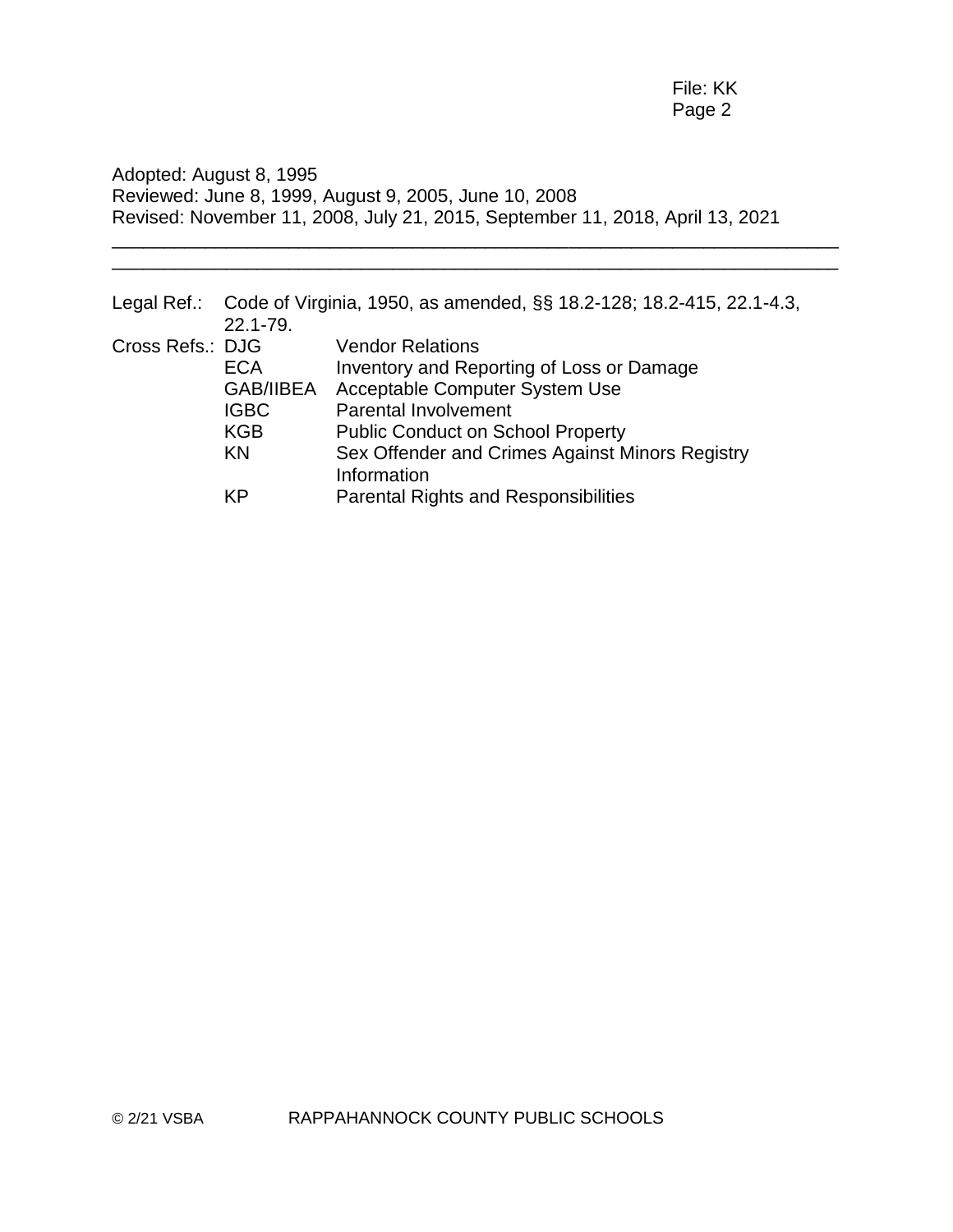#### SERVICE ANIMALS IN PUBLIC SCHOOLS

#### A. Service Animals

An individual with a disability is permitted to be accompanied by the individual's service animal on school property when required by law, subject to the conditions of this policy.

A "service animal" means a dog that has been individually trained to do work or perform tasks for the benefit of an individual with a disability, including a physical, sensory, psychiatric, intellectual, or other mental disability. Other species of animals, whether wild or domestic, trained or untrained, are not service animals for the purposes of this definition. (See, however, Section D regarding miniature horses.) The work or tasks performed by a service animal must be directly related to the individual's disability.

School officials can ask the owner or handler of an animal whether the animal is required because of a disability and what work or task the animal has been trained to do unless the answers to these inquiries are readily apparent. School officials may not ask about the nature or extent of a person's disability and may not require documentary proof of certification or licensing as a service animal.

B. Requirements That Must be Satisfied Before a Service Animal Will be Allowed on School Property

Vaccination: The service animal must be vaccinated as required by law.

Health: The service animal must be in good health.

Control: A service animal must be under the control of its handler at all times. The service animal must have a harness, backpack or vest identifying the dog as a trained service dog, a leash (blaze orange in color) for hearing dogs, a harness for guide dogs, or other tether unless either the handler is unable because of a disability to use a harness, backpack, vest, leash, or other tether, or the use of a harness, backpack, vest, leash, or other tether would interfere with the service animal's safe, effective performance of work or tasks, in which case the service animal must be otherwise under the handler's control.

C. Service Dogs in Training

Experienced trainers of service animals may be accompanied on school property by a dog that is in training to become a service animal. The dog must be at least six months of age. Trainers must wear a jacket identifying the organization to which they belong. Persons conducting continuing training of a service animal may be accompanied by a service animal while on school property for the purpose of school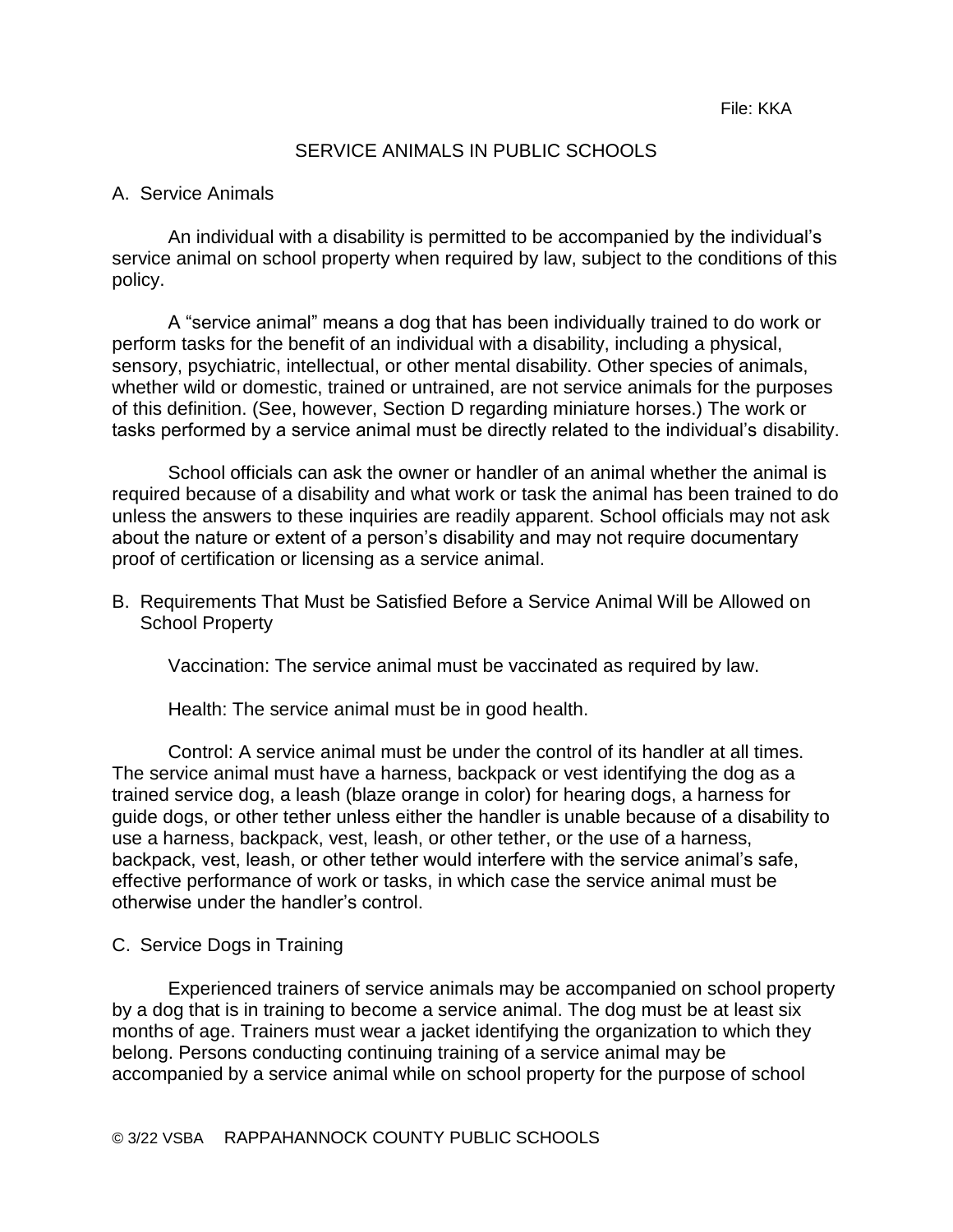business. Persons who are part of a three-unit service dog team may be accompanied by a service dog while on school property provided that person is conducting continuing training of a service dog. A three-unit service dog team consists of a trained service dog, a disabled person, and a person who is an adult and who has been trained to handle the service dog. The dogs may accompany these persons while on school property for school purposes.

Use of Harnesses, Vests, etc. A dog that is in training to become a guide dog or a currently trained guide dog that is undergoing continuing training must be in a harness.

A dog that is in training to become a hearing dog or a currently trained hearing dog that is undergoing continuing training must be on a blaze orange leash.

A dog that is in training to become a service dog or a currently trained service dog that is undergoing continuing training must be in a harness, backpack, or a vest identifying the dog as a trained service dog.

The training cannot disrupt or interfere with a school's educational process. It is expected that training would not normally take place in the classroom during instructional time.

All requirements of this policy which apply to service animals, such as annual written requests, and supervision, care and damages, also apply to dogs in training.

#### D. Miniature Horses

The school division will make reasonable modifications in policies, practices, or procedures to permit the use of a miniature horse by an individual with a disability if the miniature horse has been individually trained to do work or perform tasks for the benefit of the individual with a disability. In determining whether reasonable modifications in policies, practices, or procedures can be made to allow a miniature horse into a specific facility, the school division considers the following factors:

- 1. The type, size, and weight of the miniature horse and whether the facility can accommodate these features;
- 2. Whether the handler has sufficient control of the miniature horse;
- 3. Whether the miniature horse is housebroken; and
- 4. Whether the miniature horse's presence in a specific facility compromises legitimate safety requirements that are necessary for safe operation.

All additional requirements outlined in this policy, which apply to service animals, also apply to miniature horses.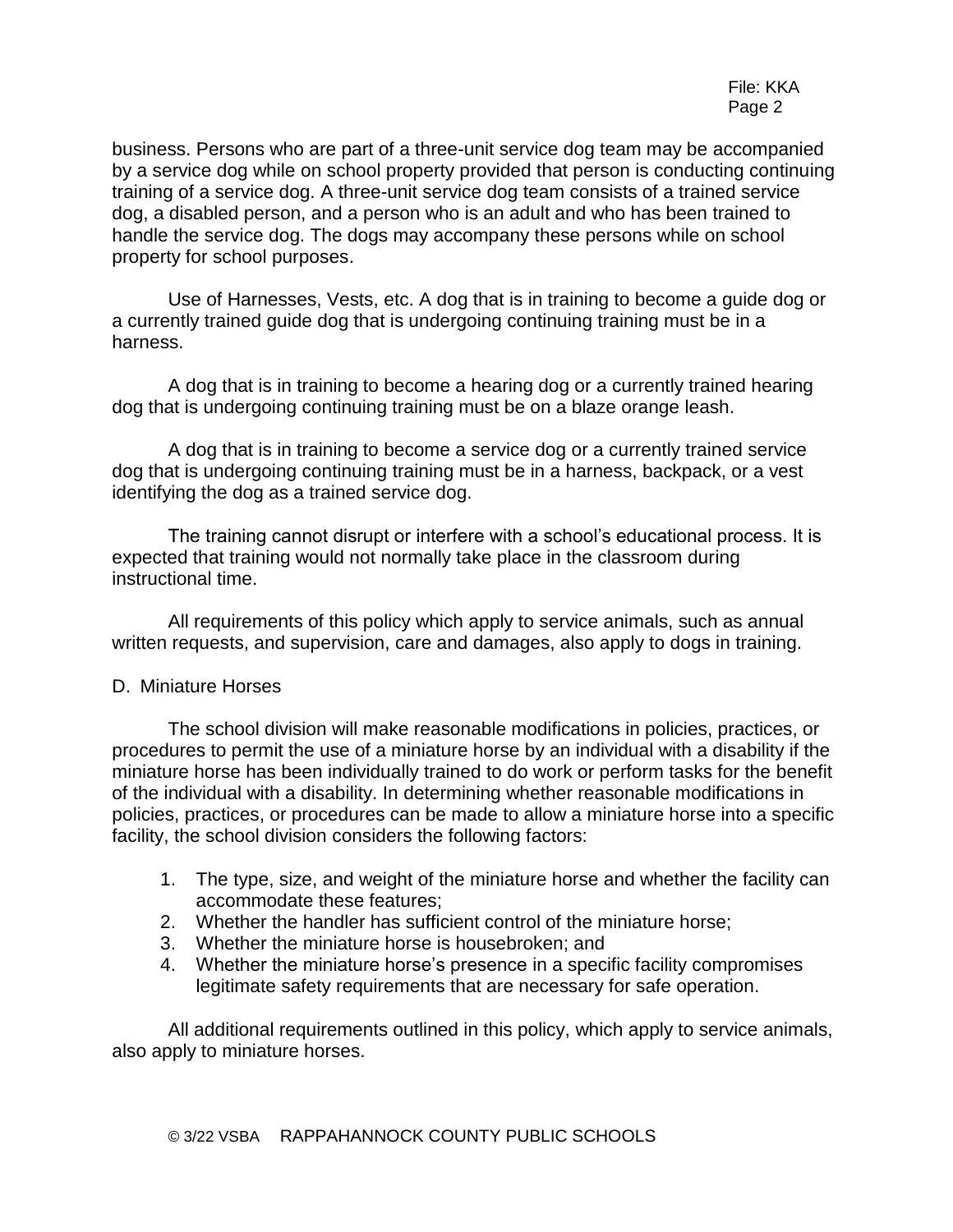#### E. Extra Charges

The owner or handler of a service animal is not required to pay an admission fee or a charge for the animal to attend events for which a fee is charged. F. Supervision and Care of Service Animals

The owner or handler of a service animal is responsible for the supervision and care of the animal, including any feeding, exercising, and clean up.

#### G. Damages to School Property and Injuries

The owner or handler of a service animal is solely responsible for any damage to school property or injury to personnel, students, or others caused by the animal.

#### H. Removal of Service Animals From School Property

A school administrator can require an individual with a disability to remove a service animal from school property under the following circumstances:

- 1. The animal is out of control and the animal's handler does not take effective action to control it;
- 2. The animal is not housebroken;
- 3. The presence of the animal poses a direct threat to the health or safety of others; or
- 4. The presence of an animal would require a fundamental alteration to the service, program, or activity of the school division.

If the service animal is removed, the individual with a disability shall be provided with the opportunity to participate in the service, program, or activity without the service animal.

I. Denial of Access and Grievance

If a school official denies a request for access of a service animal or a dog in training, the disabled individual or parent or guardian can file a written grievance with the school division's Section 504 Coordinator.

\_\_\_\_\_\_\_\_\_\_\_\_\_\_\_\_\_\_\_\_\_\_\_\_\_\_\_\_\_\_\_\_\_\_\_\_\_\_\_\_\_\_\_\_\_\_\_\_\_\_\_\_\_\_\_\_\_\_\_\_\_\_\_\_\_\_\_\_\_\_ \_\_\_\_\_\_\_\_\_\_\_\_\_\_\_\_\_\_\_\_\_\_\_\_\_\_\_\_\_\_\_\_\_\_\_\_\_\_\_\_\_\_\_\_\_\_\_\_\_\_\_\_\_\_\_\_\_\_\_\_\_\_\_\_\_\_\_\_\_\_

Adopted: November 11, 2008 Revised: September 11, 2018, July 14, 2020, April 13, 2021, April 12, 2022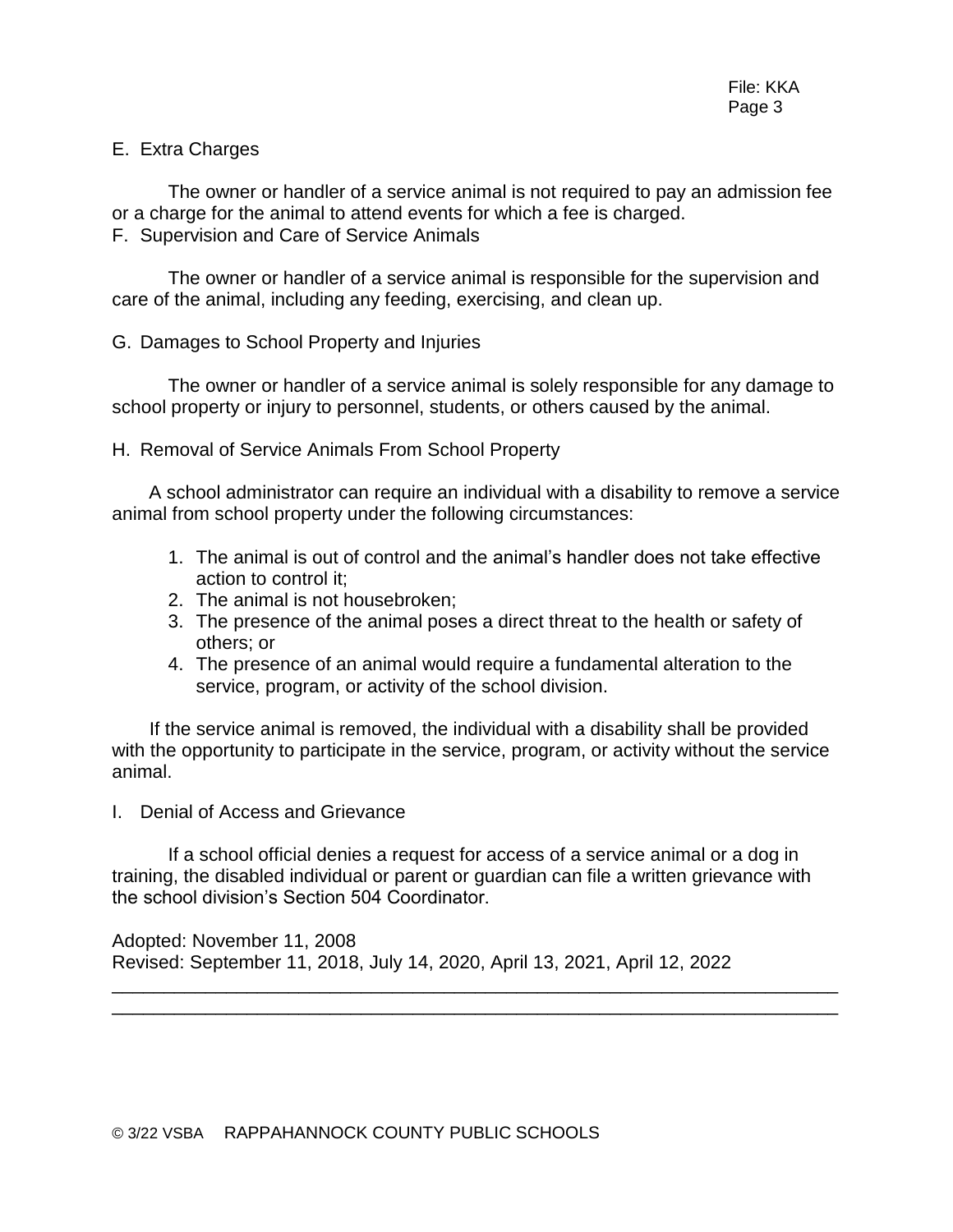Legal Refs.: 28 C.F.R. 35.104, 35.136

Code of Virginia, 1950, as amended, §§ 3.2-6521, 51.5-44.

| Cross Refs.: DJG |            | <b>Vendor Relations</b>                               |
|------------------|------------|-------------------------------------------------------|
|                  | GB         | <b>Equal Employment Opportunity/Nondiscrimination</b> |
|                  | JB         | Equal Educational Opportunities/Nondiscrimination     |
|                  | <b>JBA</b> | Section 504 Nondiscrimination Policy and Grievance    |
|                  |            | Procedures                                            |
|                  | JFHA/GBA   | <b>Prohibition Against Harassment and Retaliation</b> |
|                  | KK.        | <b>School Visitors</b>                                |
|                  | <b>KGB</b> | <b>Public Conduct on School Property</b>              |
|                  | KN         | Sex Offender and Crimes Against Minors Registry       |
|                  |            | Information                                           |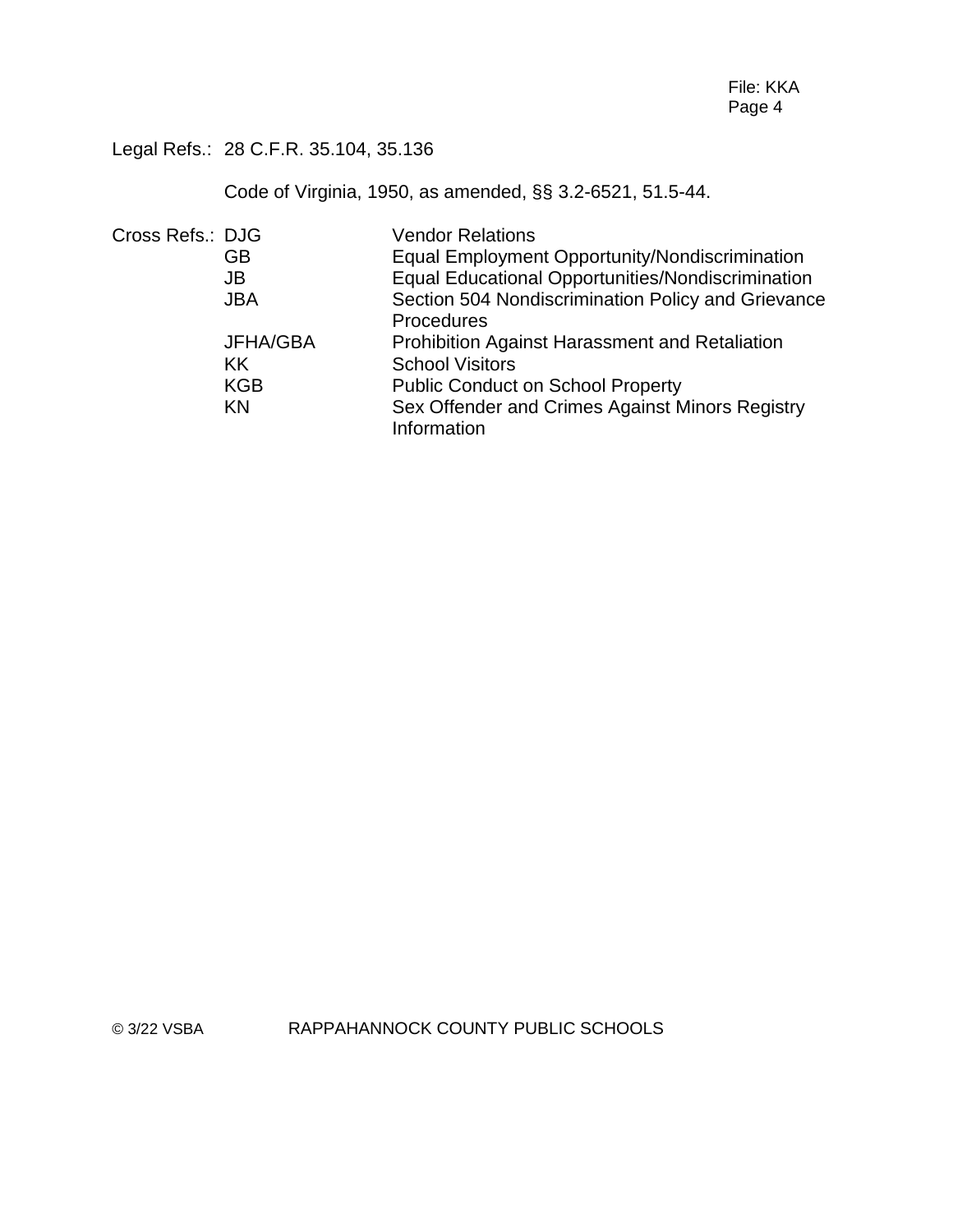# PUBLIC COMPLAINTS

Complaints involving a particular school are handled within the school through the established channel of responsibility. If the complaint cannot be resolved at the level of the principal, it is referred to the superintendent or superintendent's designee. If the central office staff and complainant cannot reach a satisfactory solution, the matter may, at the School Board's discretion, be heard at a regular board meeting.

Any parent, custodian, or legal guardian of a pupil attending the Rappahannock County Public Schools who is aggrieved by an action of the School Board may, within thirty days after such action, petition the local circuit court to review the action of the School Board. The court will sustain the action of the School Board unless the School Board exceeded its authority, acted arbitrarily or capriciously or abused its discretion.

\_\_\_\_\_\_\_\_\_\_\_\_\_\_\_\_\_\_\_\_\_\_\_\_\_\_\_\_\_\_\_\_\_\_\_\_\_\_\_\_\_\_\_\_\_\_\_\_\_\_\_\_\_\_\_\_\_\_\_\_\_\_\_\_\_\_\_\_\_\_ \_\_\_\_\_\_\_\_\_\_\_\_\_\_\_\_\_\_\_\_\_\_\_\_\_\_\_\_\_\_\_\_\_\_\_\_\_\_\_\_\_\_\_\_\_\_\_\_\_\_\_\_\_\_\_\_\_\_\_\_\_\_\_\_\_\_\_\_\_\_

Adopted: August 8, 1995 Reviewed: June 8, 1999, August 9, 2003 Revised: October 10, 2006 Reviewed: July 21, 2015

Legal Ref.: Code of Virginia, 1950, as amended, §§ 22.1-87, 22.1-253.13:7.

| Cross Refs.: GB | Equal Employment Opportunity/Nondiscrimination        |
|-----------------|-------------------------------------------------------|
| <b>GBA/JFHA</b> | <b>Prohibition Against Harassment and Retaliation</b> |
| GBI A           | Third Party Complaints Against Employees              |
| JB.             | Equal Educational Opportunities/Nondiscrimination     |
|                 |                                                       |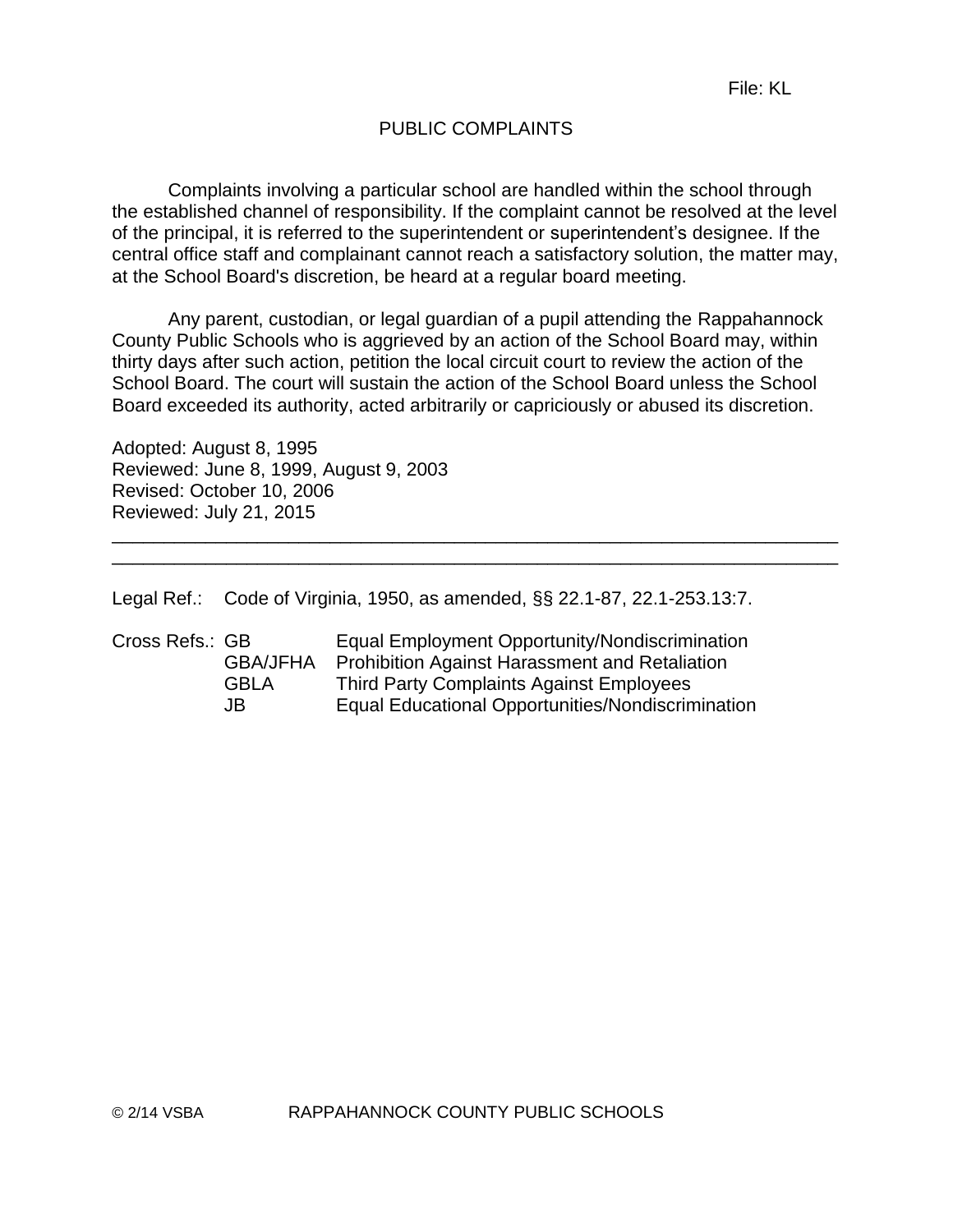# PUBLIC COMPLAINTS ABOUT LEARNING RESOURCES

Despite the care taken in selecting suitable learning resources, and despite the qualifications and expertise of persons involved in that selection process, it is recognized that occasional objections to materials will be made by the public. It is, therefore, the policy of the School Board to provide channels of communication and a fair procedure for members of the community to follow in expressing and resolving concerns about learning resources, including instructional materials, used in teaching the curriculum.

Complaints about learning resources should be presented in writing using KLB-E, "Request for Reconsideration of Learning Resources" form, which may be obtained from the principal or the central office. The standards and procedure for review shall be consistently applied in recognition of the respective rights and responsibilities of all concerned. Materials shall be considered for their educational suitability and shall not be proscribed or removed because of partisan or doctrinal disapproval. Challenges which are not resolved at the building level may be submitted to the superintendent or superintendent's designee. The decision of the superintendent may be appealed to the School Board or reviewed at the School Board's request. The decision of the School Board will be final.

Adopted: August 8, 1995 Revised: June 8, 1999, November 12, 2002, October 10, 2006, November 11, 2008 Reviewed: July 21, 2015 Revised: November 10, 2015

\_\_\_\_\_\_\_\_\_\_\_\_\_\_\_\_\_\_\_\_\_\_\_\_\_\_\_\_\_\_\_\_\_\_\_\_\_\_\_\_\_\_\_\_\_\_\_\_\_\_\_\_\_\_\_\_\_\_\_\_\_\_\_\_\_\_\_\_\_\_ \_\_\_\_\_\_\_\_\_\_\_\_\_\_\_\_\_\_\_\_\_\_\_\_\_\_\_\_\_\_\_\_\_\_\_\_\_\_\_\_\_\_\_\_\_\_\_\_\_\_\_\_\_\_\_\_\_\_\_\_\_\_\_\_\_\_\_\_\_\_

Legal Refs.: Code of Virginia, 1950, as amended, § 22.1-253.13:7.C.2.

8 VAC 20-720-160.

| Cross Refs.: IIA |             | <b>Instructional Materials</b>             |
|------------------|-------------|--------------------------------------------|
|                  | <b>IGAH</b> | <b>Family Life Education</b>               |
|                  | <b>INB</b>  | <b>Teaching About Controversial Issues</b> |
|                  | KL          | <b>Public Complaints</b>                   |
|                  | KQ          | Commercial, Promotional and Corporate      |
|                  |             | Sponsorships and Partnerships              |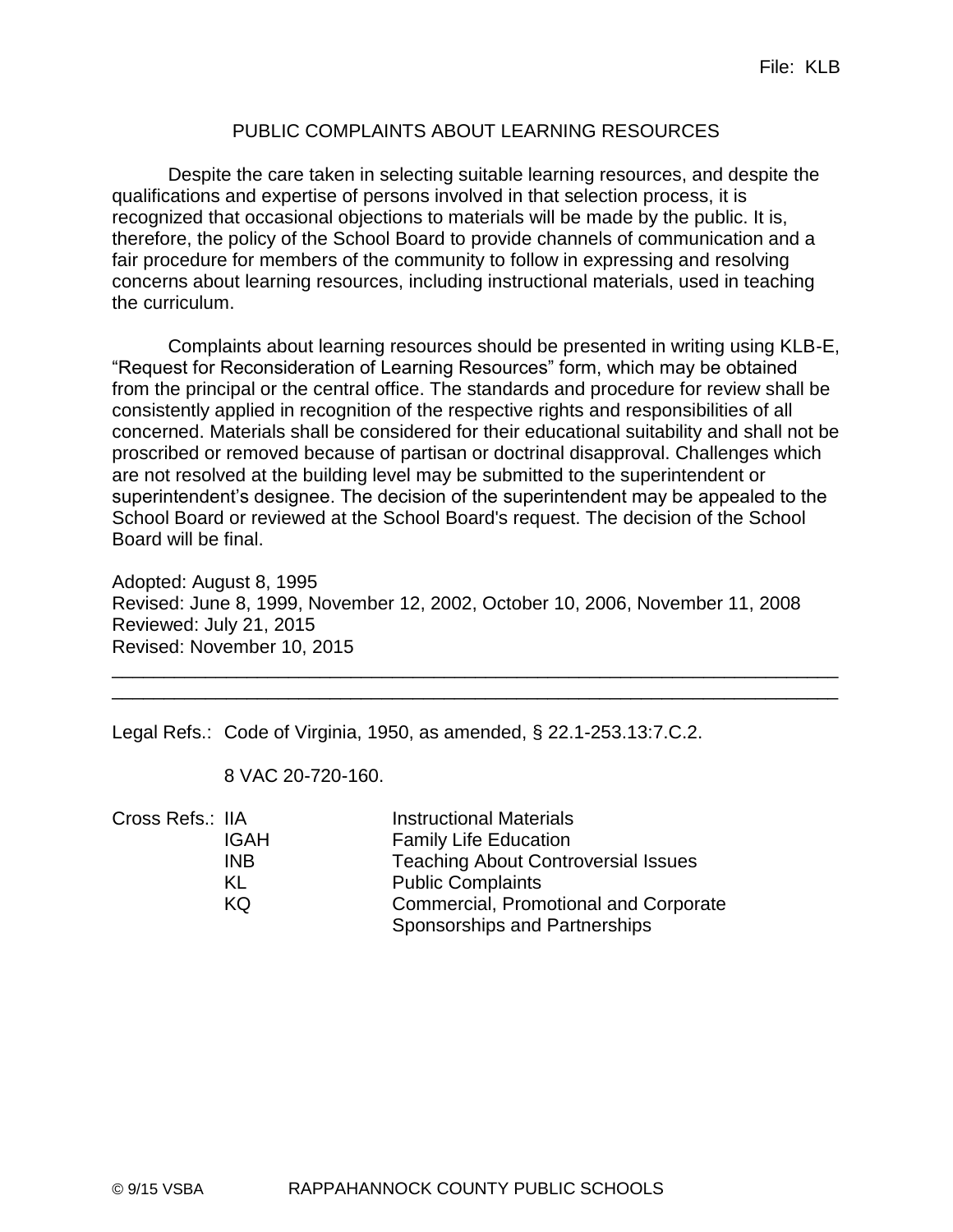#### **RAPPAHANNOCK COUNTY SCHOOL DIVISION REQUEST FOR RECONSIDERATION OF LEARNING RESOURCES**

|                                                                                   | <b>Request By</b>                     |                                                                                          |  |  |
|-----------------------------------------------------------------------------------|---------------------------------------|------------------------------------------------------------------------------------------|--|--|
|                                                                                   | Representing                          | <b>Myself</b>                                                                            |  |  |
|                                                                                   |                                       | Organization or<br>Group<br>(please identify)                                            |  |  |
| Address                                                                           |                                       | E-mail<br>address                                                                        |  |  |
|                                                                                   | Telephone                             |                                                                                          |  |  |
|                                                                                   | How do you prefer to be<br>contacted? |                                                                                          |  |  |
| Title or Description of Item                                                      |                                       |                                                                                          |  |  |
| <b>Author or Editor</b>                                                           |                                       |                                                                                          |  |  |
| Type of Material (book / film / record / speaker / software / other<br>(specify)) |                                       |                                                                                          |  |  |
| 1.                                                                                | entirety?                             | Did you examine, review, or listen to this learning resource or presentation in its      |  |  |
|                                                                                   | <b>Q</b> YES                          | $\square$ NO                                                                             |  |  |
| 2.                                                                                | <b>YES</b><br>- 1                     | Have you discussed this material with school staff who ordered it or who use it?<br>□ NO |  |  |

If yes, please identify the staff person(s) with whom you had the discussion:  $\_$  ,  $\_$  ,  $\_$  ,  $\_$  ,  $\_$  ,  $\_$  ,  $\_$  ,  $\_$  ,  $\_$  ,  $\_$  ,  $\_$  ,  $\_$  ,  $\_$  ,  $\_$  ,  $\_$  ,  $\_$  ,  $\_$  ,  $\_$  ,  $\_$  ,  $\_$ 

[Print name of staff person(s)]

| Are you aware of evaluations of this material by professional critics? |           |  |  |  |
|------------------------------------------------------------------------|-----------|--|--|--|
| □ YES                                                                  | $\Box$ NO |  |  |  |

If no, would you be interested in receiving this information? YES NO

3. Describe what prompted your concern about the material. Please cite page numbers and/or specific information from the material to support your concerns (attach additional material, if necessary).

© 5/19 VSBA RAPPAHANNOCK COUNTY PUBLIC SCHOOLS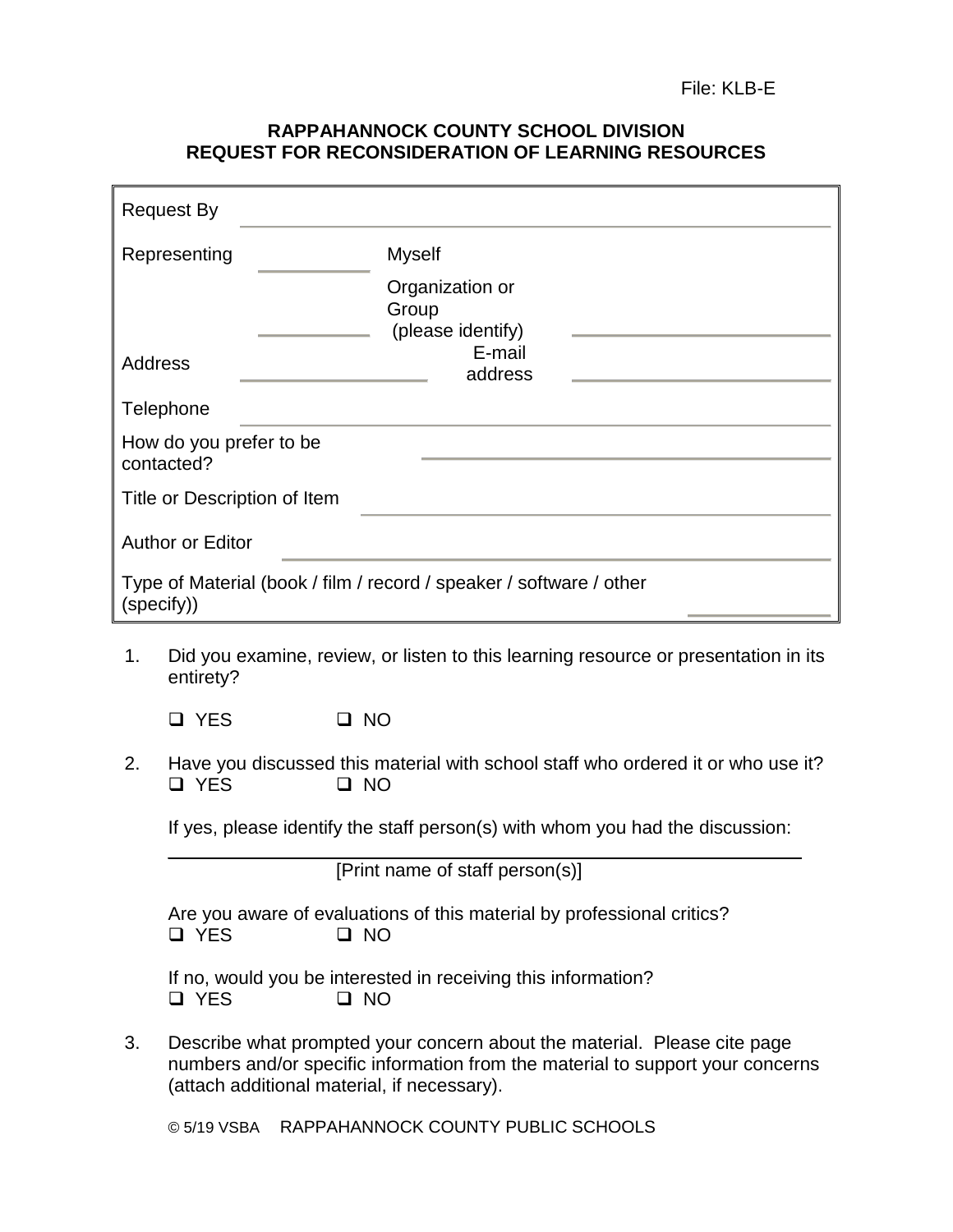4. Does the general purpose for the use of the material, as described by the school staff or in the Rappahannock County school division's program objectives, seem a suitable one for you?

YES NO

If not, please explain (attach additional material, if necessary)

5. What action[s] would you like to see the school take regarding this material?

 $\Box$  Do not assign it to my child  $\Box$  The school should reevaluate the material

□ Other— Explain: **Explain:** 

6. Are there other materials of the same subject and format that you would suggest for consideration in place of this material?  $\Box$  YES  $\Box$  NO

\_\_\_\_\_\_\_\_\_\_\_\_\_\_\_\_\_\_\_\_\_\_\_\_\_\_\_\_\_\_\_\_\_\_\_\_\_\_\_\_\_\_\_\_\_\_\_\_\_\_\_\_\_\_\_\_\_\_\_\_\_

If yes, please identify your suggestions.

\_\_\_\_\_\_\_\_\_\_\_\_\_\_\_\_\_\_\_\_\_\_\_\_\_\_\_\_\_\_\_\_\_\_\_\_\_\_\_\_\_\_\_\_\_\_\_\_\_\_\_\_\_\_\_\_\_\_\_\_\_\_\_\_ \_\_\_\_\_\_\_\_\_\_\_\_\_\_\_\_\_\_\_\_\_\_\_\_\_\_\_\_\_\_\_\_\_\_\_\_\_\_\_\_\_\_\_\_\_\_\_\_\_\_\_\_\_\_\_\_\_\_\_\_\_\_\_\_ \_\_\_\_\_\_\_\_\_\_\_\_\_\_\_\_\_\_\_\_\_\_\_\_\_\_\_\_\_\_\_\_\_\_\_\_\_\_\_\_\_\_\_\_\_\_\_\_\_\_\_\_\_\_\_\_\_\_\_\_\_\_\_\_ Signature \_\_\_\_\_\_\_\_\_\_\_\_\_\_\_\_\_\_\_\_\_\_\_\_\_\_\_\_\_\_ Date \_\_\_\_\_\_\_\_\_\_\_\_\_\_\_\_\_\_

# **RETURN COMPLETED FORM TO SCHOOL PRINCIPAL**

© 5/19 VSBA RAPPAHANNOCK COUNTY PUBLIC SCHOOLS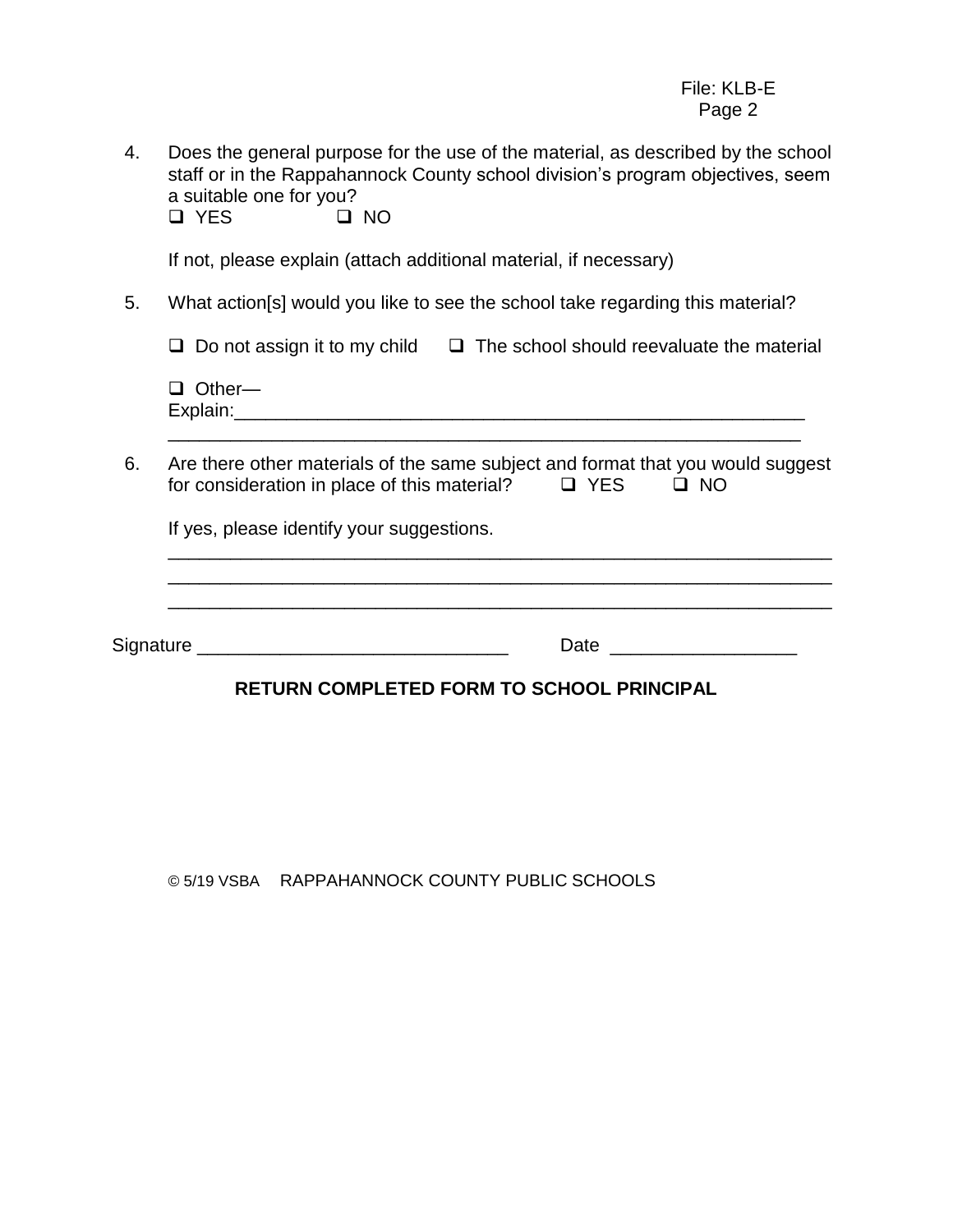#### RELATIONS WITH PARENT ORGANIZATIONS

The Rappahannock County School Board encourages the establishment of parent-teacher organizations that seek to advance programs that improve educational opportunities for all students consistent with state and federal law. The School Board requests that parent-teacher organizations maintain a close relationship with the Board, administration and staff, and that they consider School Board and school policies when planning activities.

\_\_\_\_\_\_\_\_\_\_\_\_\_\_\_\_\_\_\_\_\_\_\_\_\_\_\_\_\_\_\_\_\_\_\_\_\_\_\_\_\_\_\_\_\_\_\_\_\_\_\_\_\_\_\_\_\_\_\_\_\_\_\_\_\_\_\_\_\_\_ \_\_\_\_\_\_\_\_\_\_\_\_\_\_\_\_\_\_\_\_\_\_\_\_\_\_\_\_\_\_\_\_\_\_\_\_\_\_\_\_\_\_\_\_\_\_\_\_\_\_\_\_\_\_\_\_\_\_\_\_\_\_\_\_\_\_\_\_\_\_

Adopted: August 8, 1995 Reviewed: June 8, 1999, August 9, 2005 Revised: June 10, 2008, November 11, 2008 Reviewed: July 21, 2015 Revised: November 10, 2015

Legal Ref.: Code of Virginia, 1950, as amended, §§ 22.1-70, 22.1-78, 22.1- 253.13:7.C.4.

Cross Refs.: IGBC Parental Involvement KF Distribution of Information/Materials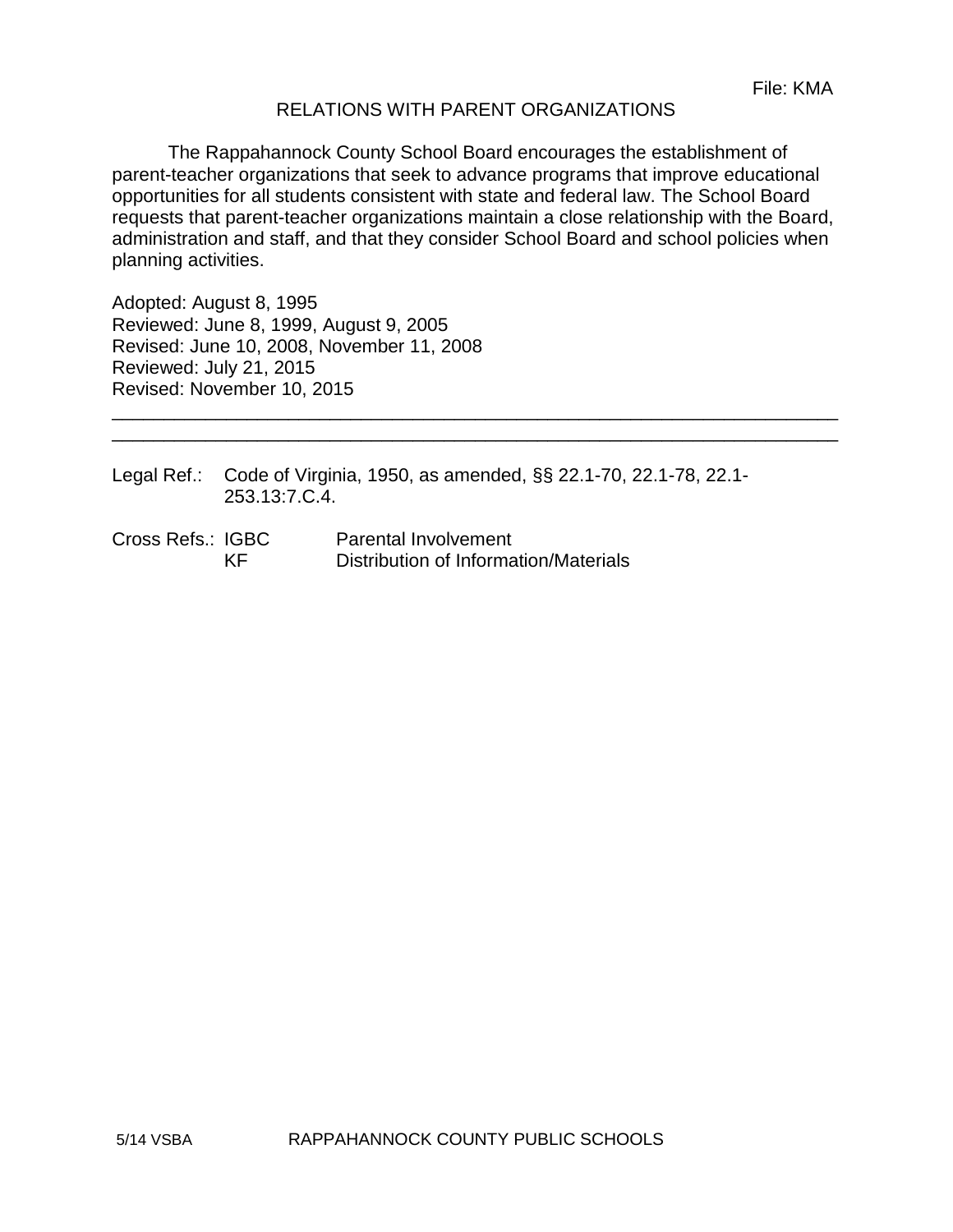Rappahannock County Public Schools encourages the establishment of parent and staff supported organizations that enhance the educational mission of the division. The School Board appreciates the support provided by school-related organizations such as Advisory Council Committees and the PTO.

Advisory Councils will be comprised of parents, grandparents, guardians, business representatives, and staff working together to fulfill the mission of the council and support education. Advisory Councils will have an assigned staff advisor who is familiar with Virginia Department of Education guidelines and who will coordinate and attend all meetings. The Parent Teacher Organization will be comprised of parents, grandparents, guardians, and staff working together to support the students and teachers with activities and fundraising. A principal/administrator will represent the division at these meetings. All activities must follow school policy, Federal, and state regulations.

These organizations recognize that final decisions of programs and the legal responsibility of decisions related to the educational system remains the responsibility of the Rappahannock County Public School system. All teacher requests for funding, programs, materials and supplies must be approved by administration prior to submission to the organization.

All activities and fundraising must be approved by the principal for school-level programs and the superintendent for division-level programs (see policy KH and KH-R). Gifts may be made in accordance with school needs as determined by the principal. All gifts remain the property of the Rappahannock County School Board.

Cross refs: KMA Relations with Parent Organizations KH and KH-R Gifts

# RAPPAHANNOCK COUNTY PUBLIC SCHOOLS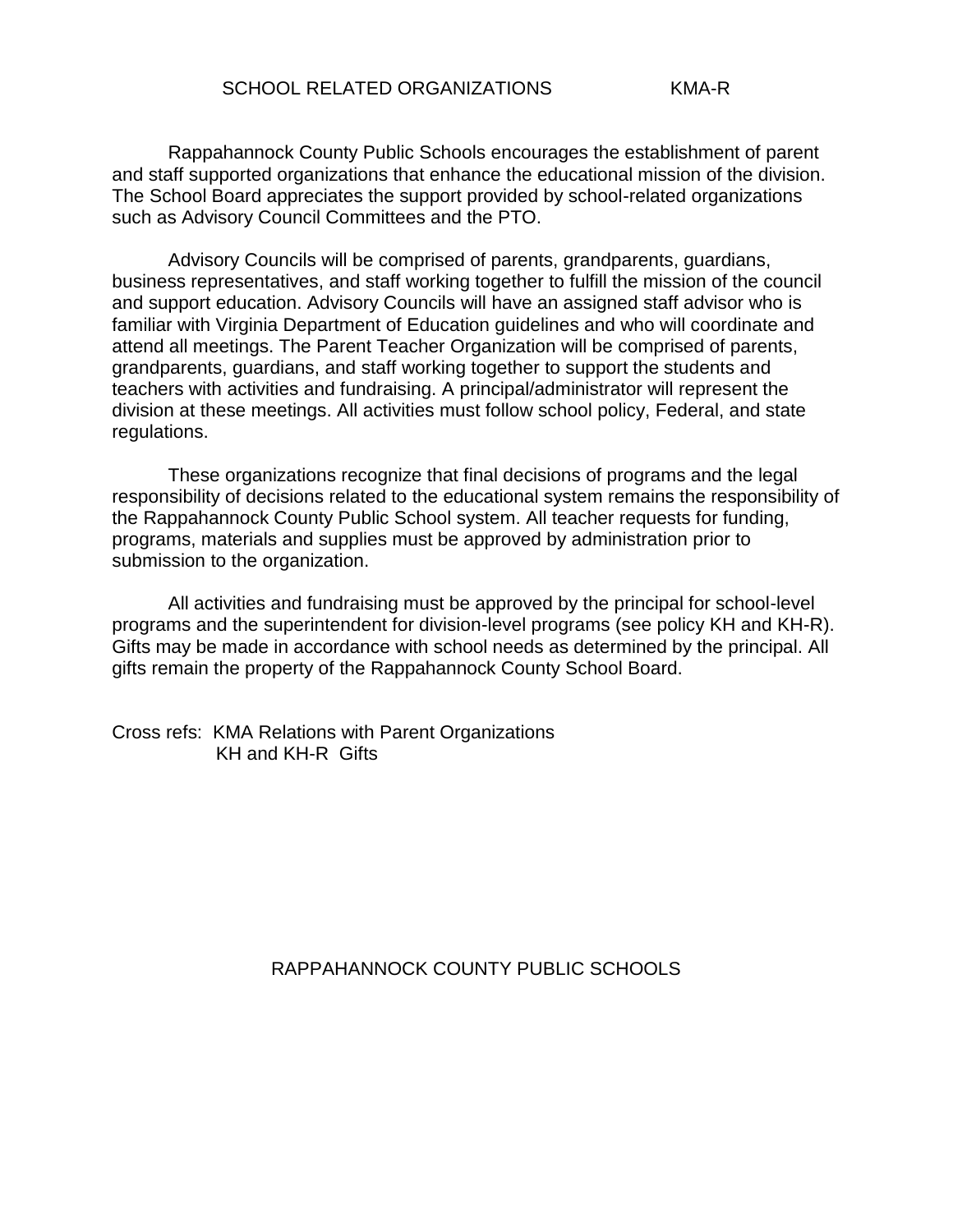#### SEX OFFENDER REGISTRY NOTIFICATION

#### **Generally**

Each school in the division registers with the Department of State Police to receive electronic notice of the registration, reregistration, or verification of registration information of any person required to register with the Sex Offender and Crimes Against Minors Registry (the Registry) within the division.

The superintendent establishes procedures regarding the use and distribution of information received from the Registry. Information received from the Registry may not be used to intimidate or harass.

The superintendent notifies the parent of each student enrolled in the school division of the availability of information in the Registry and the location of the website.

#### Visitors to Schools

When the school division learns that a parent, other than a parent who has been convicted of a Tier III offense as defined in Va. Code § 9.1-902, of an enrolled student is required to register with the Registry, the parent is notified in writing that he or she is barred from being present at school or at school functions without the express written approval of the student's principal. Such approval must be obtained in advance of the proposed visit and will state the conditions under which the parent may be present. When such a parent is permitted at school or at school functions the parent is monitored to ensure that he or she does not come into contact with any children other than the parent's own children.

When the school division learns that any person other than the parent of an enrolled student, who is required to register with the Registry, but who has not been convicted of a Tier III offense, as defined in Va. Code § 9.1-902, seeks to be present at school or at school functions, the person is notified in writing that he or she is barred from being present at school or school functions without the express written approval of the principal of the school the person seeks to visit or which sponsors the event the person seeks to attend. Such approval must be obtained in advance of the proposed visit and, if obtained, will state the conditions under which the person may be present. One of the conditions will be that the person will be monitored to ensure the safety of students, staff, and others.

Principals consider requests to be present at school or at school sponsored activities from all persons who are required to register with the Registry but have not been convicted of a Tier III offense as defined in Va. Code § 9.1-902 in accordance with procedures established by the superintendent.

No adult who has been convicted of a Tier III offense, as defined in Va. Code § 9.1-902, may enter or be present during school hours, and during school-related or school-sponsored activities on any property the person knows or has reason to know is a school or child day center property, school bus, or on any property, public or private,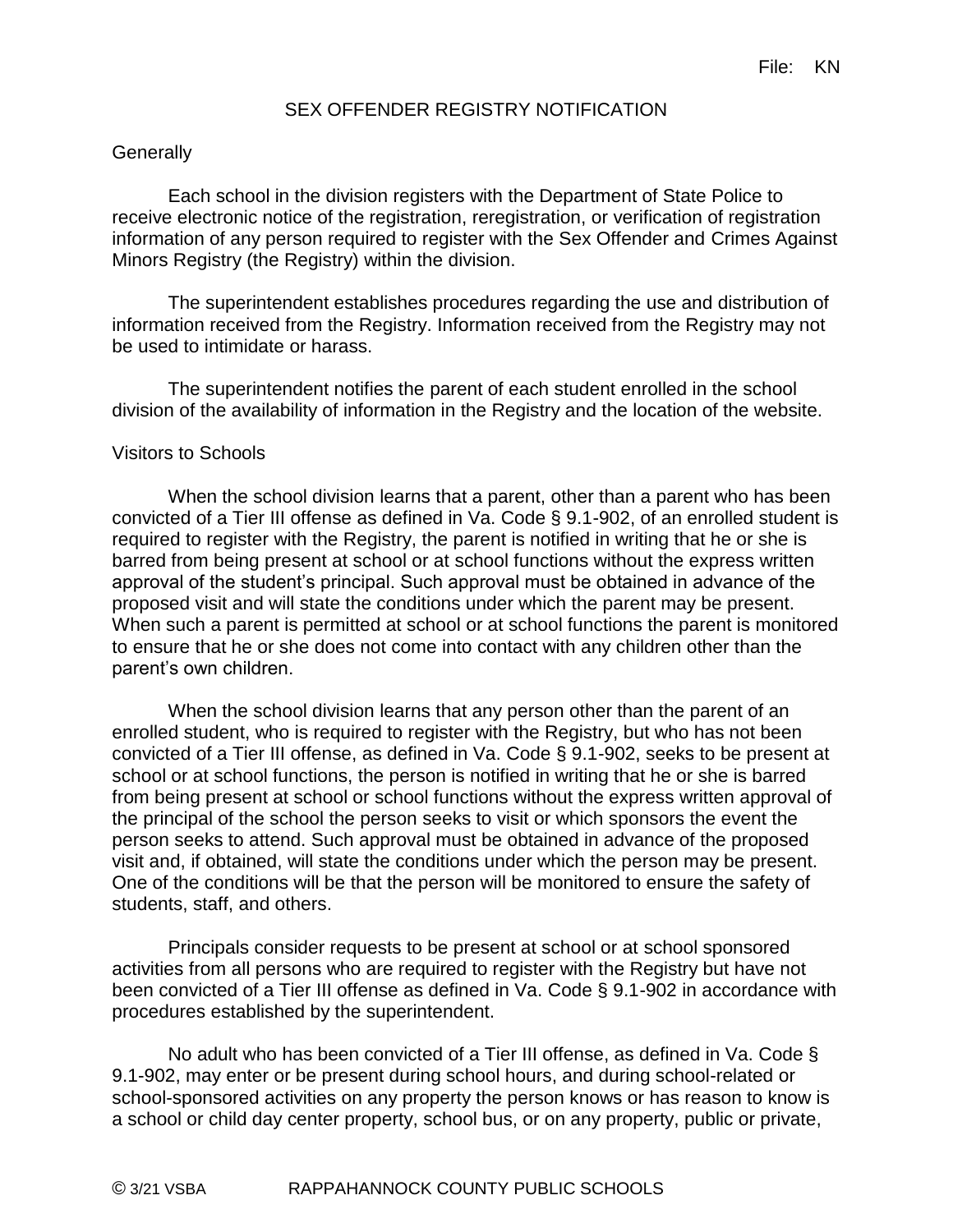when such property is solely being used by an elementary or secondary school for a school-related or school-sponsored activity unless

- the person is a lawfully registered and qualified voter and is coming upon such property solely to vote;
- the person is a student enrolled at the school; or
- the person has obtained a court order pursuant to Va. Code 18.2-370.5.C allowing the person to enter and be present upon such property, has obtained the permission of the School Board or its designee for entry within all or part of the scope of the lifted ban, and is in compliance with the School Board's terms and conditions and those of the court order.

Adopted: November 10, 1998 Reviewed: June 8, 1999 Revised: May 11, 2004, October 10, 2006, October 9, 2007, November 11, 2008, February 10, 2009 Reviewed: July 21, 2015 Revised: April 13, 2021

Legal Ref: Code of Virginia, 1950, as amended, §§ 22.1-79, 22.1-79.3, 9.1-902, 9.1- 914, 9.1-918 and 18.2-370.5.

Commonwealth v. Doe, 278 Va. 223 (2009).

- Cross Ref: BBA School Board Powers and Duties
	- DJF Purchasing Procedures
	- KK School Visitors
	- KNAJ Relations with Law Enforcement Authorities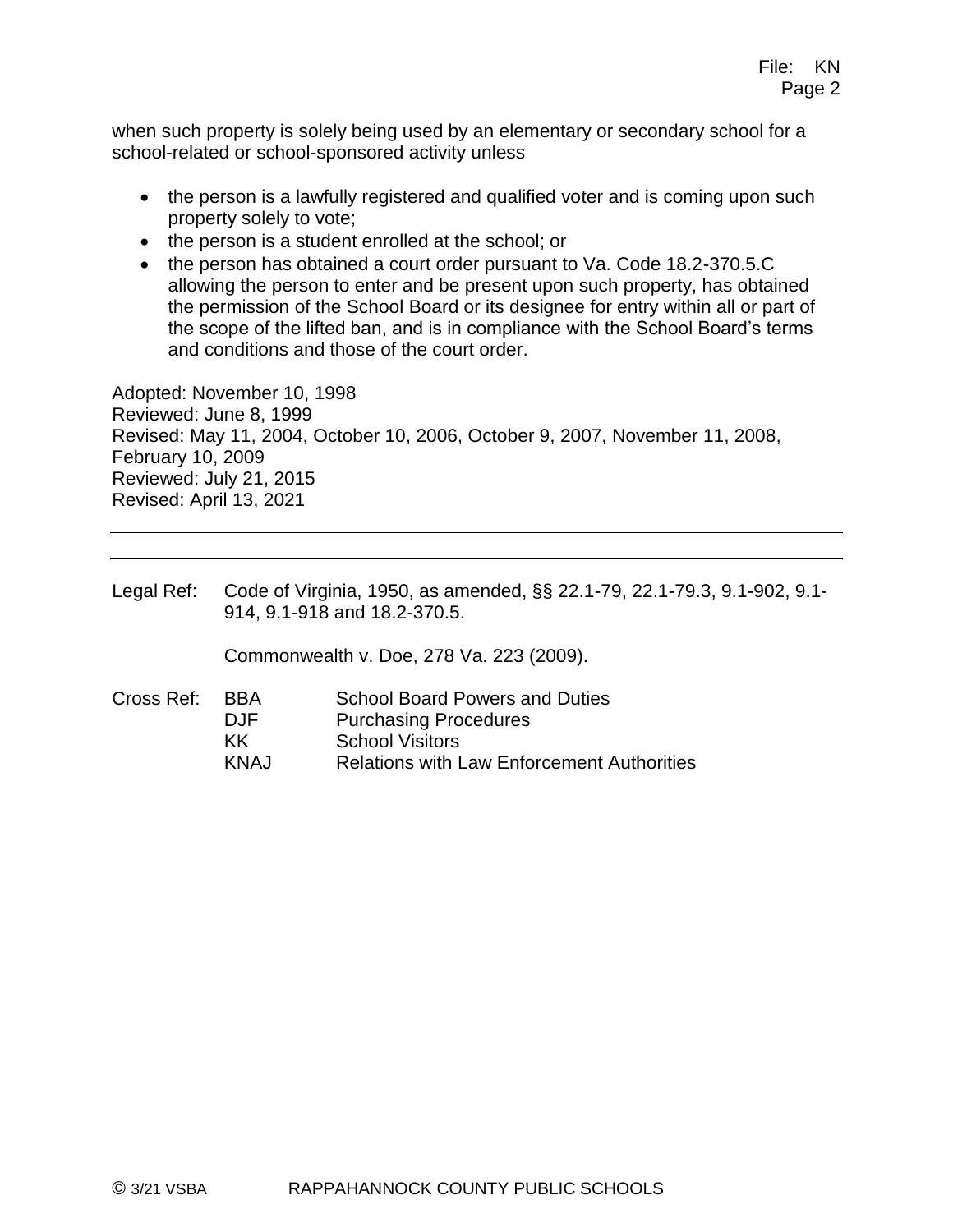# RELATIONS WITH LAW ENFORCEMENT AUTHORITIES

#### Investigations by Law Enforcement Officers at School

When it becomes necessary for any law enforcement officer to interrogate a student on school premises, the principal is contacted immediately. The principal or principal's designee makes a reasonable effort to contact the parent or guardian and have the parent or guardian in attendance for the interrogation. If the parent or guardian cannot be present for the interrogation, then the principal or principal's designee is present throughout the interrogation.

#### Service of Process at School

Should there be a need to serve a student or school employee with any "legal process", the School Board encourages the process server to make all reasonable attempts to serve such documents off school premises; however, if the documents must be served on school premises, they should be served at the principal's office of the school which the student attends or the main office of the facility at which the employee is assigned.

In any case in which custody or visitation of a minor child is at issue and a summons is issued for the attendance and testimony of a teacher or other school employee who is not a party to the proceeding, if such summons is served on school property, it may be served only by a sheriff or his deputy.

#### Development of Programs

The superintendent seeks to develop, in cooperation with the local lawenforcement agencies, juvenile and domestic relations court judges and personnel, parents, and the community at large, programs and procedures to prevent violence and crime on school property and at school-sponsored events. The superintendent obtains and uses Sex Offender Registry information in accordance with Policy KN Sex Offender and Crimes Against Minors Registry Information.

#### Report to Law Enforcement Officials

Except as may otherwise be required by federal law, regulation or jurisprudence, the principal immediately reports to local law-enforcement officials all incidents listed below that may constitute a felony offense:

- 1. assault and battery which results in bodily injury, sexual assault, death, shooting, stabbing, cutting, or wounding of any person, abduction of any person as described in Va. Code §§ 18.2-47 or 18.2-48, or stalking of any person as described in Va. Code § 18.2-60.3, on a school bus, on school property or at a school-sponsored activity; or
- 2. any conduct involving alcohol, marijuana, a controlled substance, imitation controlled substance or an anabolic steroid on a school bus, on school property or at a school-sponsored activity, including the theft of or attempted theft of student prescription medications; or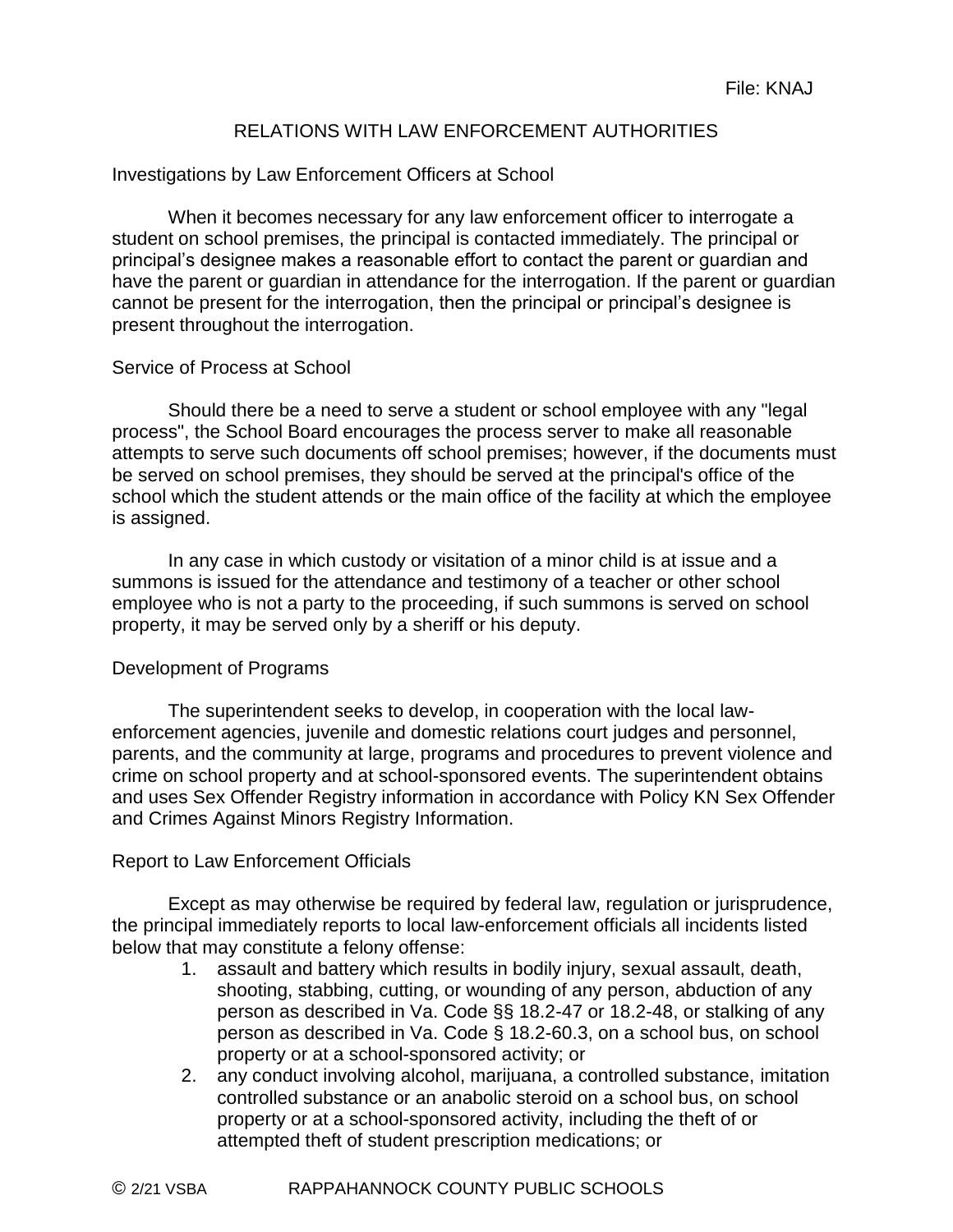- 3. any threats against school personnel while on a school bus, on school property or at school-sponsored activity; or
- 4. the illegal carrying of a firearm, as defined by Va. Code § 22.1-277.07, onto school property;
- 5. any illegal conduct involving firebombs, explosive materials or devices, or hoax explosive devices, as defined in Va. Code § 18.2-85, or explosive or incendiary devices, as defined in Va. Code § 18.2-433.1 or chemical bombs, as described in Va. Code § 18.2-87.1, on a school bus, on school property or at a school-sponsored activity; or
- 6. any threats or false threats to bomb, as described in Va. Code § 18.2-83, made against school personnel or involving school property or school buses.

The principal may report to local law enforcement officials any incident involving the assault or assault and battery, without bodily injury, of any person on a school bus, on school property or at a school-sponsored activity.

If the local law-enforcement agency employs school resource officers, the School Board and the agency have a memorandum of understanding that sets forth the powers and duties of the school resource officers. The memorandum of understanding addresses the use of seclusion and restraint by law enforcement personnel in school settings. The School Board and the law-enforcement agency review and amend or affirm the memorandum of understanding at least once every two years or at any time upon the request of either party. The School Board provides notice and an opportunity for public input during each review period for the memorandum of understanding. The current memorandum of understanding is conspicuously published on the division website.

Adopted: August 8, 1995 Reviewed: June 8, 1999 Revised: November 9, 1999, November 12, 2002, May 11, 2004, November 9, 2004, August 9, 2005, July 21, 2015, September 11, 2018, June 11, 2019, August 11, 2020, April 13, 2021

Legal Refs.: Code of Virginia, 1950, as amended, §§ 8.01-47, 8.01-293, 9.1-101, 16.1- 264, 22.1-279.3:1, 22.1-279.9, 22.1-280.2:1, 22.1-280.2:3, 22.1-293.

\_\_\_\_\_\_\_\_\_\_\_\_\_\_\_\_\_\_\_\_\_\_\_\_\_\_\_\_\_\_\_\_\_\_\_\_\_\_\_\_\_\_\_\_\_\_\_\_\_\_\_\_\_\_\_\_\_\_\_\_\_\_\_\_\_\_\_\_\_\_ \_\_\_\_\_\_\_\_\_\_\_\_\_\_\_\_\_\_\_\_\_\_\_\_\_\_\_\_\_\_\_\_\_\_\_\_\_\_\_\_\_\_\_\_\_\_\_\_\_\_\_\_\_\_\_\_\_\_\_\_\_\_\_\_\_\_\_\_\_\_

8 VAC 20-750-70.

| Cross Refs.: JFC |                | <b>Student Conduct</b>                          |
|------------------|----------------|-------------------------------------------------|
|                  | <b>JGD/JGE</b> | <b>Student Suspension/Expulsion</b>             |
|                  | CLA            | Reporting Acts of Violence and Substance Abuse  |
|                  | ΚN             | Sex Offender and Crimes Against Minors Registry |
|                  |                | Information                                     |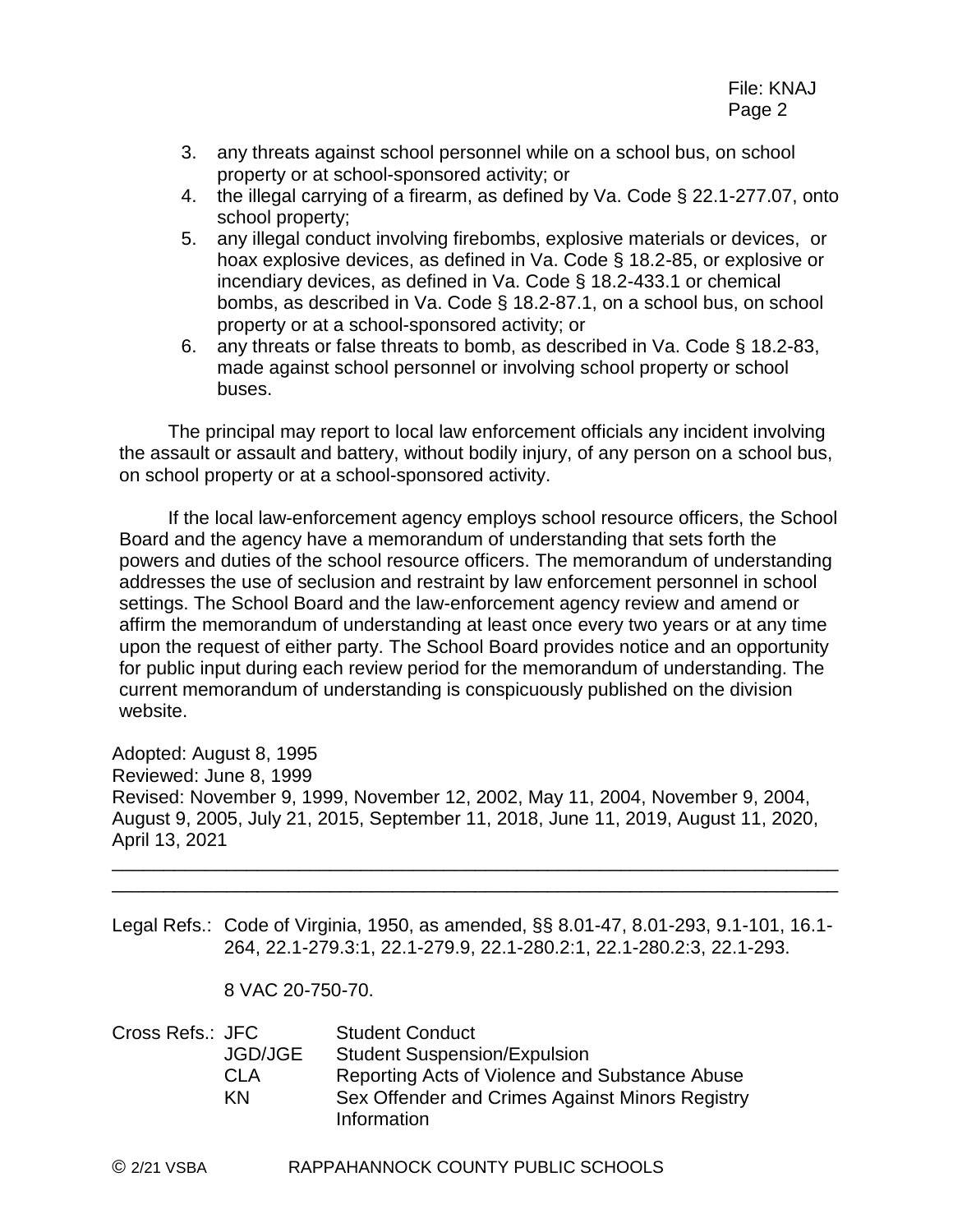# REPORTS OF MISSING CHILDREN

The Rappahannock County School Division receives reports of the disappearance of any child living within the school division from local law enforcement pursuant to Va. Code § 52-31.1.

Upon notification by a local law-enforcement agency of a child's disappearance, the principal of the school in which the child was enrolled at the time of the disappearance indicates, by mark, in the child's cumulative record that the child has been reported as missing. Upon notification by law enforcement that the child is located, the principal removes the mark from the record.

Upon receiving a request from any school or person for copies of the cumulative records and birth certificate of any child who has been reported by a local lawenforcement agency to be missing, the school being requested to transfer the records immediately notifies the law-enforcement agency that provided the report to the school of the child's disappearance of the location of the school or person requesting the cumulative records and birth certificate of the child, without alerting the requestor of such report.

For the purposes of this policy, a "mark" means an electronic or other indicator that (i) is readily apparent on the student's record and (ii) immediately alerts any school personnel that the record is that of a missing child.

\_\_\_\_\_\_\_\_\_\_\_\_\_\_\_\_\_\_\_\_\_\_\_\_\_\_\_\_\_\_\_\_\_\_\_\_\_\_\_\_\_\_\_\_\_\_\_\_\_\_\_\_\_\_\_\_\_\_\_\_\_\_\_\_\_\_\_\_\_\_ \_\_\_\_\_\_\_\_\_\_\_\_\_\_\_\_\_\_\_\_\_\_\_\_\_\_\_\_\_\_\_\_\_\_\_\_\_\_\_\_\_\_\_\_\_\_\_\_\_\_\_\_\_\_\_\_\_\_\_\_\_\_\_\_\_\_\_\_\_\_

Adopted: June 12, 2007 Reviewed: July 21, 2015 Revised: April 12, 2022

Legal Refs.: Code of Virginia, 1950, as amended, § 22.1-288.1.

Cross Refs.: KNAJ Relations with Law Enforcement Authorities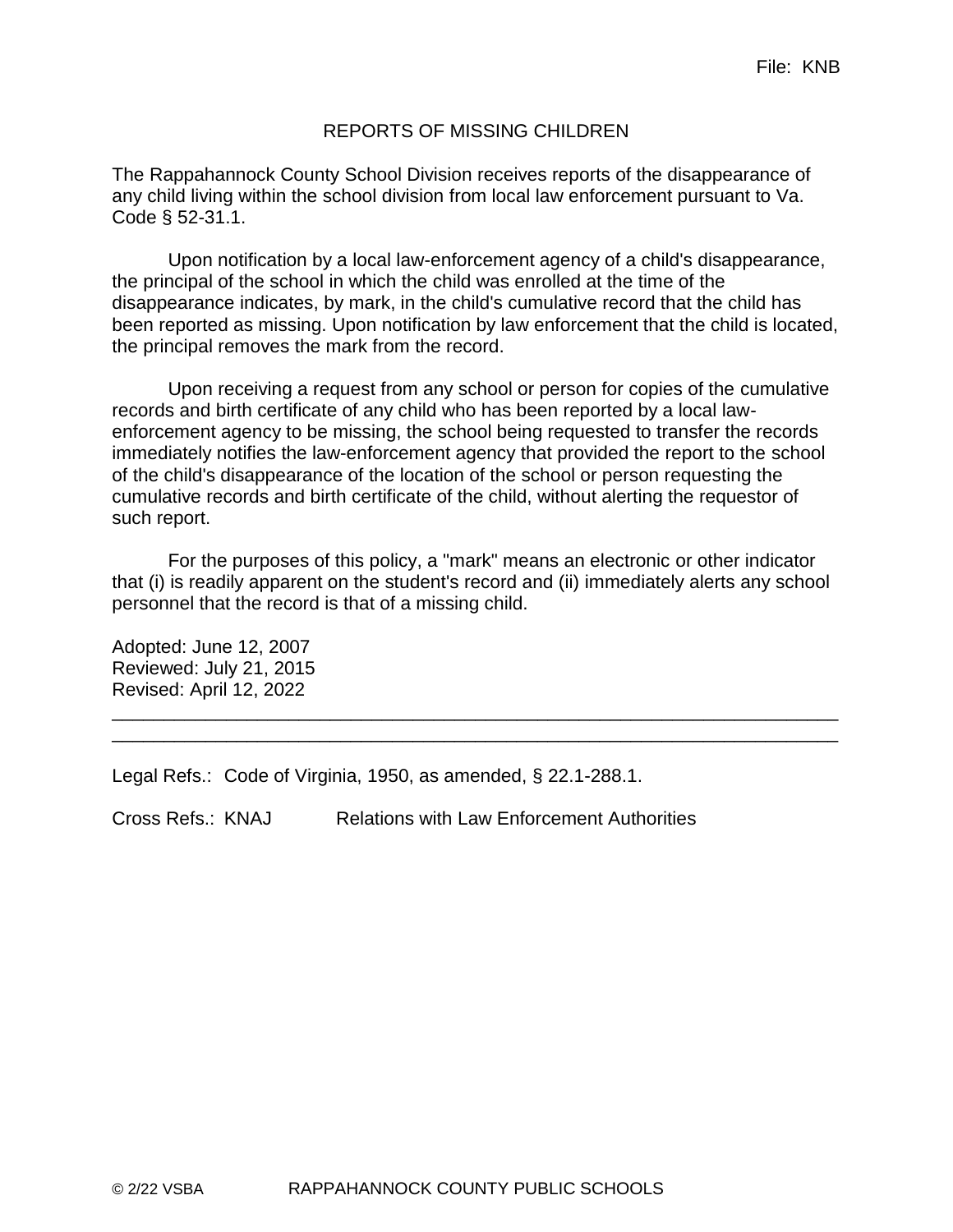# PARENTAL RIGHTS AND RESPONSIBILITIES

All staff members respect the parental rights of both parents. Unless there is a law, legally binding document, or court order to the contrary, both parents have the right to

- inspect and review the child's school records, in accordance with Policy JO Student Records;
- 1. visit the school in accordance with Policies KK School Visitors and KN Sex Offender and Crimes against Minors Registry Information.
- 2. receive all notifications required by law.

Parent Responsibilities

The custodial parent has the responsibility to

- keep the school office informed of the parent's address and how the parent may be contacted at all times;
- provide the current address and phone number of the noncustodial parent at registration unless such address is unknown and the custodial parent signs a statement to that effect, or unless a court order restricts the educational or contact rights of the noncustodial parent; and
- provide a copy of any legal document which restricts the educational and/or contact rights of the noncustodial parent.

The noncustodial parent has the responsibility to keep the school informed of changes in the parent's phone number and address. At the request of a noncustodial parent, such parent will be included as an emergency contact for the student's activities unless a court order has been issued to the contrary.

Adopted: June 8, 1999 Revised: February 11, 2003, August 9, 2005 Reviewed: July 21, 2015 Revised: April 13, 2021

Legal Refs: 20 U.S.C. §1232g.

34 C.F.R. § 99.4.

Code of Virginia, 1950, as amended, §§ 22.1-4.3, 22.1-78, 22.1-287.

| Cross Refs: JO |    | <b>Student Records</b>                                      |
|----------------|----|-------------------------------------------------------------|
|                | ΚK | <b>School Visitors</b>                                      |
|                | KN | Sex Offender and Crimes against Minors Registry Information |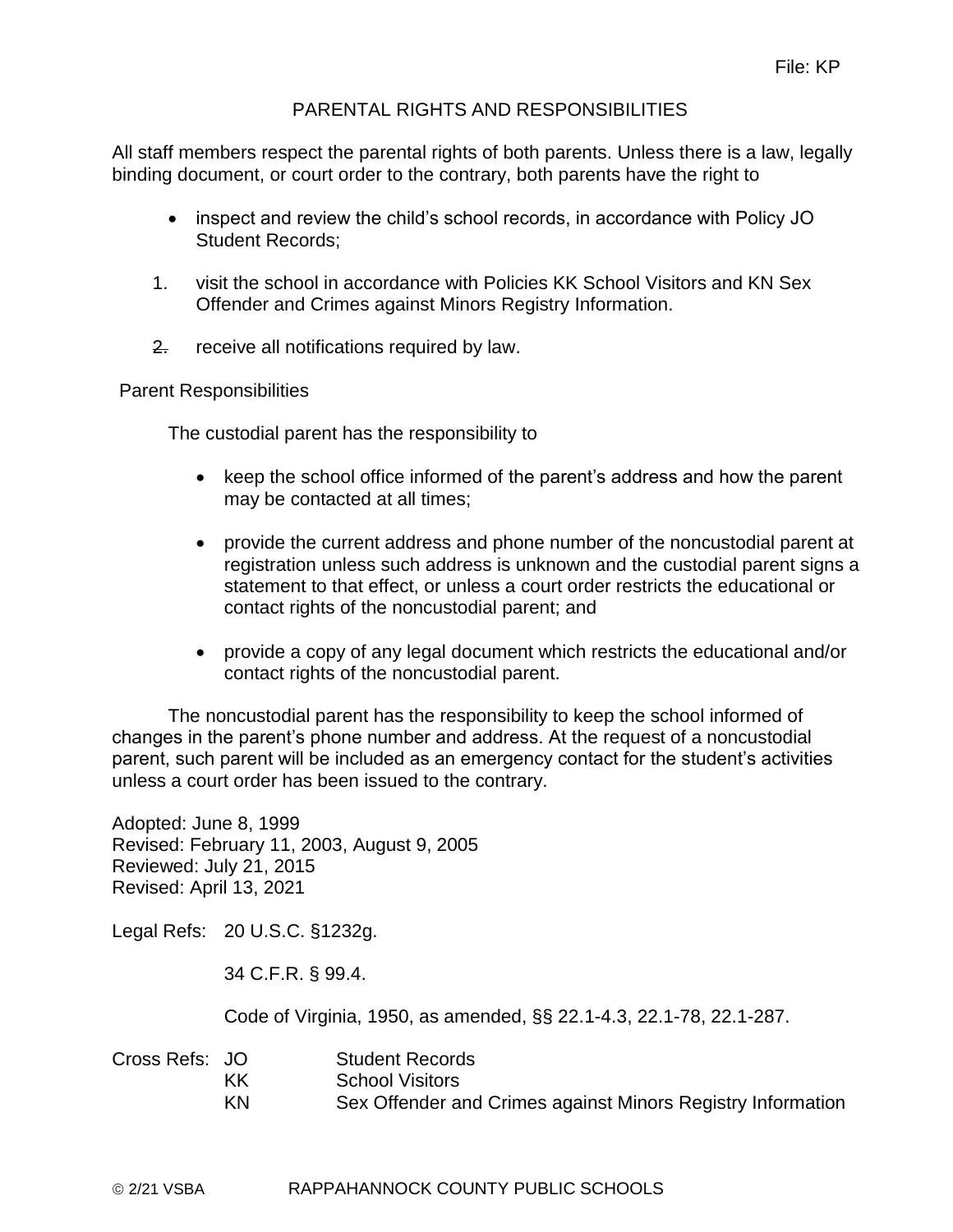#### COMMERCIAL, PROMOTIONAL AND CORPORATE SPONSORSHIPS AND PARTNERSHIPS

#### **Generally**

The Rappahannock County School Board recognizes that corporate and other private sponsorship of programs and activities related to education can provide valuable enhancement of the educational program offered by the Board. For that reason, the Rappahannock County School Board may enter into commercial, promotional and corporate sponsorship and partnership arrangements under certain conditions.

#### **Definitions**

An "educational partnership" is a mutually beneficial, co-operative relationship in which partners share values, objectives and/or human or financial resources to enhance learning for students.

An "educational sponsorship" is an arrangement pursuant to which the sponsor provides money, price reductions, equipment, materials, services or other benefits in exchange for recognition of its products or entity for a specified period of time.

#### Authority to Enter into Agreements

On behalf of the School Board, principals may enter into sponsorships and partnerships for their schools when the sponsorship or partnership does not extend beyond a single school year or exceed \$5,000 in value to the school.

On behalf of the School Board, the superintendent may enter into sponsorships and partnerships which will benefit more than one school or the division as a whole. The superintendent may also enter into sponsorships and partnerships when the sponsorship or partnership extends beyond a single school year or exceeds \$5,000 in value.

The School Board may create a Sponsorship Review Committee to approve any sponsorship or partnership which the Board determines should be considered by the Committee. The School Board shall establish criteria identifying proposed sponsorships and partnerships which must be approved by the Committee rather than by a principal or the superintendent. If the Committee's decision regarding the proposed sponsorship or partnership is not unanimous, the decision may be appealed to the School Board by either the potential sponsor or partner or by a member of the Sponsorship Review Committee.

#### Requirements

Any agreement to enter into an educational sponsorship or educational partnership will be in writing.

The written agreement shall include:

A statement of the educational purpose for the relationship.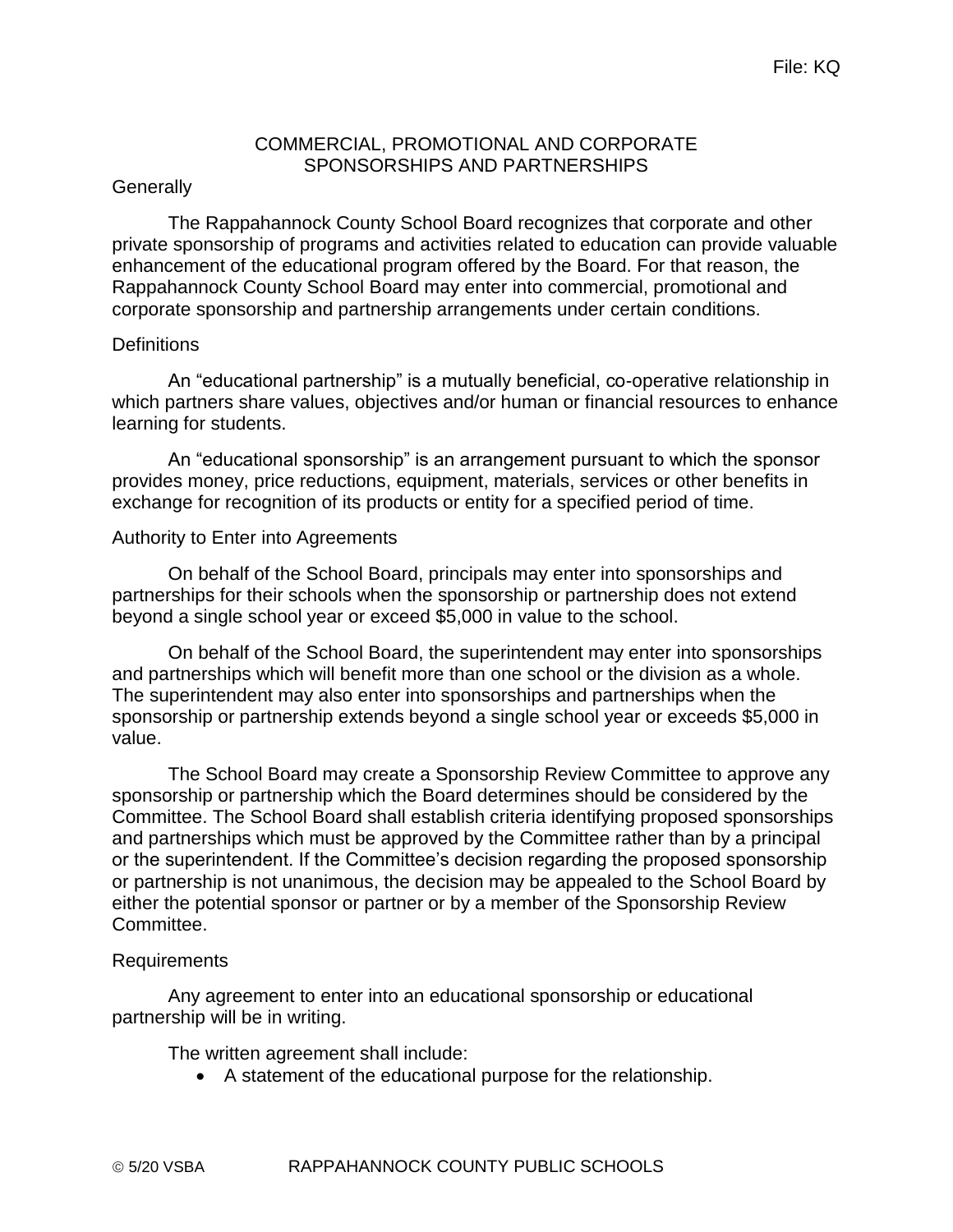- A statement that the School Board has the right to terminate the agreement without penalty if it determines that the agreement is having an adverse impact on the educational experience of students.
- A statement that if an agreement is terminated because of an adverse impact on the educational experience of students, no other agreement for an educational partnership or sponsorship will be entered into between the School Board and the partner or sponsor whose agreement has been terminated for a specified period of time.
- A statement detailing the specific benefits to the school or school division from the agreement.
- A statement clearly defining the roles, expectations, rights, and responsibilities of all parties to the agreement. This statement shall include a statement of whether the agreement permits the sponsor or partner to advertise in connection with the agreement and, if so, the extent of such advertising.
- A statement clearly defining whether the agreement creates any exclusive rights for the sponsor or partner and, if such rights are created, clearly defining those rights. If no exclusive rights are created, the agreement shall include a statement that the existence of the sponsorship or partnership will not limit the discretion of the School Board or its personnel in the use of sponsored or nonsponsored materials.
- The duration of the agreement.
- A statement that the school or School Board retains the exclusive right to authorize the use of its name, logo, or other similar information.
- A statement that the school or School Board must approve its identification as a partner or co-sponsor in all publicity materials.
- A statement of the monetary value to be received by the school or school division pursuant to the agreement.
- A statement defining how the benefits arising from agreement will be distributed.
- A statement of the basis on which students will be permitted to participate in the program or otherwise benefit from the agreement.
- A statement that the sponsor or partner assumes the responsibility for obtaining the consent of any student or School Board employee whose likeness may appear in any materials disseminated by the partner or sponsor.
- A statement disclosing any relationship between the sponsor or partner, or any of its employees or major stockholders, and any student, School Board employee, School Board member, or the superintendent.
- A statement that all partnerships and sponsorships will be consistent with all federal and state laws, local ordinances, school division policies and regulations, and all preexisting School Board contracts. If the terms of the partnership or sponsorship agreement establish that the employees, contractors or others acting on behalf of the partner or sponsor will have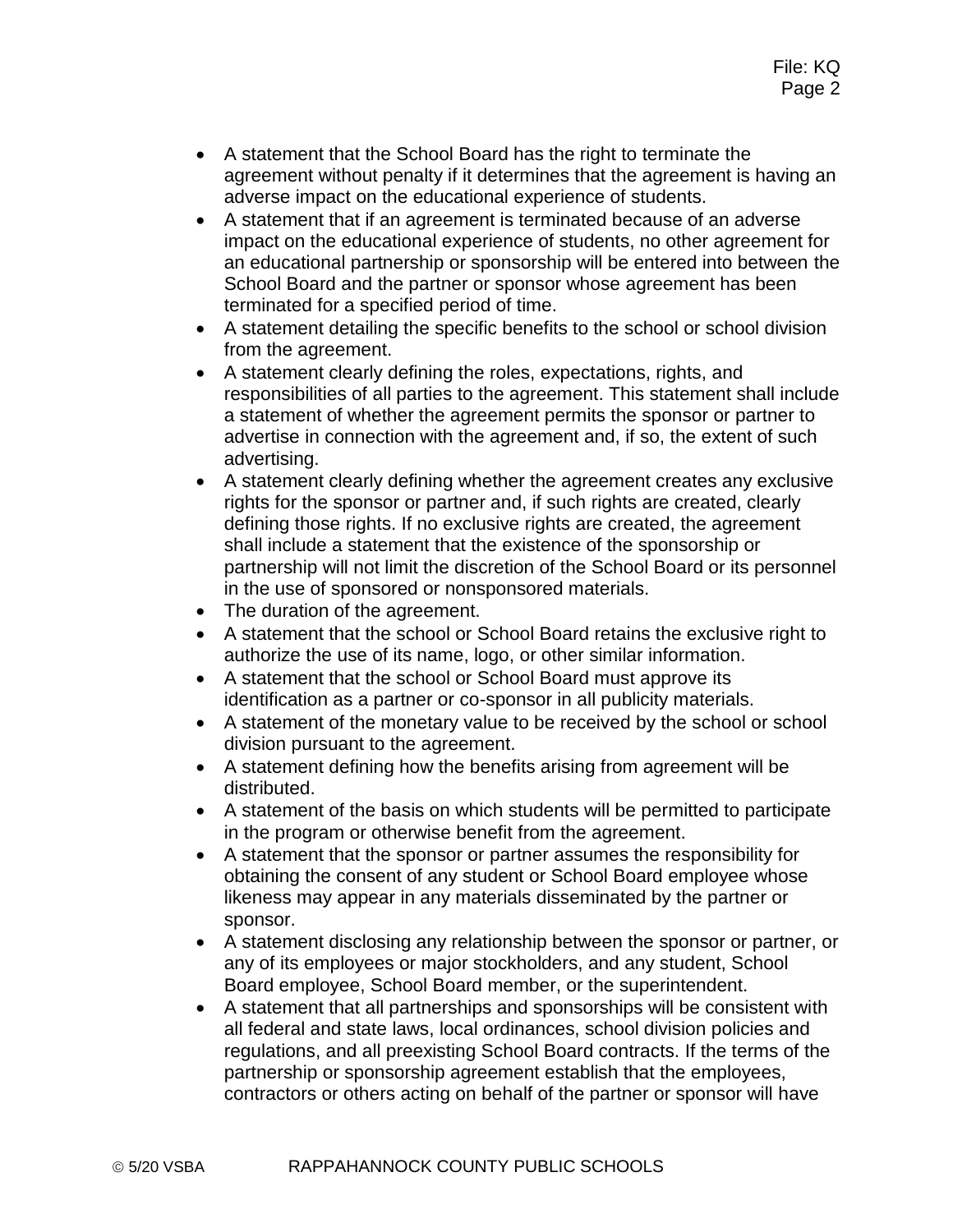direct contact with students on school property during regular school hours or during school-sponsored activities, the sponsor or partner must certify that all such persons have not been convicted of any violent felony set forth in the definition of barrier crime in subsection A of Va. Code § 19.2- 392.01; any offense involving the sexual molestation or physical or sexual abuse or rape of a child, or any crime of moral turpitude.

- A statement that if the terms of the partnership or sponsorship agreement establish that the employees, contractors, or others acting on behalf of the partner or sponsor will have direct contact with students on school property during regular school hours or during school-sponsored activities, the individuals acting on behalf of the partner or sponsor may have been convicted of any felony or crime of moral turpitude that is not set forth in the definition of barrier crime in subsection A of Va. Code § 19.2-392.02 and does not involve the sexual molestation, physical or sexual abuse, or rape of a child, provided that in the case of a felony conviction, the individual's civil rights have been restored by the Governor.
- A statement that no partnership or sponsorship shall exploit any student or School Board employee.
- A statement that no sponsor or partner shall be permitted to collect personal information, including names, addresses or telephone numbers of students or School Board employees because of the partnership or sponsorship.
- A statement that any curriculum materials provided pursuant to the agreement will be held to the same standards as other curriculum materials.
- A statement that any participation by any student or School Board employee in any activity established pursuant to the agreement will be purely voluntary. If a student or School Board employee wants to participate in any sponsored or partnered activity but objects to using the materials provided by the sponsor or partner, the sponsor or partner must supply substantially similar materials to which the student does not object for that student to use in the activity. If a student objects to using materials provided by the sponsor or partner, the School Board employee in charge of the activity shall provide for a means by which the student's objections are made known to other students involved in the activity and by which those objections are discussed in an educational manner.

#### **Prohibitions**

No agreement shall be entered into if the sponsorship or partnership involves or gives the appearance of involving any activity which could result in the following:

- promotion of hostility or violence;
- an attack on ethnic, racial, or religious groups;
- discrimination prohibited by any law or School Board policy;
- promotion of the use of drugs, alcohol, tobacco products, nicotine vapor products, or firearms;